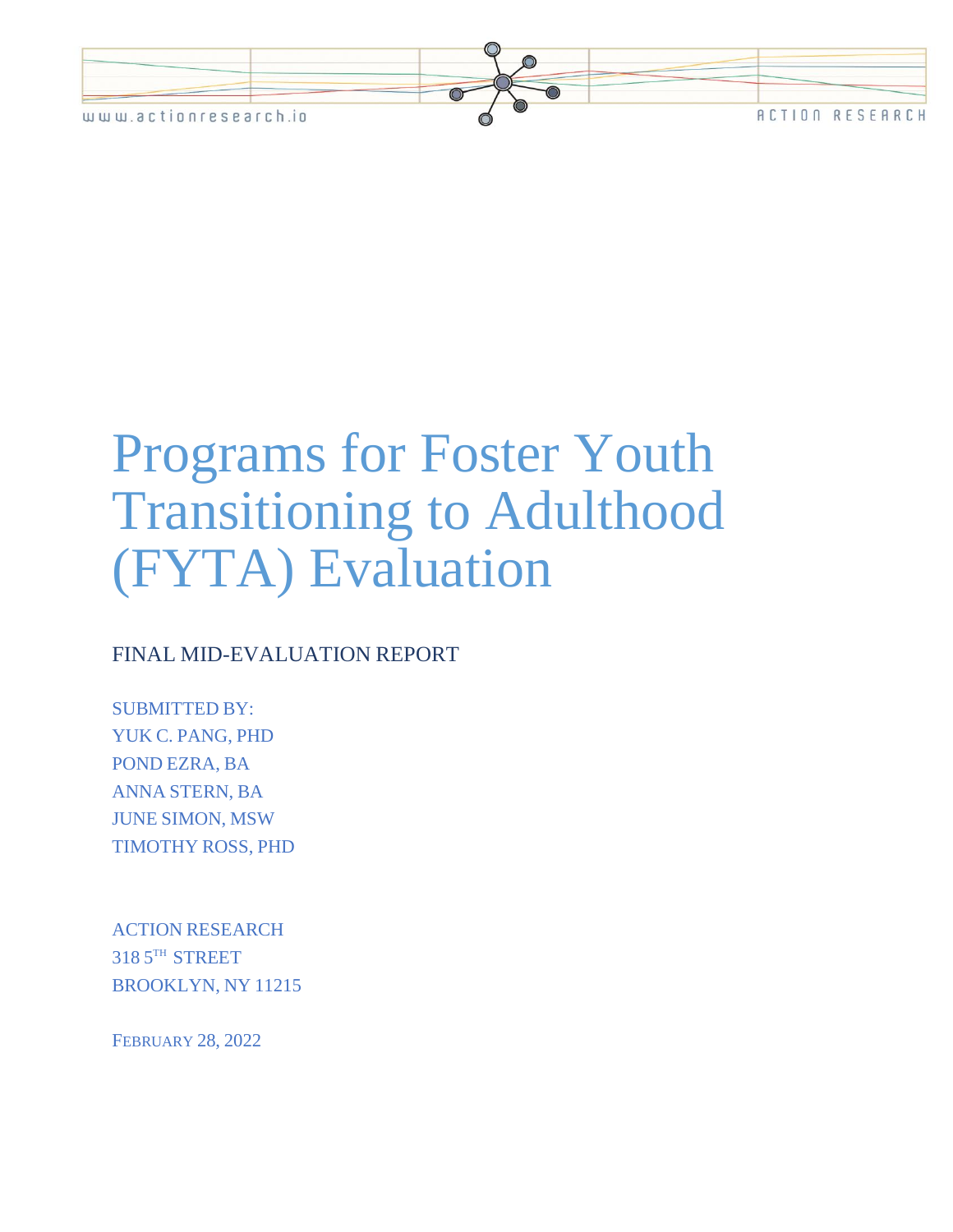# Table of Contents

| Developments that Impact New York City Foster Youth Transitioning to Adulthood18                                                                                                            |
|---------------------------------------------------------------------------------------------------------------------------------------------------------------------------------------------|
| Finding 1: FYTA, including Graham SLAM and The Door youth, are exposed to many<br>adverse childhood experiences (ACEs) and face mental health and socioeconomic challenges                  |
| Sub-finding 1: FYTA are exposed to various ACEs, and Graham SLAM and The Door                                                                                                               |
|                                                                                                                                                                                             |
|                                                                                                                                                                                             |
| Sub-finding 2: ACEs and behavioral health affect participants' ability to benefit from                                                                                                      |
| Sub-finding 3: Staff members do not feel equipped to handle participants' mental health<br>challenges without the support of additional trainings and staffed mental health                 |
| Sub-finding 4: Youth are at risk for involvement in the criminal justice system due to a lack<br>of income or opportunity, and therefore also need the programs' core services to help lead |
| Finding 2: Program staff faced unexpected engagement barriers when working and connecting                                                                                                   |
| Engagement Approaches are Based on Programs' Individual Philosophies34                                                                                                                      |
|                                                                                                                                                                                             |
|                                                                                                                                                                                             |
|                                                                                                                                                                                             |
|                                                                                                                                                                                             |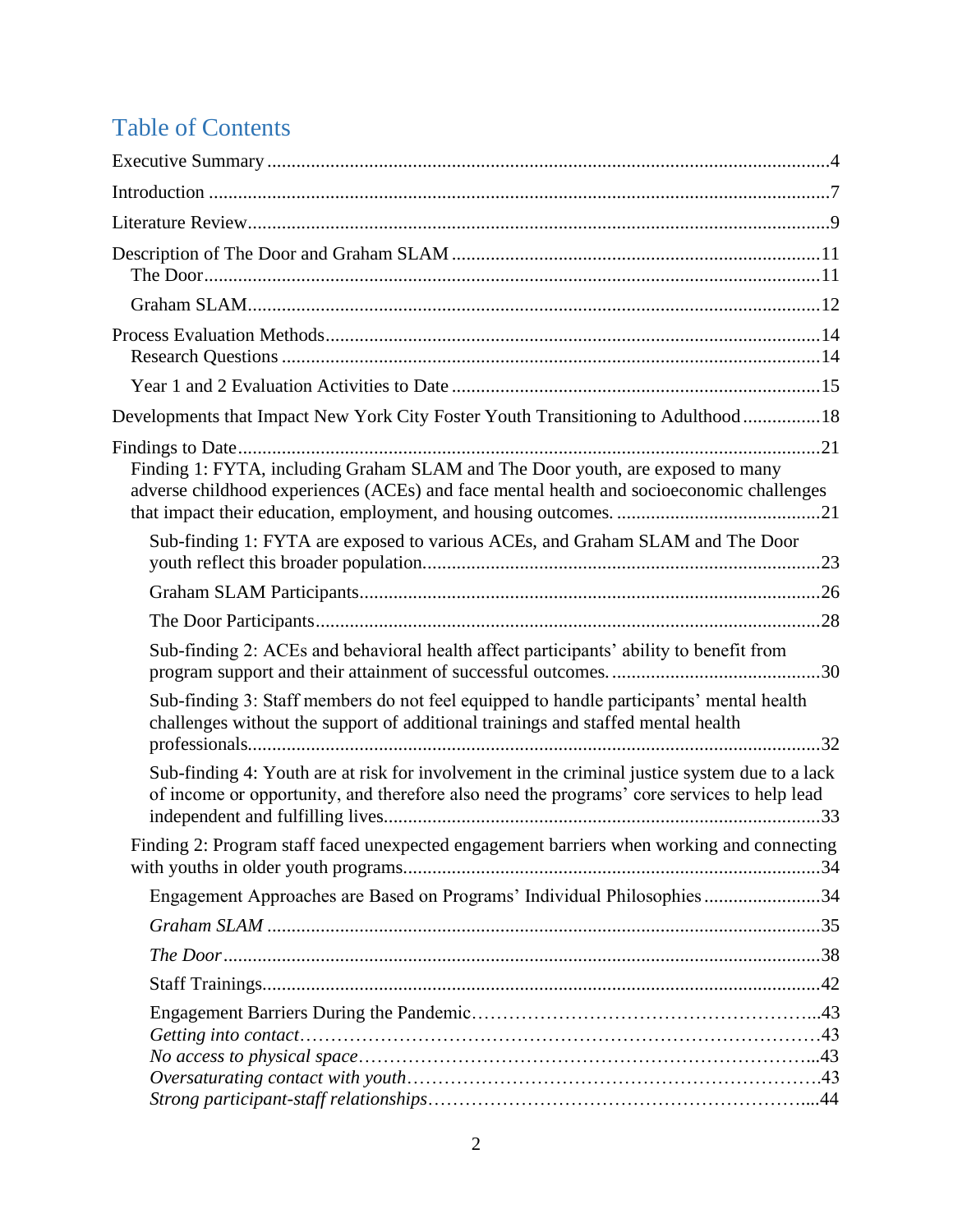| Finding 3: Coaches responded to youths' direct needs during the COVID-19 pandemic by<br>creating flexible workshops and services, which were necessary for older youth success45                                                                          |  |
|-----------------------------------------------------------------------------------------------------------------------------------------------------------------------------------------------------------------------------------------------------------|--|
|                                                                                                                                                                                                                                                           |  |
|                                                                                                                                                                                                                                                           |  |
| Finding 4: The Door and Graham SLAM exhibited successful program implementation:<br>hundreds of youths have been served since evaluation began, both programs were fully<br>staffed, and staff demonstrated a strong commitment to working with youth. 47 |  |
|                                                                                                                                                                                                                                                           |  |
|                                                                                                                                                                                                                                                           |  |
|                                                                                                                                                                                                                                                           |  |
|                                                                                                                                                                                                                                                           |  |
|                                                                                                                                                                                                                                                           |  |
|                                                                                                                                                                                                                                                           |  |
|                                                                                                                                                                                                                                                           |  |
|                                                                                                                                                                                                                                                           |  |
|                                                                                                                                                                                                                                                           |  |
|                                                                                                                                                                                                                                                           |  |
|                                                                                                                                                                                                                                                           |  |
| Appendix G: Analytical Approach for Year 1 and Year 2 Staff Interviews 77                                                                                                                                                                                 |  |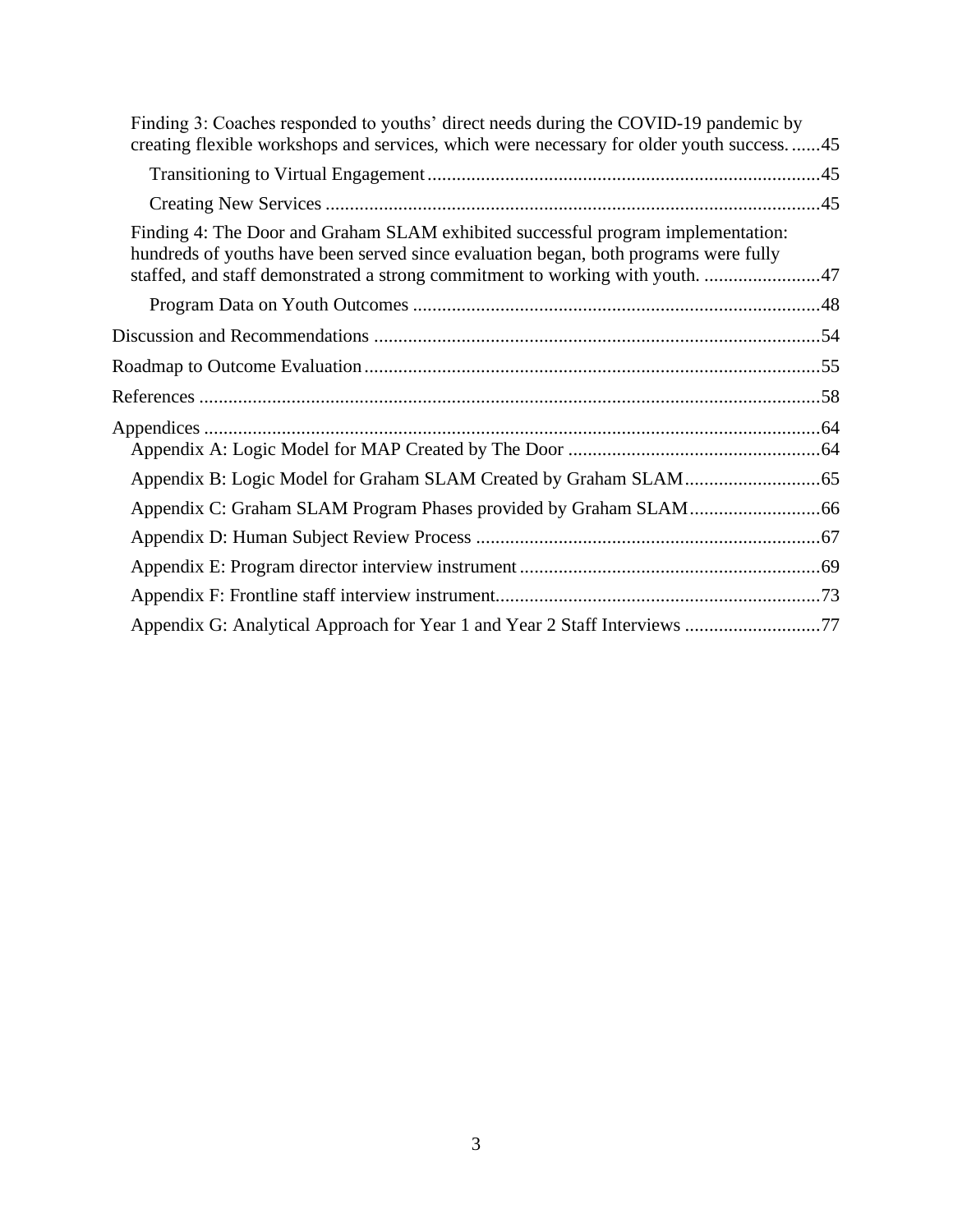## <span id="page-3-0"></span>Executive Summary

This report provides a progress update on the first two years of Action Research's independent evaluation of two programs serving foster youth transitioning to adulthood (FYTA), which was funded beginning in April 2019 by the Criminal Justice Investment Initiative (CJII) of the Manhattan District Attorney's Office (DANY) in New York City (NYC). Every year an estimated 600 young adults, of whom over 80 percent are youth of color, exit NYC foster care without a legal permanent family arrangement on the basis of age. The programs evaluated, Graham Windham's Graham SLAM (Support, Lead, Achieve, Model) and The Door's Bronx Academy and Manhattan Academy Plus (MAP), offer youth aging out of foster care in NYC personalized support through mentorship, coaching, and youth-driven service provision, respectively. This mid-evaluation report describes recent developments in the policies, programs, and context that impact FYTA in NYC, an update on evaluation activities from Years 1 and 2, mid-evaluation recommendations, and methodology modifications needed due to the COVID-19 pandemic.

Since the evaluation began, supports available to FYTA increased due to greater funding in NYC as evidenced by successful coalition-based advocacy for the Fair Futures initiative, and at the federal level, in emergency response dollars in the CARES Act. At the same time, the pandemic left many FYTA in NYC and across the United States disconnected from services, schooling, job opportunities, and social relationships, with damaging effects on nearly all aspects of youths' lives.

The research team focused on Years 1 and 2 on the process elements of the evaluation and securing data use agreements needed for the outcome evaluation. The team developed instruments for the process and outcome evaluations, obtained approvals from a private Institutional Review Board (IRB), the NYC Administration for Children's Services (ACS), the Center for Innovation through Data Intelligence (CIDI) IRB, and the New York State Office of Children and Family Services (OCFS). The team also negotiated data use agreements with Graham and The Door, as well as New York City agencies. Despite pandemic-related delays in some evaluation activities, the team conducted over two dozen interviews with program staff at both service providers to understand ongoing programming as well as the impact of the pandemic on program implementation in Years 1 and 2. The research team obtained program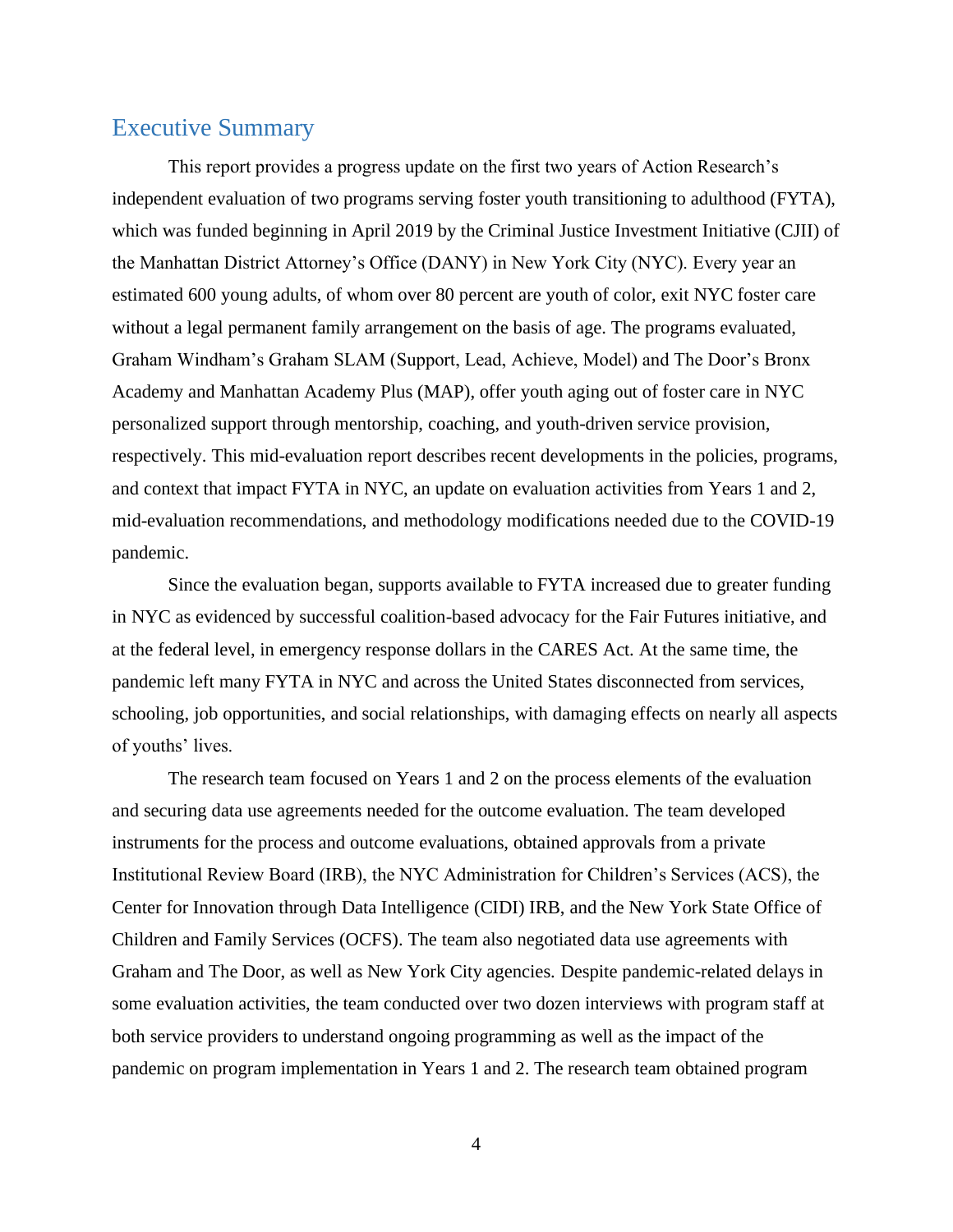materials, explored program data from each program, and analyzed administrative foster care data provided by ACS.

#### **Preliminary findings**:

- 1. FYTA experience many adverse childhood experiences (ACEs) and face mental health challenges and socioeconomic challenges that impact their program outcomes.
	- a. FYTA are exposed to a high number of ACEs, and Graham SLAM and The Door youth reflect this broader population.
	- b. Staff report that ACEs and related mental health challenges affect participants' ability to benefit from program services and their attainment of successful education, employment, and housing outcomes.
	- c. Staff members do not feel equipped to adequately handle participants' mental health challenges without the support of additional trainings and staffed mental health professionals.
	- d. Youth are at risk for involvement in the criminal justice system due to ACEs, racial bias, and a lack of income or opportunity, and therefore also need both programs' core services to help lead independent and fulfilling lives.
- 2. Staff at both programs face several engagement challenges when working and connecting with older youth.
	- a. Staff reported in the first year of the evaluation the need for additional training to understand the context of foster care and to sharpen youth engagement strategies. Graham SLAM staff received extensive additional training through Fair Futures in 2020; in late 2020 the research team connected staff from The Door to Fair Futures trainers.
	- b. Both agencies faced enormous impediments to staying in contact and engaging with youth during the pandemic due to loss of in-person contact, limited technology capacity on the part of staff and youth, and the destabilizing impact of the COVID-19 pandemic.
- 3. Program staff responded to youths' needs during the pandemic by creating virtual workshops and services aimed at meeting concrete needs, helping youth navigate healthcare access challenges, and celebrating youths' success.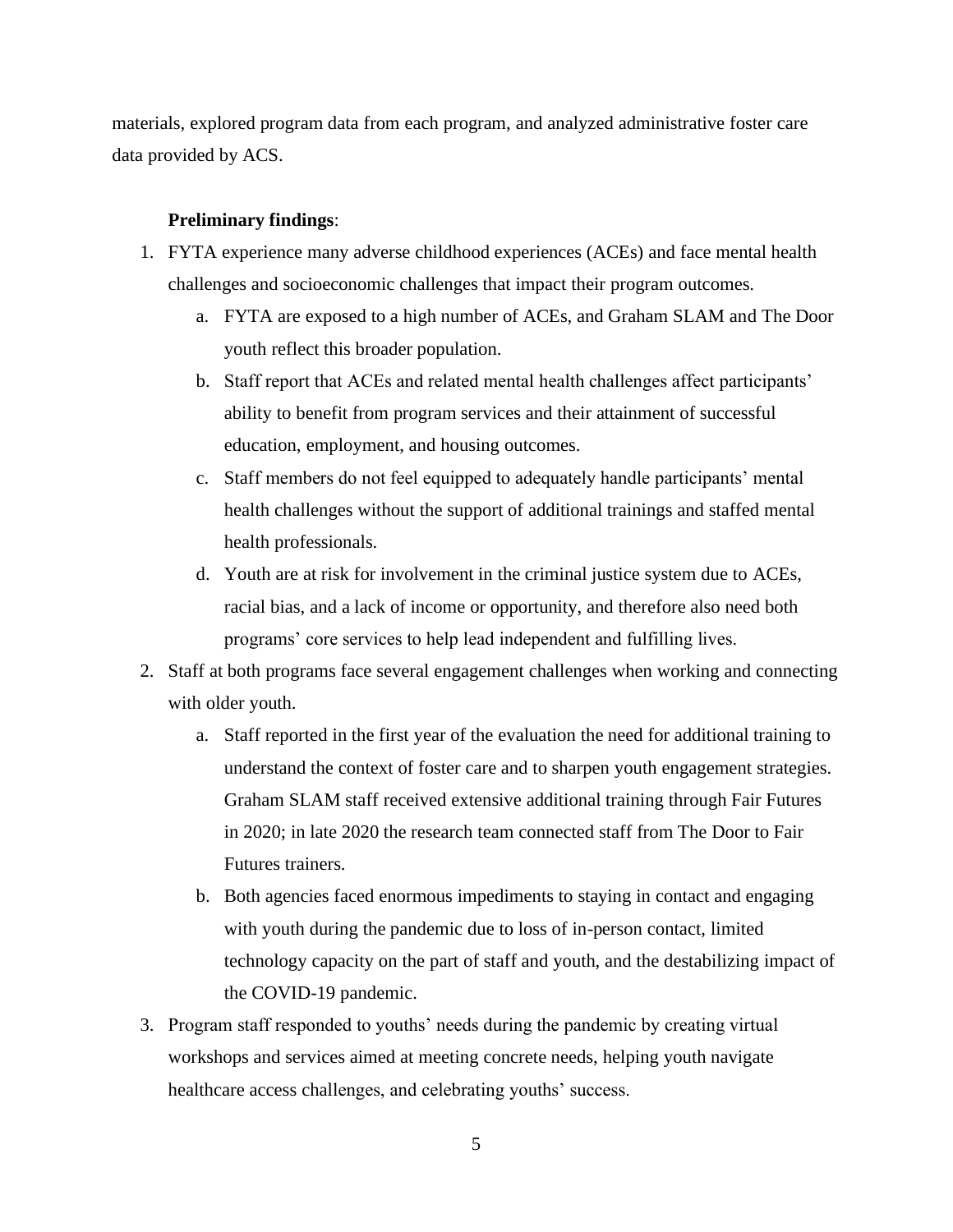4. Overall, both The Door and Graham SLAM exhibited successful program implementation. The Door locations served 478 youth between 2018-2021 and Graham SLAM served 403 youth between 2014-2020, both programs were fully staffed, and the staff demonstrated a strong commitment to working with youth.

**Preliminary recommendations** to improve the quality and accessibility of programs' services to support youth better in reaching their goals were identified from interview data with program staff, our analysis of administrative and program data, and our reading and work in the field. These recommendations include:

- 1. Expand youths' access to culturally sensitive mental health services and supports as a key element of programming. This includes continuing the teletherapy services initiated during the pandemic as a permanent option, available to all youth.
- 2. Maintain flexible remote programming as a viable alternative and/or supplement to inperson services.
- 3. Match youth to coaches whose engagement strategies and personal coaching style align with the youth's needs, and more broadly, resolve recurring engagement problems particular to their respective program models. Specifically, The Door should create a system to keep participant contact information organized and updated to prevent communication barriers.

Moving forward, we will focus our data collection and analytic capacity on the outcome evaluation for the final evaluation report, which consists of two components: [1] administrative data analysis of major youth outcomes, and [2] survey data collection/analyses and program youth interviews.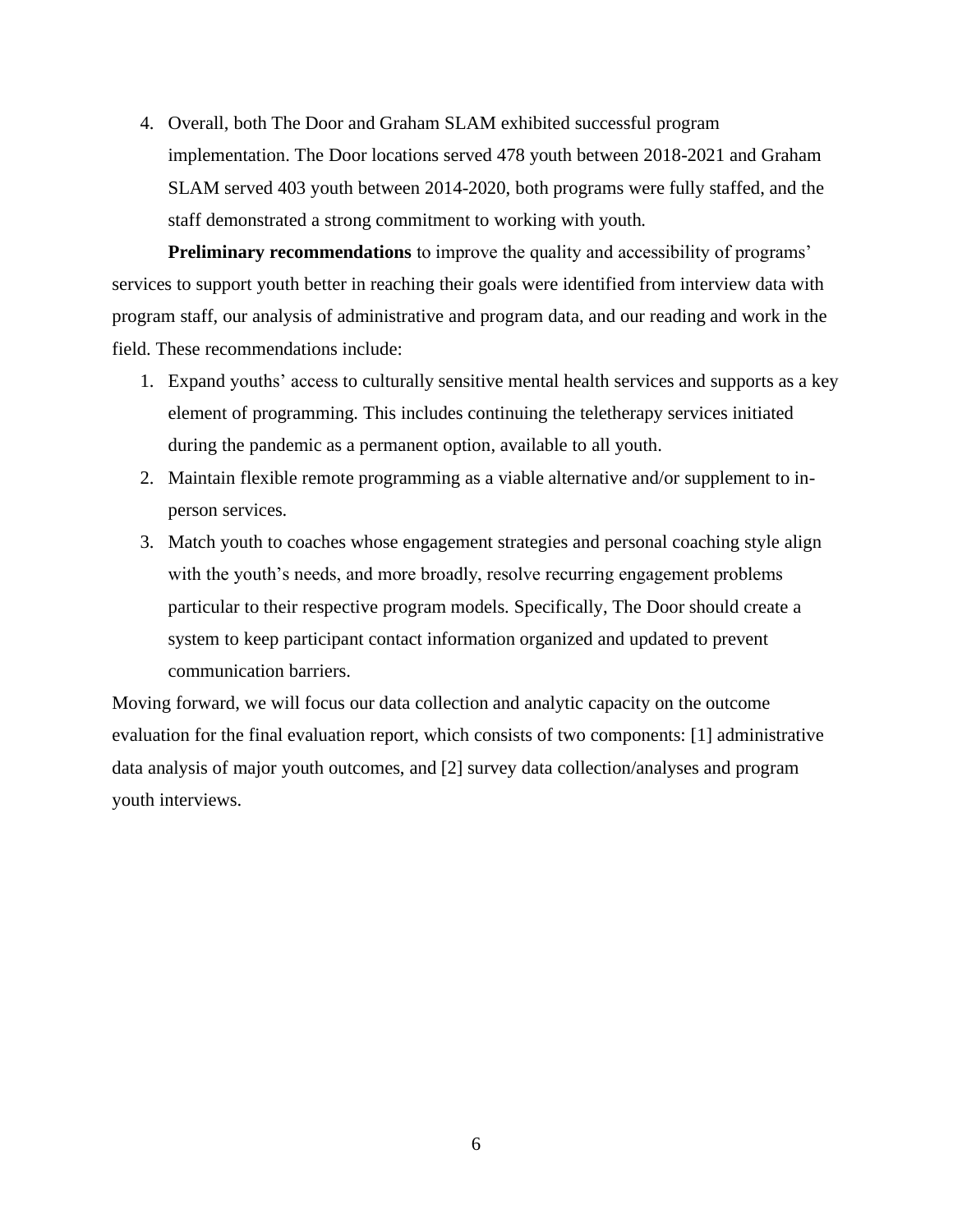## <span id="page-6-0"></span>Introduction

Each year in the United States, approximately 20,000 youth "age out" of foster care without a legal permanent family arrangement—about 1 in every 12 exits (U.S. Department of Health and Human Services, 2020). In New York City (NYC), the Administration for Children's Services (ACS) estimates that roughly 600 young adults age out of the foster care system annually, of whom over 80 percent are youth of color (NYC Administration for Children's Services, 2016). Youth who age out of foster care face significant challenges, including a heightened risk of experiencing homelessness, violence, food insecurity, unemployment, poverty, physical and mental health diagnoses, lack of access to healthcare, and involvement in the criminal justice system (Ahrens et al., 2014; Barth, 1990; Courtney & Dworsky, 2006; Kelly, 2020; Rosenberg & Kim, 2018; U.S. Department of Health and Human Services, 2008). Preventive services in NYC and other jurisdictions are diverting youth from coming into foster care, and other initiatives are lessening the number of youths exiting foster care without legal family permanency (Jordan et al., 2020). The percent of youths experiencing homelessness after exiting NYC ACS foster care has also been greatly reduced in recent years (Center for an Urban Future, 2011; New York City Center for Innovation through Data Intelligence, 2018).<sup>1</sup> Still, the need for services that support youth who are near or already have aged out is urgent.

Responding to this need, the Criminal Justice Investment Initiative (CJII) of the Manhattan District Attorney's Office (DANY) awarded \$3.75M through a competitive solicitation to local, targeted, and innovative programs that support  $FYTA$  in  $2018<sup>2</sup>$ . The two awardees, Graham Windham's Graham SLAM (Support, Lead, Achieve, Model) and The Door's Manhattan Academy Plus (MAP), offer youth aging out of care flexible, personalized support to empower youth through mentorship coaching and youth-driven service provision, respectively (see Appendices A-C for more information and logic models of the two programs). A second FYTAdriven service program of The Door, Bronx Academy (BA), was not funded through DANY's

 $<sup>1</sup>$  Among youth ages 16 and older who left foster care in 2004, 21 percent entered a Department of Homeless</sup> Services (DHS) homeless shelter within three years of exiting care (Center for an Urban Future, 2011). By comparison, 10 percent of youth ages 18 to 21 who left care between 2011 and 2013 entered a DHS homeless shelter or were incarcerated within three years of exiting care (New York City Center for Innovation through Data Intelligence, 2018).

<sup>&</sup>lt;sup>2</sup> CJII was established by DANY to invest approximately \$250M of criminal asset forfeiture funds in projects that will improve public safety, develop broad crime prevention efforts, and promote a fair, efficient justice system in NYC. The City University of New York (CUNY) Institute for State and Local Governance (ISLG) provides guidance and oversight to award recipients and conducts performance measurement across the initiative.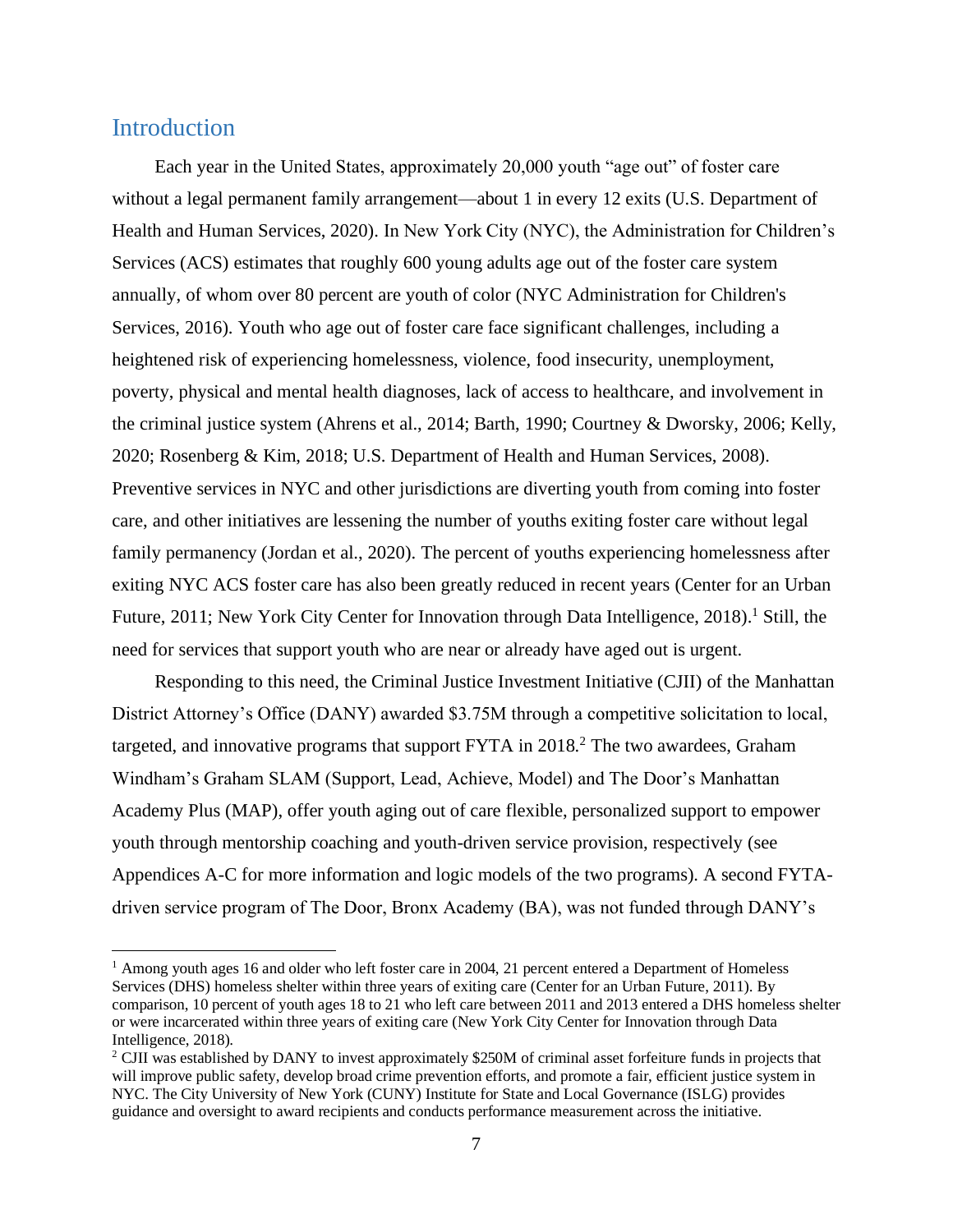CJII initiative but is included in this evaluation to compare the experiences of participants in MAP versus BA and examine whether programmatic differences between MAP and BA lead to different outcomes among participants. The Door is nationally known for its youth-driven model of service provision and Graham pioneered the foster youth coaching model in New York City.

#### The Mid-Evaluation Report

In 2018, CJII selected Action Research through a competitive solicitation to conduct an independent evaluation of the two FYTA programs and the Door's Bronx Academy (BA) in partnership with Child Trends and the Center for Innovation through Data Intelligence (CIDI).<sup>3</sup> The FYTA Evaluation began in April 2019 and consists of a process evaluation, outcome evaluation, and cost avoidance analysis.<sup>4</sup> This mid-evaluation report provides a progress update on the first two years of the FYTA Evaluation and focuses on the process evaluation, including:

- (i) a literature review,
- (ii) a status update on evaluation activities, including a detailed description of the programs and logic models, the human subjects review, data access, and methodology modifications on research design due to the COVID-19 pandemic,
- (iii) developments in the policies, programs, and context that impact FYTA in NYC,
- (iv) findings and recommendations to date, based on staff interviews conducted before and during the pandemic, program data obtained from the two FYTA programs, and administrative data provided by the NYC Administration for Children's Services (ACS), and
- (v) a roadmap explaining our plan of action moving forward to complete the outcome evaluation.

Throughout the report, we describe how the COVID-19 pandemic impacted program implementation at Graham SLAM and The Door as well as the FYTA Evaluation's timeline and activities.

<sup>&</sup>lt;sup>3</sup> Child Trends is a national research organization focused exclusively on youth issues. See [https://www.childtrends.org.](https://www.childtrends.org/) CIDI is a policy and research group located with the Office of the Mayor of the City of New York. See [https://www1.nyc.gov/site/cidi/index.page.](https://www1.nyc.gov/site/cidi/index.page)

<sup>4</sup> More detailed information on evaluation design, including the research protocol, is available from the evaluation team.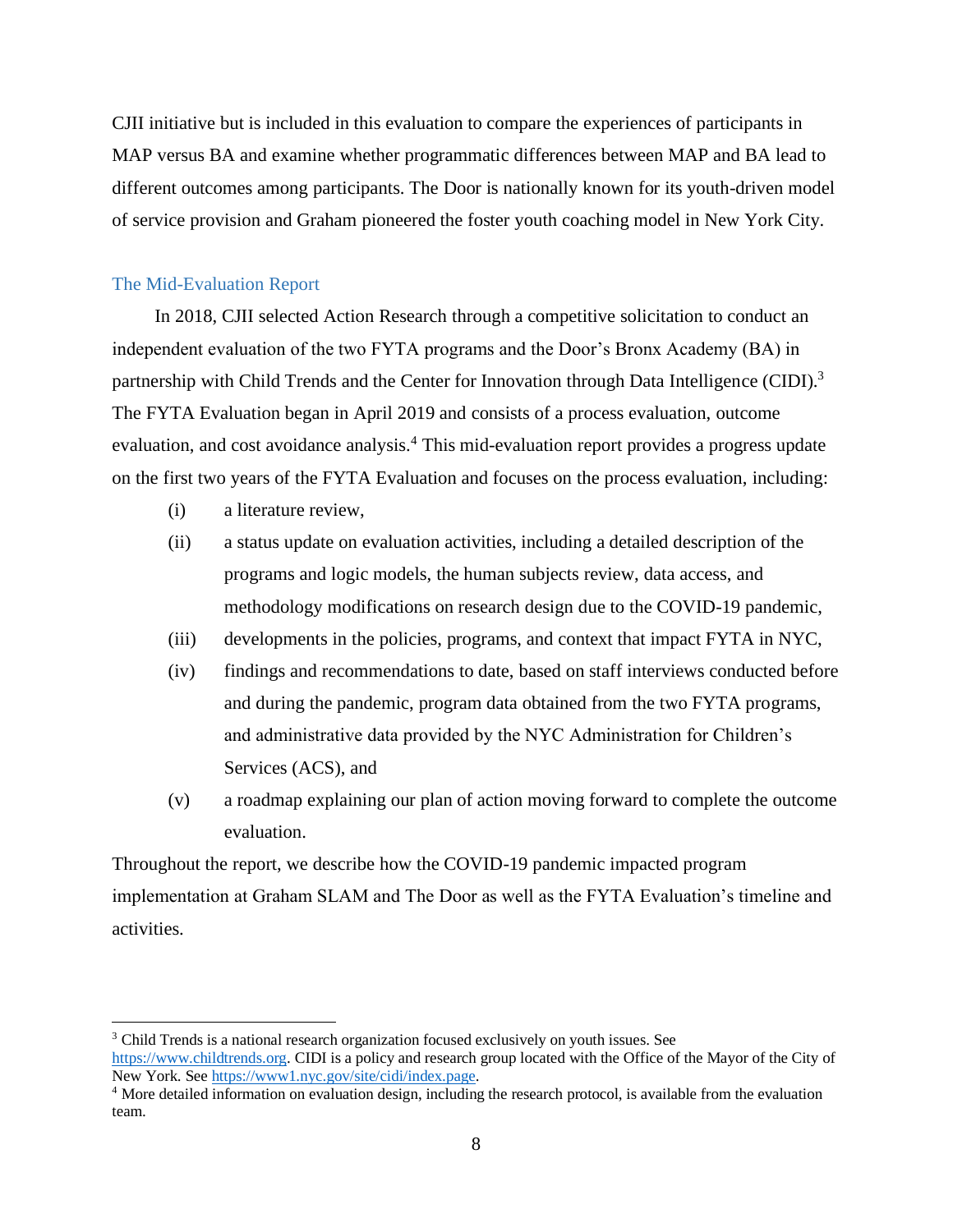## <span id="page-8-0"></span>Literature Review

A key predictor of adolescents' well-being as they transition into young adulthood is receiving social support from teachers, family, and friends (Chu et al., 2010). Social support, defined as both psychological and material resources, has been shown to benefit adolescents' self-esteem, physical and mental health, coping skills, academic achievement, career expectancy (e.g., more career planning, or higher expectations about one's career outcomes), and conduct (e.g., less aggression or misbehavior; Chu et al., 2010). Among youth transitioning out of foster care in particular, there is evidence that receiving social support such as information or resources from adults positively affects youths' high school completion and college access (Day et al., 2012; Okpych & Courtney, 2014; Skobba et al., 2018). A growing body of literature also suggests that having a "natural" mentor, or a supportive nonparental adult from within a youth's social network, has positive benefits on psychosocial, behavioral, and academic outcomes among FYTA (Thompson et al., 2016). Yet within the foster care system, the opportunities for older youth to develop supportive relationships with positive role model adults are often limited, especially when youth experience placement instability (Perry, 2006). In many cases, older foster youth rely only on their peers for support (Melkman, 2017; Perez & Romo, 2011) while facing numerous and significant challenges.

On average, older youth involved in the foster care system have experienced multiple complex traumas (Greeson et al., 2011), have lower educational attainment (Clemens et al., 2017; Harris et al., 2009; Morton, 2015, 2018), higher unemployment rates (Harris et al., 2009; Hook & Courtney, 2011; Hook & Hall, 2010; Okpych & Courtney, 2014; Stewart et al., 2014), and are more likely to experience homelessness (Dworsky et al., 2013; Samuels et al., 2019), housing instability (Dworsky et al., 2012), and be diagnosed with a mental health disorder (Havlicek et al., 2013). Research suggests that systemic issues (e.g., policies, investments, or availability of services; Prince et al., 2019; Kushel et al., 2007), negative experiences in care (e.g., unstable placements; Pecora et al., 2006; Garcia et al., 2006), and trauma (Dworsky et al., 2013) may all contribute to the adverse outcomes older foster youth often face. For example, transition-age youth have been found to have a higher likelihood of experiencing homelessness if they have an unmet need for healthcare or are uninsured (Kushel et al., 2007), live in a state that invests relatively fewer dollars in housing supports (Prince et al., 2019), have experienced more placement instability (Dworsky et al., 2013), or have symptoms of a mental health disorder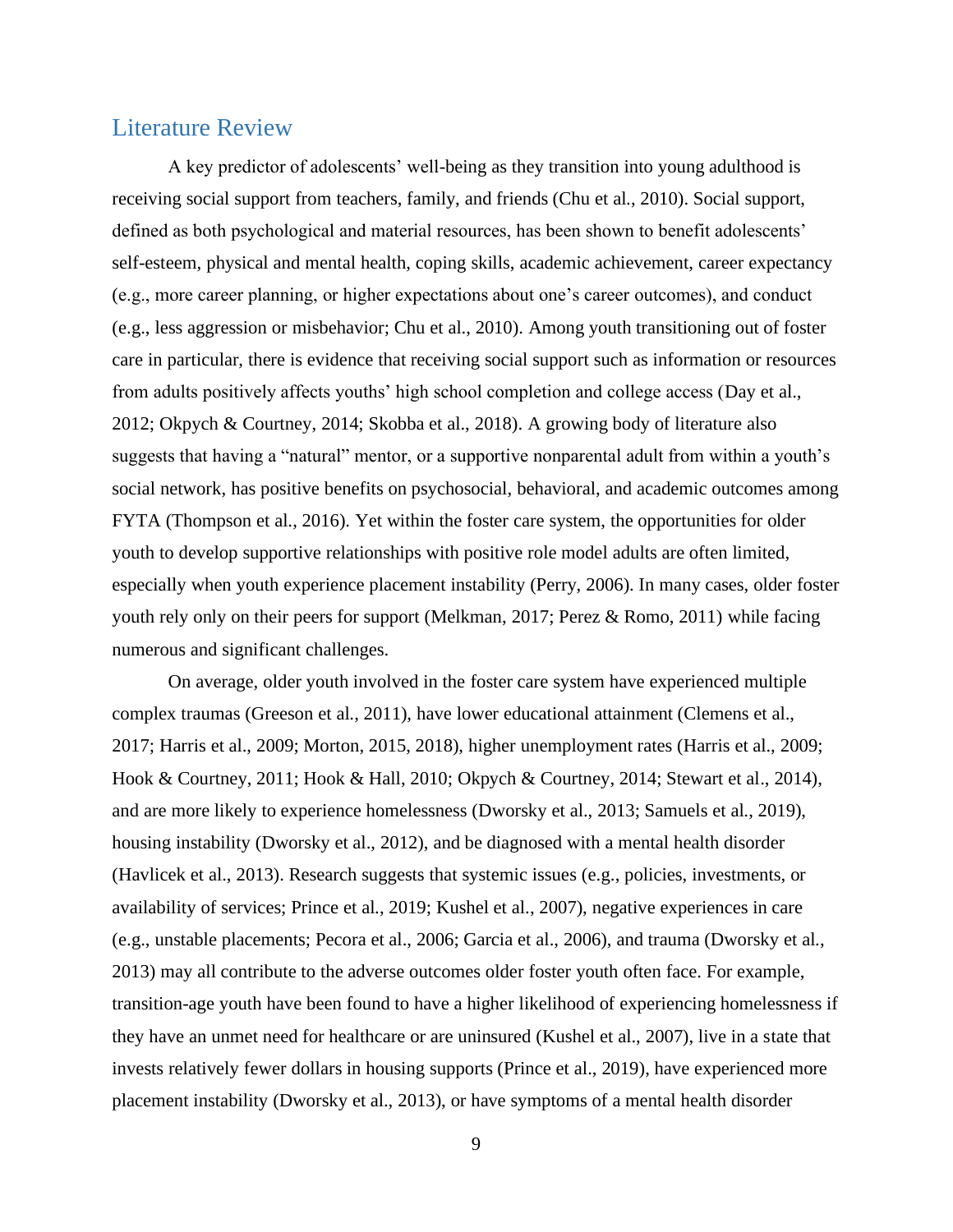(Dworsky et al., 2013). The COVID-19 pandemic has exacerbated many of the challenges FYTA face, including in areas of education, employment, and housing, as well as mental health and social connectedness (Greeson et al., 2020). Like all adolescents, older youth who are in or aged out of foster care need opportunities, resources, and social supports to cope with stress, attain stability, and achieve their educational and career goals. The pandemic has only made this more salient.

Mentoring/coaching programs, which assist youth in establishing socially supportive relationships with nonparental adults, have demonstrated potential to achieve positive outcomes and promote resilience in youth transitioning out of foster care. A variety of mentoring programs exist and they often differ in approach. One such program, Advocates to Successful Transition to Independence (ASTI), pairs older foster youth with advocates who aim to teach specific skills such as how to fill out job applications, budget money, or find a place to live. Results of an evaluation of the program found that all youth who participated reported an increase in independent living skills, suggesting that mentoring programs may help youth develop concrete knowledge and strategies relevant to transitioning to adulthood (Osterling & Hines, 2006). Coaching programs may also promote positive "intangible" outcomes. A recent experimental evaluation of the My Life Model (MLM) program found that FYTA who participated in weekly personalized coaching, as well as workshops with young adults of similar lived experiences, had higher levels of self-determination one year later (Blakeslee et al., 2020). Specifically, youth reported increases in their self-determination skills, such as being able to cope with stress or identify the steps necessary to achieve a goal, and their self-attribution of accomplishments (i.e., the number of personal accomplishments they identified in a year; Blakeslee et al., 2020). Both Graham SLAM and The Door, the subjects of this FYTA Evaluation, incorporate a coaching model for FYTA into their programming, albeit using different approaches. (See Appendices B and C for The Door and Graham SLAM's logic models.)

Other interventions designed to support older youth transitioning out of foster care have focused on offering supports or assistance in areas such as housing, employment, or education, often to promote independent living and self-sufficiency. Many studies document the availability of and effectiveness of supports for older youth transitioning out of foster care (Greeson et al., 2015; Rashid, 2004; Vorhies et al., 2009). Efforts to impact the life trajectory of this population have had mixed results (Courtney et al., 2011; Vorhies et al., 2009). Similar to The Door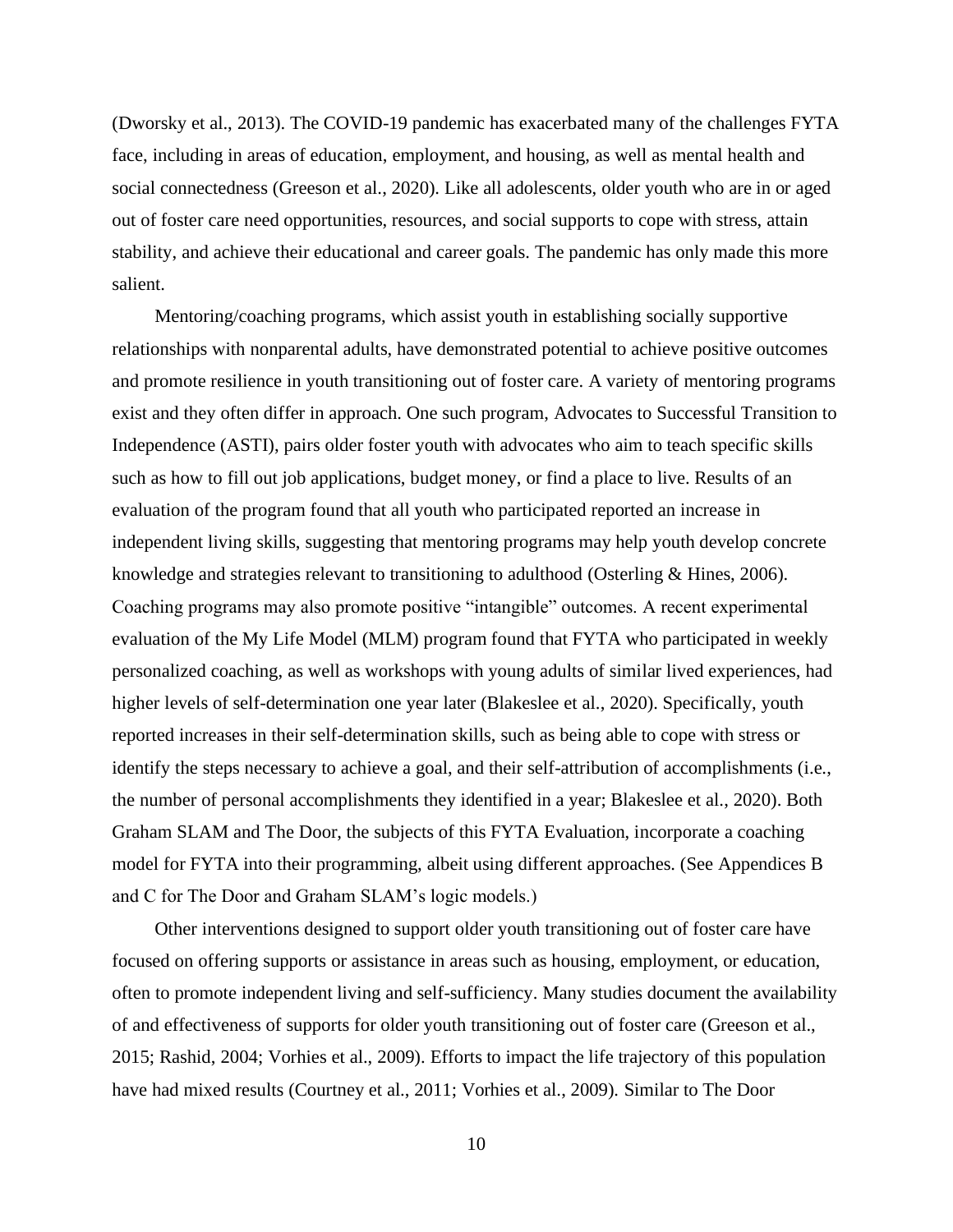program, YVLifeSet<sup>5</sup> provides young people with individualized and clinically focused case management, support, and counseling on issues. In the second year of follow-up of the YVLifeSet, researchers found that short-term positive impacts on employment and earnings continued (Valentine et al., 2018).

## <span id="page-10-0"></span>Description of The Door and Graham SLAM

This evaluation assesses three programs operated by two providers that provide coaching and individualized services to older youth ages 16 to 24 years old who need housing, career, and/or education services and have current or previous involvement in the foster care system in NYC: [1] The Door's Bronx Academy (BA), [2] The Door's Manhattan Academy Plus (MAP), and [3] Graham SLAM (Support, Lead, Achieve, and Model). Below, we provide an overall description of both The Door and Graham programs and address how the two programs are similar but also diverge in important ways.

#### <span id="page-10-1"></span>The Door

Both MAP and BA deliver services exclusively to older youth with foster care experiences, providing academic support (e.g., Adult Basic Education, test preparation), employment/career support (e.g., readiness and occupational skills training), and other supportive services (e.g., mental health service, financial literacy, and self-care). Before the COVID-19 pandemic, the two sites recruited current and former youth in foster care through onsite recruitment and walk-ins, street outreach in areas where runaway and homeless youth are known to gather, and referrals from partner agencies. One notable difference between the two sites is that MAP has two housing specialists who work with youth individually to assess housing needs (e.g., shelter referrals, transitional living application, permanent supportive housing applications), whereas the BA does not. Program staff at BA, however, can refer their older youth to the housing services provided at MAP and other agencies. MAP provides most services on-site, while BA provides some services on-site, such as career and education, but uses a referral-based model to connect older youth with MAP's suite of services and other services provided at other organizations. Since the onset of the pandemic, both MAP and BA are

<sup>&</sup>lt;sup>5</sup> The study sample includes men and women ages 18 to 24 who were living in Tennessee and who had left foster care or juvenile justice custody as teenagers or were aging out at 18.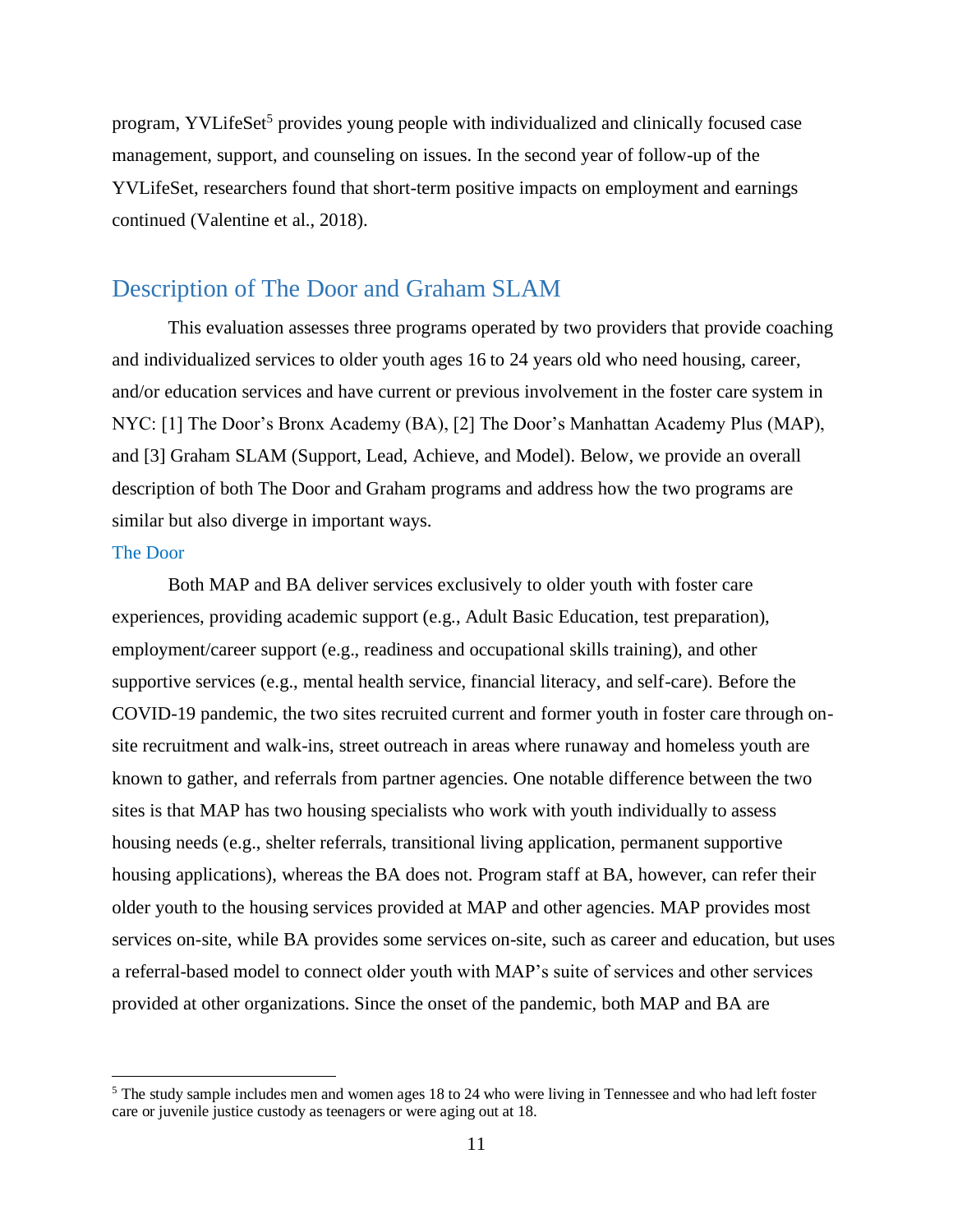operating on a hybrid basis where most programming is provided to youth virtually, but youth may meet with their program staff on-site on a scheduling basis during the pandemic.

Youth may begin and end service engagement at any time., Some youth, for example, only need assistance from a housing specialist at MAP while others may need years of intensive academic and career readiness training coupled with housing support. Some program components, however, have more defined curricula and durations. This open-ended service structure provides the flexibility necessary to address youths' needs.

#### <span id="page-11-0"></span>Graham SLAM

Similarly, Graham SLAM focuses on older youths' educational and employment goals. Graham is a foster care agency with locations throughout NYC and the metro area. Graham provides long-term support to young people in foster care from high school into early adulthood through the Support, Lead, Achieve, and Model (SLAM) initiative, which assigns a coach to willing young people at their agency. Recruitment and outreach occur mostly within Graham's existing foster care programs in Harlem, the Bronx, and Brooklyn. Graham SLAM prioritizes outreach to youth who are active in Graham's foster care program, as well as youth who have left Graham's foster care program since Graham SLAM started in April 2014. Graham SLAM program supervisors set up initial meetings to explain the program and seek to engage youth between the ages of 16 and 24. Beginning in July 2019, Graham started to serve youth in high school who are younger than 16 years old.

Once a youth enrolls in Graham SLAM, the youth decides whether they want to receive "intensive coaching." Youth who are interested in intensive coaching are paired by a Graham SLAM supervisor with a coach based on compatibility, coach skills, and coach experience. Coaches have caseloads of 20 youth that they work with to develop individualized educational and career-focused goals and action plans.

Youth who are not interested in intensive coaching are connected to the Success Services Team (SST) that specializes in education and employment. Some youth may only want help in reviewing college or job applications. Each youth has the option to be assigned a coach later if they decide they want one and SST membership is often an entryway to the intensive coaching program. Staff encourage youth to attend a SLAM JAM Mixer to learn more about Graham SLAM and intensive coaching.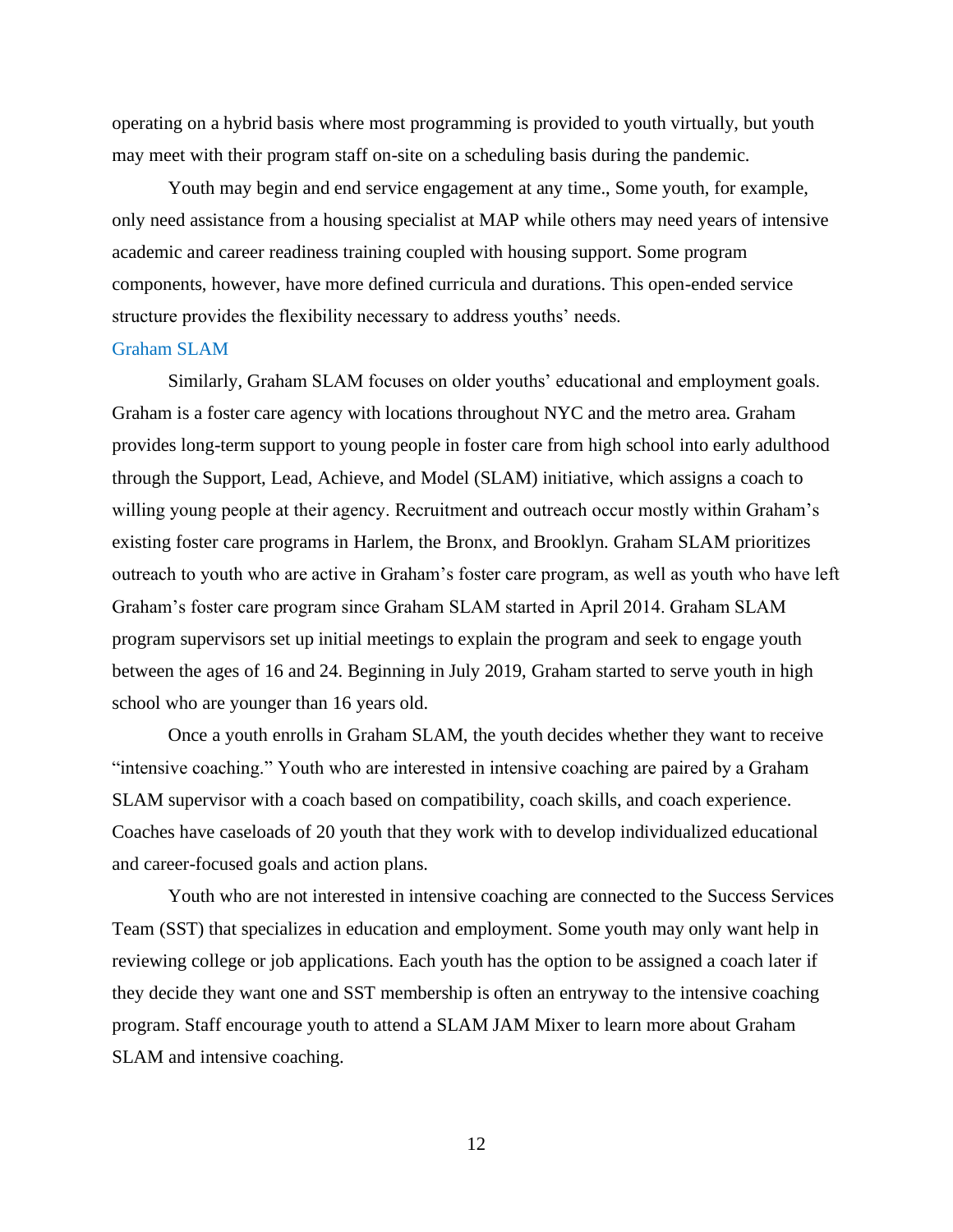The coaches aid youth in preparing job applications, selecting vocational training programs, and preparing for job interviews while youth engage in internships and part-time or full-time employment. There are ongoing, individual support and planning sessions using Motivational Interviewing, an evidence-based counseling technique for motivating behavioral change (Levensky et al., 2007), to support youth's educational and career goals. In addition to individual coaching, Graham SLAM also provides youth with college readiness assistance (e.g., selecting schools, applications, scholarships, financial aid) through specialized workshops on topics such as the college admissions process.

While Graham SLAM staff had initially used a linear phase framework to indicate youth's progress in programming and reaching their goals, they have begun reimagining how youth are meeting criteria for each phase in the program without changing the phases officially. To elaborate, when Graham SLAM was originally developed, the program had four phases: Intensive, Supportive, Stability, and Launching. Each Graham SLAM phase has the population of targeted youth for each phase, and an associated frequency of contact (see Appendix C). All youth enrolled in Graham SLAM started with the Intensive phase, regardless of their age or circumstances at the time of program enrollment. Each phase would provide guidelines to coaches in terms of the minimum number of contacts they should have with their youth every month to assess their ongoing needs and to keep older youth engaged in the programming. For instance, older youth in the Intensive phase would be contacted by their coaches or staff at least four times a month through in-person, phone, text, or email. Similarly, older youth in the Supportive phase would be contacted at least three times a month, followed by the Stability phase for a minimum of one contact per month. Finally, in the Launching phase, college graduates or adult youth on what Graham SLAM has termed a "living wage career pathway" (working a stable job of at least a year) will continue to have at least one check-in with their coaches each month. Graham SLAM youth with an Outreach status are no longer actively enrolled and engaged in programming. Youth who have the Outreach or the Launching status will be contacted by the outreach coordinator periodically to determine whether they would like to be re-connected to their coaches or need any targeted services.

Later, program staff recognized that youth may meet the criteria to be in one phase in one aspect of their life but another phase in another aspect. This recognition from Graham SLAM staff led staff to reimagine the original phases in their program implementation. Staff later also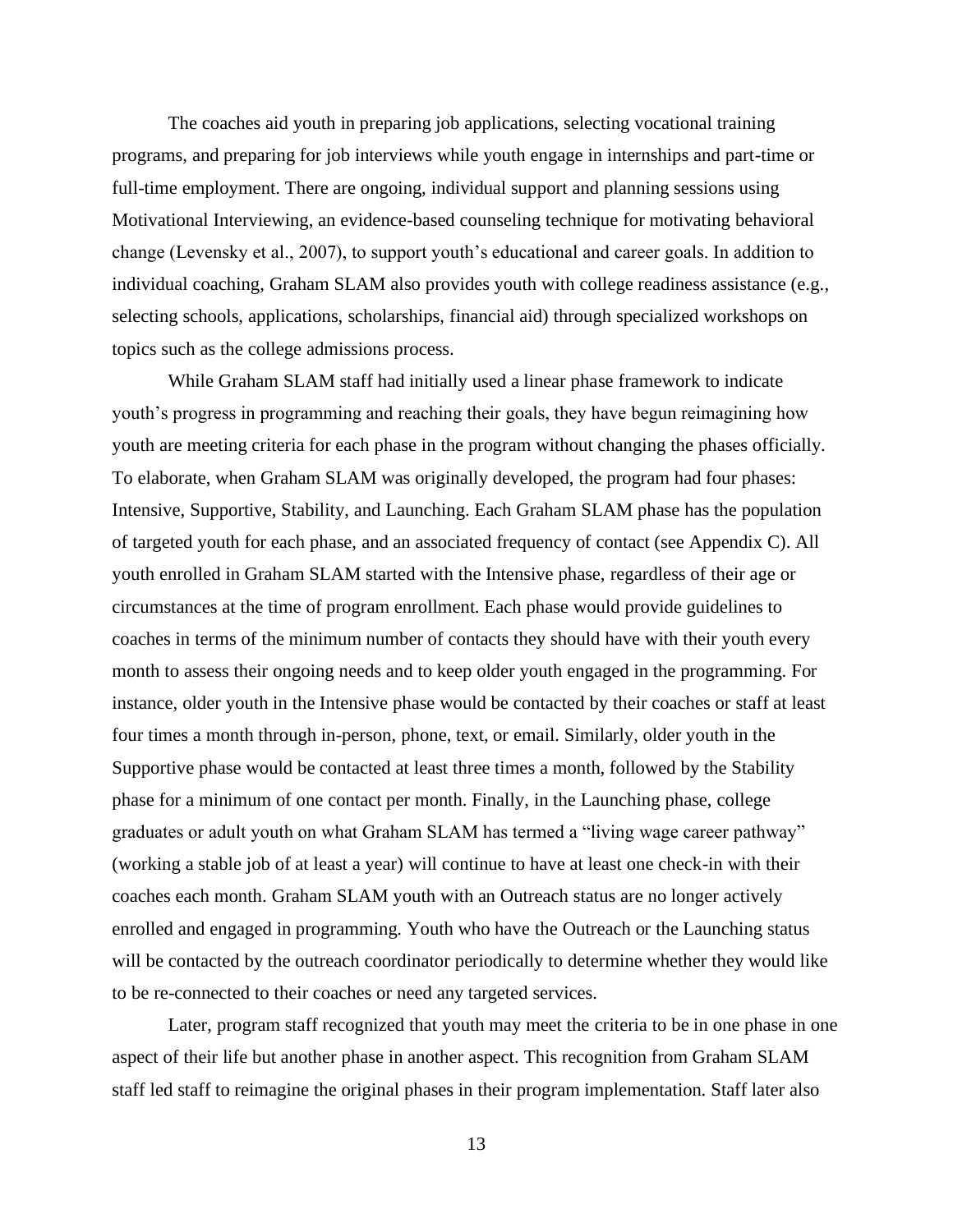shared that the number of contacts per week or month may not be the best indicator of youth's progress in reaching their goals, as some youth may need more contacts with staff as they progress further depending on their needs. This is especially true for many youths during the COVID-19 pandemic, where program staff are moving away from using contact points as thresholds for phases, and there is always flexibility in programming that allow youth to move back and forth between phases depending on youth's needs and progress towards their goals.

In addition to developing supportive relationships between coaches and youth, Graham SLAM provides youth with opportunities to support each other through the following peer groups: [1] Bengals [2] Career Club [3] College Crew [4] Network Support Groups. The groups meet each week, checking in on each young person's challenges, sharing stresses and concerns as well as individual action planning. Prior to the COVID-19 pandemic, the sessions are followed by dinner and often an activity as well, such as roller skating, ice skating, or painting. All peer support groups went to a virtual format with the onset of the pandemic.

### <span id="page-13-0"></span>Process Evaluation Methods

#### <span id="page-13-1"></span>Research Questions

The process evaluation conducted in Years 1 and 2 aimed to answer several research questions:

- 1. How does program implementation compare to program plans?
- 2. What challenges have the programs identified?
- 3. What strategies were developed to address service delivery challenges? How well did those strategies work?
- 4. What are the strengths of the different program models?
- 5. What are the lessons for the field?

During Year 2 of the FYTA Evaluation, NYC became the initial epicenter of the COVID-19 pandemic in March 2020. The pandemic further impacted the lives of older youth with foster care experience, as well as program implementations for both The Door and Graham SLAM and AR evaluation activities. While our research questions remain the same for both process and outcome evaluation as the original evaluation plan proposed before the pandemic, we also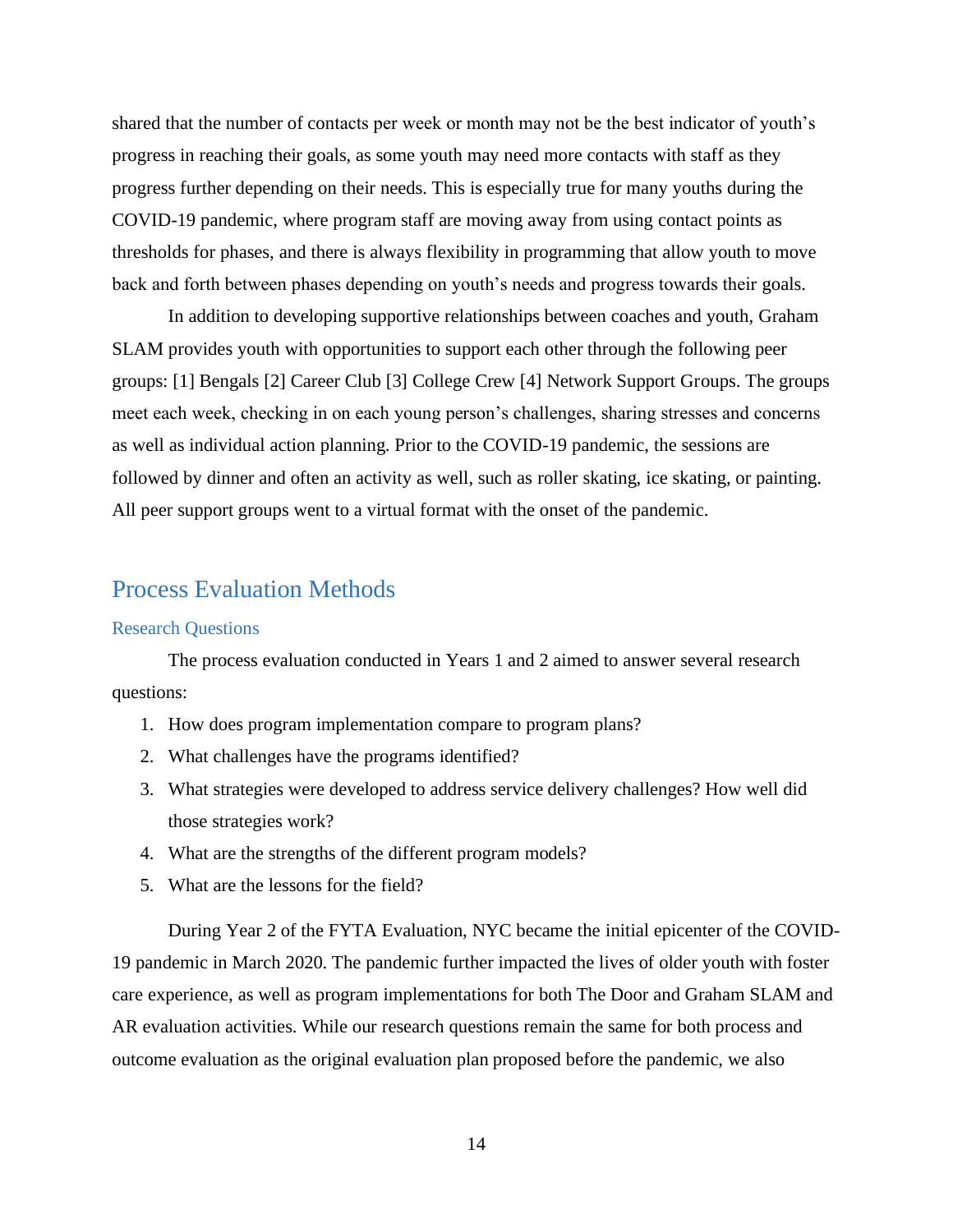examined how COVID-19 might affect the data on youth outcomes and program implementations.

#### <span id="page-14-0"></span>Year 1 and 2 Evaluation Activities to Date

In Years 1 and 2, following approval from a private IRB and the ACS Research Review Committee, we focused our analytic capacity on understanding programming and implementation challenges by conducting staff interviews and analyzing program data. Below we describe the data sources, data collection procedures, and analytical approach used to analyze the staff interviews, quarterly reports, and program data from both programs.

#### *Updates on Human Subjects Review and Data Access*

The pandemic caused delays in conducting many evaluation activities, required changes in our methodology, and will impact the evaluation design. Still, the evaluation team overcame many challenges to conduct interviews, data analyses, and other activities. The core of the FYTA Evaluation is intact. Below we describe our activities over the past two years.

Before collecting qualitative or quantitative data, regulations required the evaluation team to obtain approvals from a private IRB, ACS, the CIDI IRB, and the New York State Office of Children and Family Services (OCFS). We obtained all approvals needed to field the youth survey and to conduct focus groups and interviews with staff and older youth over age 18 years. (See Appendix D for more details on the study review process.) We are in the process of submitting modifications to our protocols to allow for more effective outreach to young people. Our original plan relied heavily on in-person contact that was severely curtailed by the pandemic.

#### *Program Data*

Both Graham SLAM and The Door collect data on their participants, which allows program staff to track youth progress and engagement in programming. For Graham SLAM, program data are entered by coaches and supervisors through SharePoint forms designed for the program. Data are saved directly into an SQL database. Graham SLAM staff would begin entering information about youth at intake, such as youths' demographics, arrest, housing, and immigration status. In addition, Graham SLAM staff enter data each time they make a contact with youth, parents, and foster care agencies. Educational statuses are entered twice a year and attendance information are entered after each group session. On the other hand, The Door staff track youth data and progress using their Salesforce system. At the beginning of Year 1, The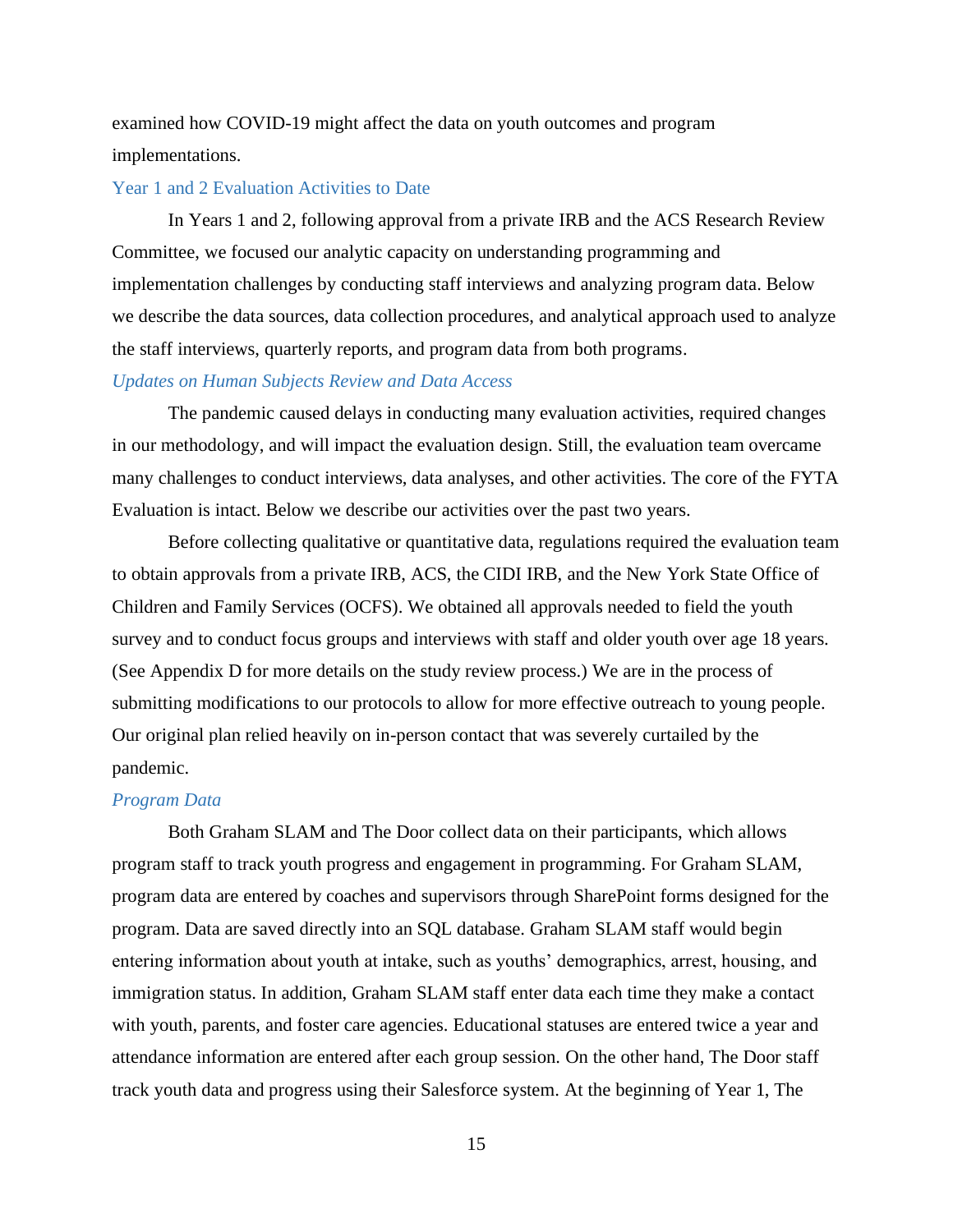Door and its data team worked with ISLG and finalized the data to be collected for MAP quarterly data reporting, and they also created dashboards in their Salesforce system to allow mangers and staff to monitor and track program process towards outcomes. The Door data team also spent time at the beginning of Year 1 to build out MAP Salesforce for its housing program, as well as created a system in Salesforce for both Career and Education and Housing staff to be able to conduct 12-month follow ups with engaged MAP participants.

The FYTA Initiative evaluation team worked with Graham SLAM and The Door to execute a data use agreement. Graham SLAM provided program data in March April 2021, and The Door provided program data in June 2021. We requested the following data from each organization:

- 1. Participants' demographic characteristics: age, biological sex, race, age at foster care exit, most recent foster care exit
- 2. Service utilization: program location, enrollment date, program exit date, types of services utilized during program enrollment, Success services
- 3. Program attendance: number of sessions attended for different support groups offered
- 4. Educational status and history: education status at program enrollment, one year later, two years later
- 5. Employment status and history: number of quarters youth was employed by various job types
- 6. Length of stay in program, contact method, and frequency

Additionally, we received child welfare administrative data from ACS in November 2020. The data include demographic characteristics of NYC foster youth, specifically:

- 1. Age, biological sex, and race
- 2. Age at foster care entry, entry alone or with siblings
- 3. Foster care status (still in care versus non-permanency discharge)
- 4. Number and type of substantiated allegations of maltreatment

#### *Staff Interviews*

Participants. In Year 1, we interviewed a total of 14 staff, including directors, service specialists, and coaches, across the three sites: six program staff at Graham SLAM and eight program staff at The Door. In Year 2, we interviewed 16 program staff across the three sites: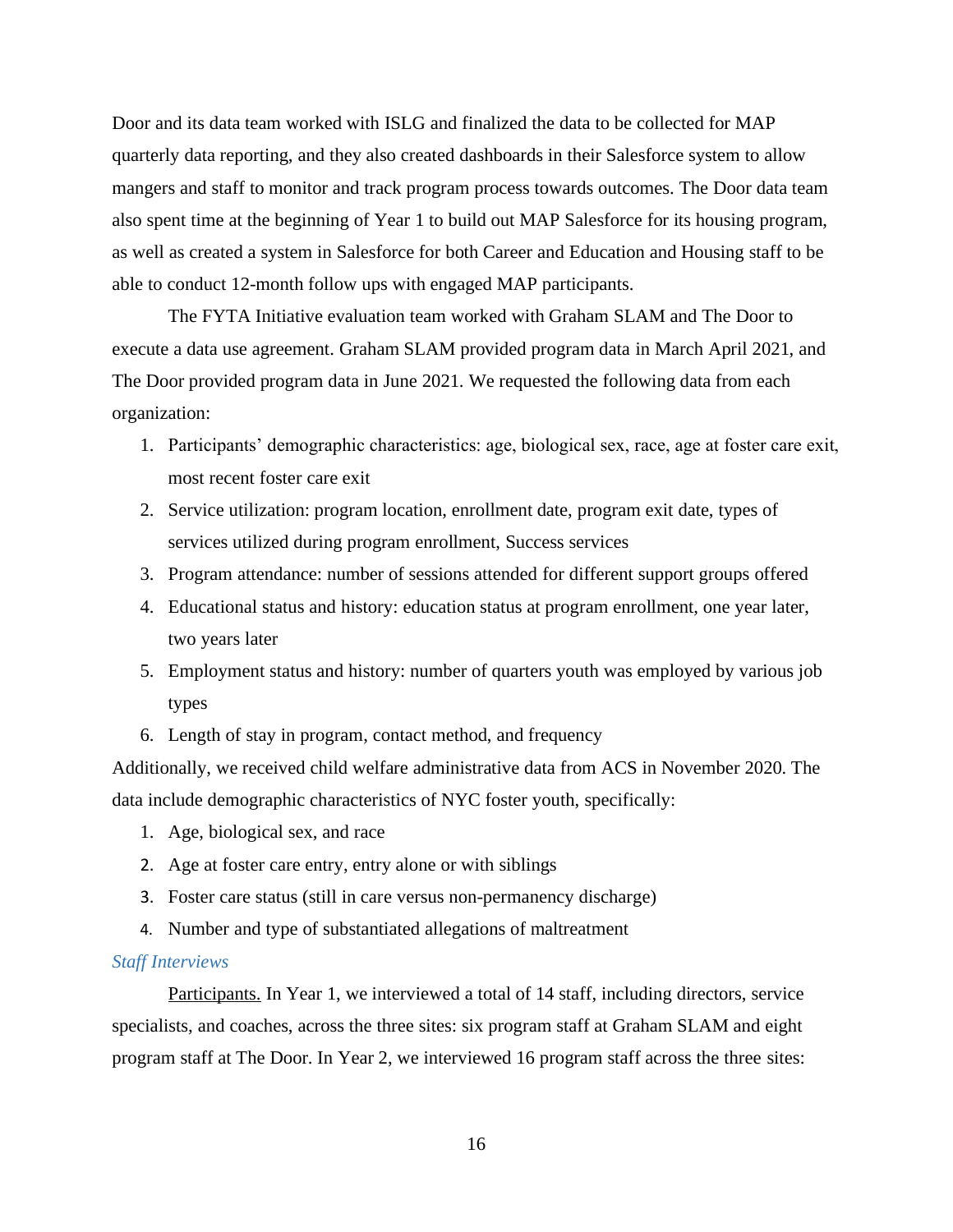seven program staff at Graham SLAM and nine program staff at The Door. We were able to reinterview 13 of the same program staff from Year 1.

Data Source and Procedures. Action Research conducted interviews with staff at all three sites. Hard copies of consent forms were provided to program staff at the beginning of the interview and upon the program staff's consent, and Action Research audio-recorded and transcribed the interviews in addition to taking notes to ensure accuracy. Each interview lasted around one hour. The 14 Year 1 interviews were conducted onsite and in-person between November and December 2019. Due to the COVID-19 pandemic, we conducted the 16 Year 2 staff interviews virtually during December 2020.

Instruments. We developed protocols for program staff interviews to answer the process study research questions. Interview questions differ by program staff's role and responsibilities. Generally, the program staff interview protocol covers the following (see Appendices E and F for the detailed instrument):

- 1. *Staff Background Information* (e.g., the role of the staff in the program)
- 2. *Program Implementation* (e.g., staff capacity, recruitment, retention)
- 3. *Program Model* (e.g., process for working with older youth in the program)
- 4. *Model Adaptations* (e.g., changes to the original program design)
- 5. *Training and Support* (e.g., staff training and preparation)
- 6. *Program Strengths* (e.g., factors contributing to program success, best practices)
- 7. *Challenges and Recommendations* (e.g., implementation challenges, resources needed, recommendations for improvement)

For Year 2 interviews, we utilized the same protocols developed in Year 1 with the three new staff to gain a full understanding of their backgrounds, roles, day-to-day work experiences, and any challenges they faced in the program. With the program staff who were already interviewed in Year 1, we focused on updates and changes to their work and their agency's programming that had occurred since our first interview, most of which related to changes in program implementation, youth engagement, staff support, and relationship building due to the pandemic. Our follow-up questions asked staff about the impact the pandemic had on youths' well-being and various outcomes staff observed from working with youth in their programs.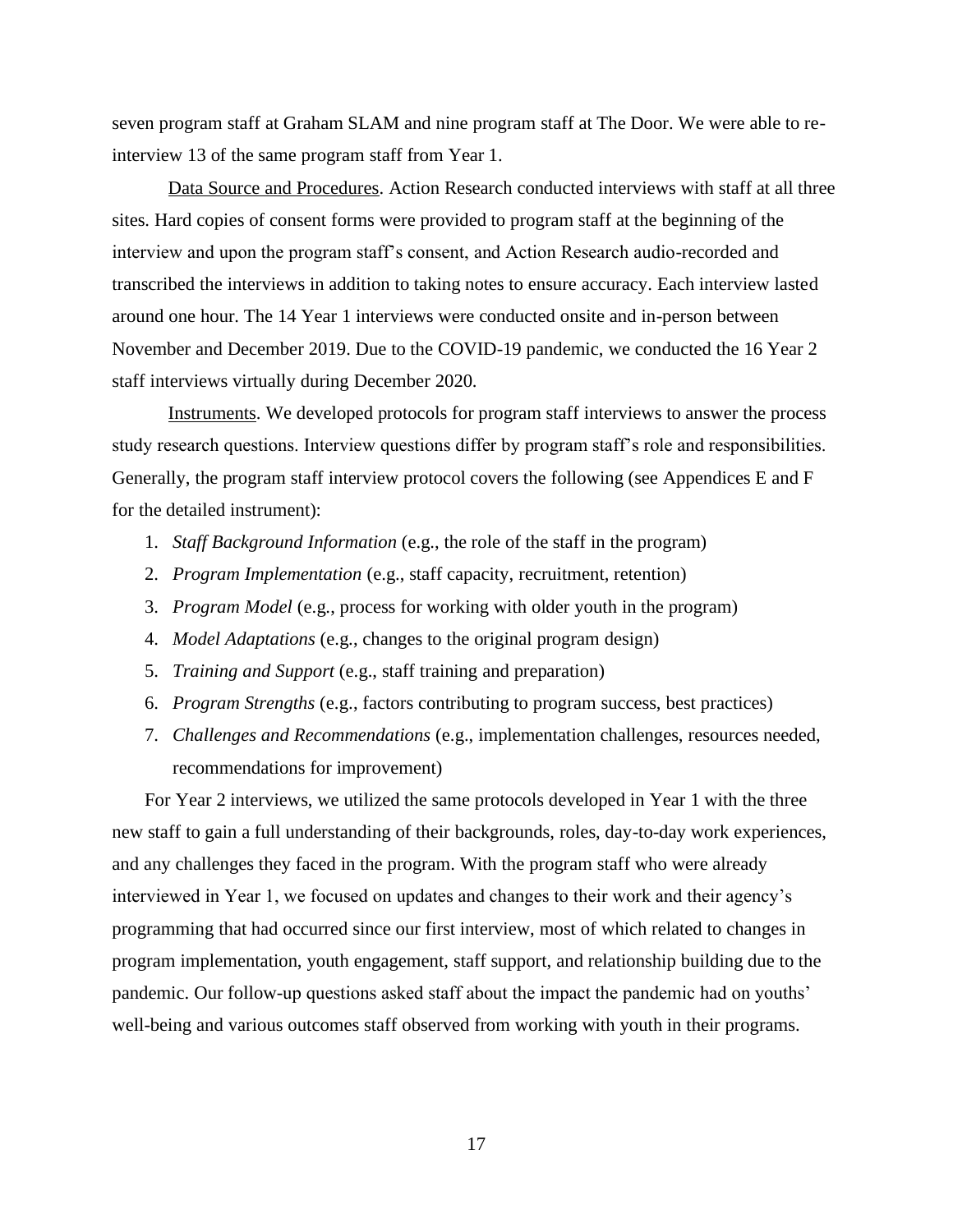#### *Quarterly Reports*

In addition to the staff interviews, we reviewed and coded 16 quarterly reports submitted by both agencies to ISLG/DANY during their first and second years of program implementation. The reports describe the programs' implementation and progress toward their contractual goals with CJII and help ISLG better support the programs, in part by identifying training and technical assistance needs. Topics covered in these reports include program performance, collection and use of data, updates on long-term planning for programming sustainability, and more. In addition, Year 2 Quarter 4 reports from both agencies provided further insights on the impact of COVID-19 on programming and sustainability challenges.

For more information on the analytical approach of developing a codebook and coding the Year 1 and Year 2 staff interviews and quarterly reports, see Appendix G.

## <span id="page-17-0"></span>Developments that Impact New York City Foster Youth Transitioning to Adulthood

In the two years since the start of this evaluation, much of the context in which foster youth in New York City transition to adulthood has changed. In the section below, we describe two major developments, the start of the Fair Futures initiative and the onset of the COVID-19 pandemic.

In June 2019, a broad coalition of advocacy groups, service providers, foundations, and other stakeholders advocated successfully to establish the Fair Futures initiative with \$10 million in funding allocated by the New York City Council in Fiscal Year (FY) 2020. <sup>6</sup> Funding for Fair Futures has since grown to \$12 million in FY 2021 and \$20 million in FY 2022, with \$12 million now baselined annually. Fair Futures is a coaching model available to all New York City youth in foster care, with ambitions to serve youth from  $9<sup>th</sup>$  grade to age 26 years with any foster care history.<sup>5</sup> The model's services and service delivery are based on best practice programs in NYC and evidence-based national models that serve young people in foster care (parts of the model were adapted from Graham SLAM, whose staff helped design the model).<sup>7</sup> Prior to Fair Futures,

<sup>6</sup> For more information, se[e https://www.fairfuturesny.org.](https://www.fairfuturesny.org/)

 $^7$  Action Research supports the Conrad N. Hilton Foundation's Foster Youth Initiative, which seeks to improve the systems that support foster youth transitioning to adulthood in New York City and Los Angeles. Knowledge from that work, including our knowledge of the development of Fair Futures, informs this sections and other parts of this report.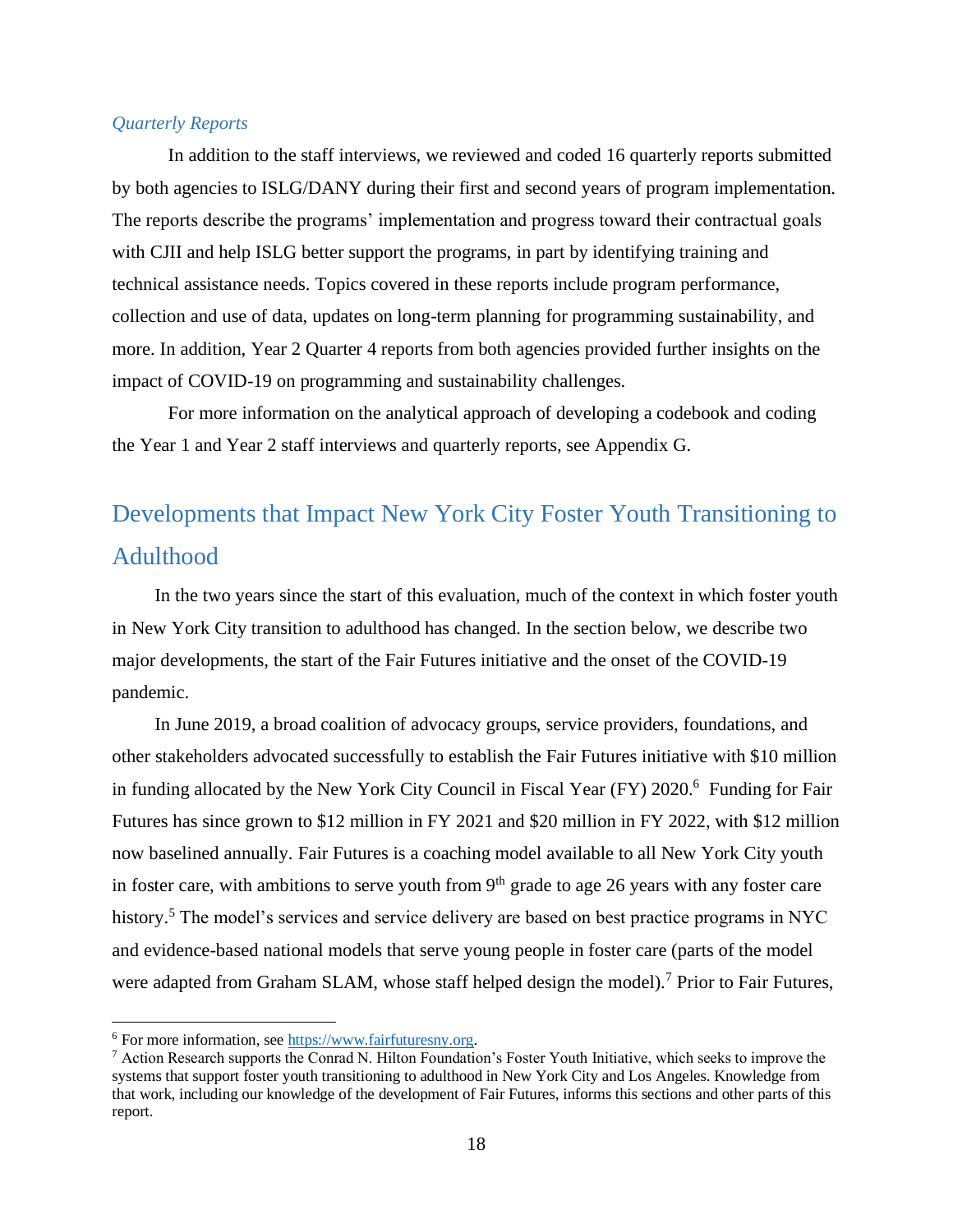the resources available to FYTA in NYC depended largely on the resources and commitment of individual foster care providers and their staff, with limited funds from ACS available to youth with an APPLA goal as part of the Preparing Youth for Adulthood (PYA) program.<sup>8</sup> Now, for the first time, all service providers to NYC FYTA have access to a robust, manualized<sup>9</sup> program model that includes extensive and sophisticated training for coaches, supervisors, and program directors; technical assistance from experts; and a cross-agency database/Management Information System (MIS) that tracks progress youth make toward their goals. Part of the Fair Futures initiative includes coaches training on a new [online resource of youth services](https://www.fairfuturesny.org/1degree) developed by One Degree. We know of no other jurisdiction that offers such a comprehensive model to all FYTA.

After hiring and training hundreds of staff, Fair Futures launched in the spring of 2020, just as the COVID-19 pandemic shut down New York City. The pandemic had a profoundly negative impact on FYTA, particularly concerning education, employment, and career development (Greeson et al., 2020). At the onset of the pandemic, few FYTA had the technology and other resources needed to participate fully in remote education. Though the New York City Department of Education, ACS, foster care providers, Fair Futures, foundations, and many others made efforts to ensure that foster youth had access to remote education, these efforts took time and had mixed success. On the post-secondary level, CUNY and SUNY campuses closed dormitories and laid off student workers, which created housing issues for students in foster care. Among youth with the technology available to attend online classes, whether in or out of foster care, fulfilling basic needs such as shelter, food, avoiding infection, and accessing healthcare exhausted time and energy previously devoted to school.

The pandemic devastated the city's economy and workforce and had a disproportionate impact on young people. Before the pandemic, New York City's unemployment rate, at less than four percent, was at its lowest point in over 40 years.<sup>10</sup> Within a week, unemployment increased to over 20 percent, with the service sector and other jobs often held by FYTA disappearing.<sup>11</sup> Many established workforce development organizations that served youth closed within a few

<sup>8</sup> For information on PYA, se[e https://www1.nyc.gov/assets/acs/policies/init/2011/F.pdf.](https://www1.nyc.gov/assets/acs/policies/init/2011/F.pdf)

<sup>&</sup>lt;sup>9</sup> By manualized, we mean that the program model has a detailed written manual that describes staffing, training, service phases, service types, interaction modalities, and more so that the program can be replicated with fidelity. <sup>10</sup> See [https://fred.stlouisfed.org/series/NYUR.](https://fred.stlouisfed.org/series/NYUR)

<sup>11</sup> See [http://www.centernyc.org/reports-briefs/2020/10/1/cnycas-covid-19-economic-update.](http://www.centernyc.org/reports-briefs/2020/10/1/cnycas-covid-19-economic-update)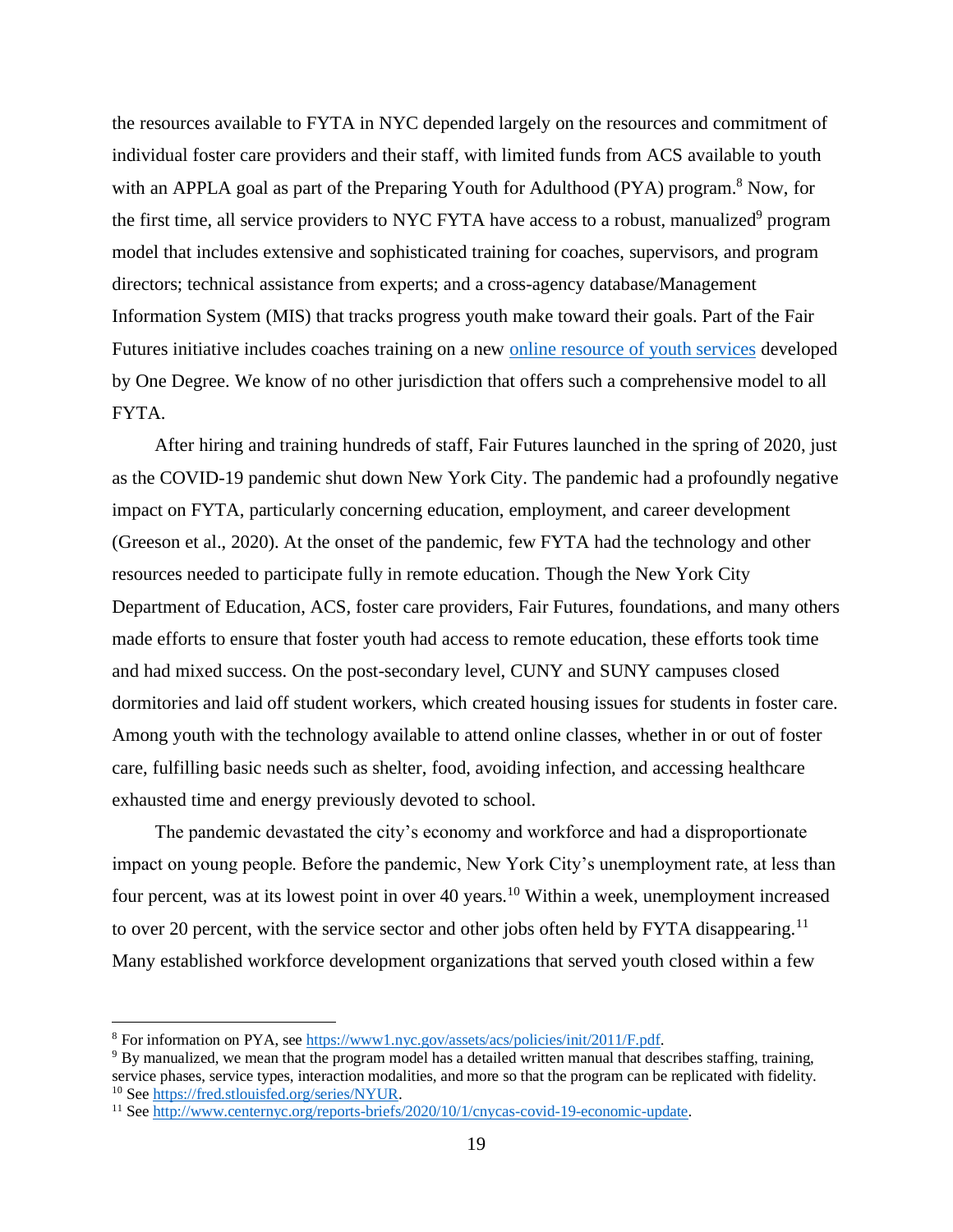weeks of the March 2020 shutdown. New York City's Summer Youth Employment Program, on which many foster youths rely, was canceled, and then restored in remote form and with half the number of slots.<sup>12</sup> Social connections, especially connections with peers on which so many FYTA rely, diminished. A national study found that the pandemic made FYTA more vulnerable by limiting schooling, job opportunities, services, and the ability to connect with others socially, with damaging effects on youths' living situation, financial situation, food security, employment, educational progress or attainment, symptoms of depression or anxiety, and perceived ability to rely on others (Greeson et al. 2020). ACS implemented new programming to reduce the loss of economic and workforce development opportunities among youth, including a paid virtual internship for 100 college students in foster care and coordinating a virtual career fair, through which 70 youth gained employment or were enrolled in ACS internship programs (New York City Administration for Children's Services [ACS], 2021).

As local and state governments developed resources to address the immediate needs of foster youth, the federal government expanded assistance to FYTA during the pandemic. Federal funding for foster youth transition services is available under the John H. Chafee Foster Care Program for Successful Transition to Adulthood, which was established in 1999 and serves youth ages 14 to 23 (Fernandes-Alcantara, 2019). Typically, the federal government provides around \$140M a year in Chafee funding for career exploration services, mentoring, preventive health activities, basic food and shelter needs, and educational assistance, including vouchers for colleges or vocational programs (Fernandes-Alcantara, 2019). In response to the COVID-19 pandemic, Congress authorized an additional \$400M in Chafee funding in 2021, increasing funds for independent living by \$350M and educational assistance by \$50M through 2022 (Kelly, 2021). Pandemic response legislation also eased the program's eligibility restrictions on allowable expenses, verification procedures, and youths' age through September 2021, as well as increased the size of Education and Training Vouchers from \$5,000 to \$12,000 through September 2022 (Kelly, 2021). The federal law placed a moratorium on automatic discharges from foster care to non-permanency exits at age 21, allows re-entry into foster care up to age 22, and expands funding eligibility through age 26 through September 2021.

<sup>12</sup> See [https://citylimits.org/2020/08/04/summer-youth-programs-still-reeling-from-funding-cut-and-late-reversal.](https://citylimits.org/2020/08/04/summer-youth-programs-still-reeling-from-funding-cut-and-late-reversal)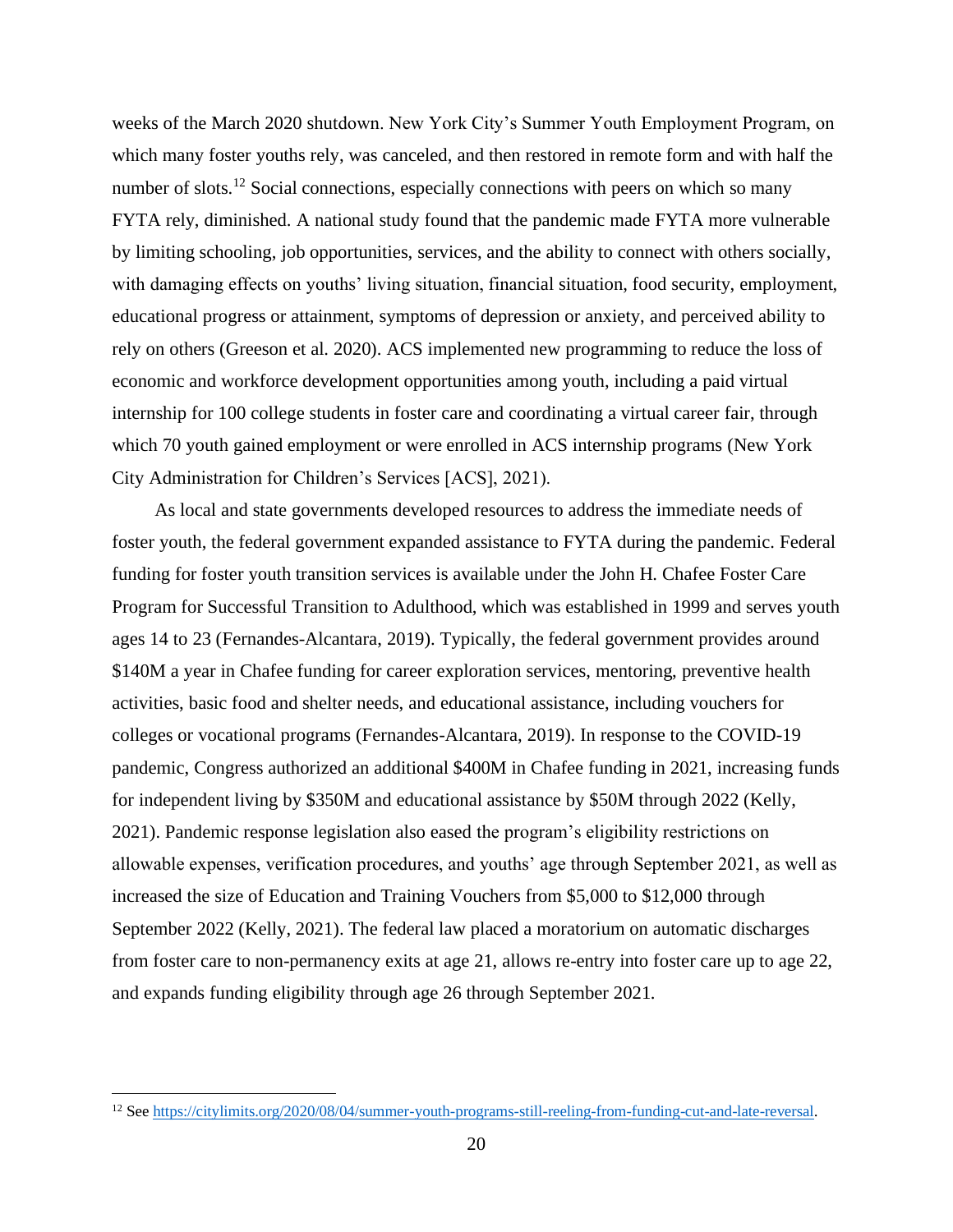## <span id="page-20-0"></span>Findings to Date

Below, we present findings based on data and information collected from the Years 1 and 2 evaluation activities described above, seeking to answer the five aforementioned research questions. First, we present demographic characteristics of NYC foster youth based on the child welfare administrative data provided by ACS and compare them to program data received from Graham SLAM and The Door to better understand the population served. We also present an overview of maltreatment substantiations older youth experienced using the information provided by  $ACS<sup>13</sup>$ , as well as staff's discussion of program challenges attached to poor mental health support for youth. Second, we present engagement barriers and strategies coaches used when connecting with and engaging youth in programming, based on the staff interviews and program data. Third, we present how coaches and program staff were flexible and prompt in responding to youths' needs during COVID-19, a strategy that is necessary for youth success and goal attainment. Finally, we present indicators of successful program implementation from both programs, most importantly staffs' demonstrated commitment to serving FYTA despite the many challenges faced.

<span id="page-20-1"></span>Finding 1: FYTA, including Graham SLAM and The Door youth, are exposed to many adverse childhood experiences (ACEs) and face mental health and socioeconomic challenges that impact their education, employment, and housing outcomes.

To learn more about the population eligible to receive services from The Door and Graham SLAM, we first analyzed child welfare administrative data provided by ACS. Both programs' populations draw from this pool. These data included demographic characteristics, experiences with child protection, and foster care experience in NYC. In November 2020, we received data for all children in NYC foster care at any point who had birthdates between 1993 and 2007. This group of older youth is between the ages 14 to 24 years old and were eligible to enroll in The Door or Graham SLAM. Both agencies provided information on youth enrolled in their programs: 403 youth in foster care enrolled in Graham SLAM between 2014-2020 (Graham SLAM participants) and 478 youth with foster care experience enrolled in The Door between

<sup>&</sup>lt;sup>13</sup> A substantiation indicates that an ACS child protective specialist found "credible evidence" that supported an allegation of maltreatment.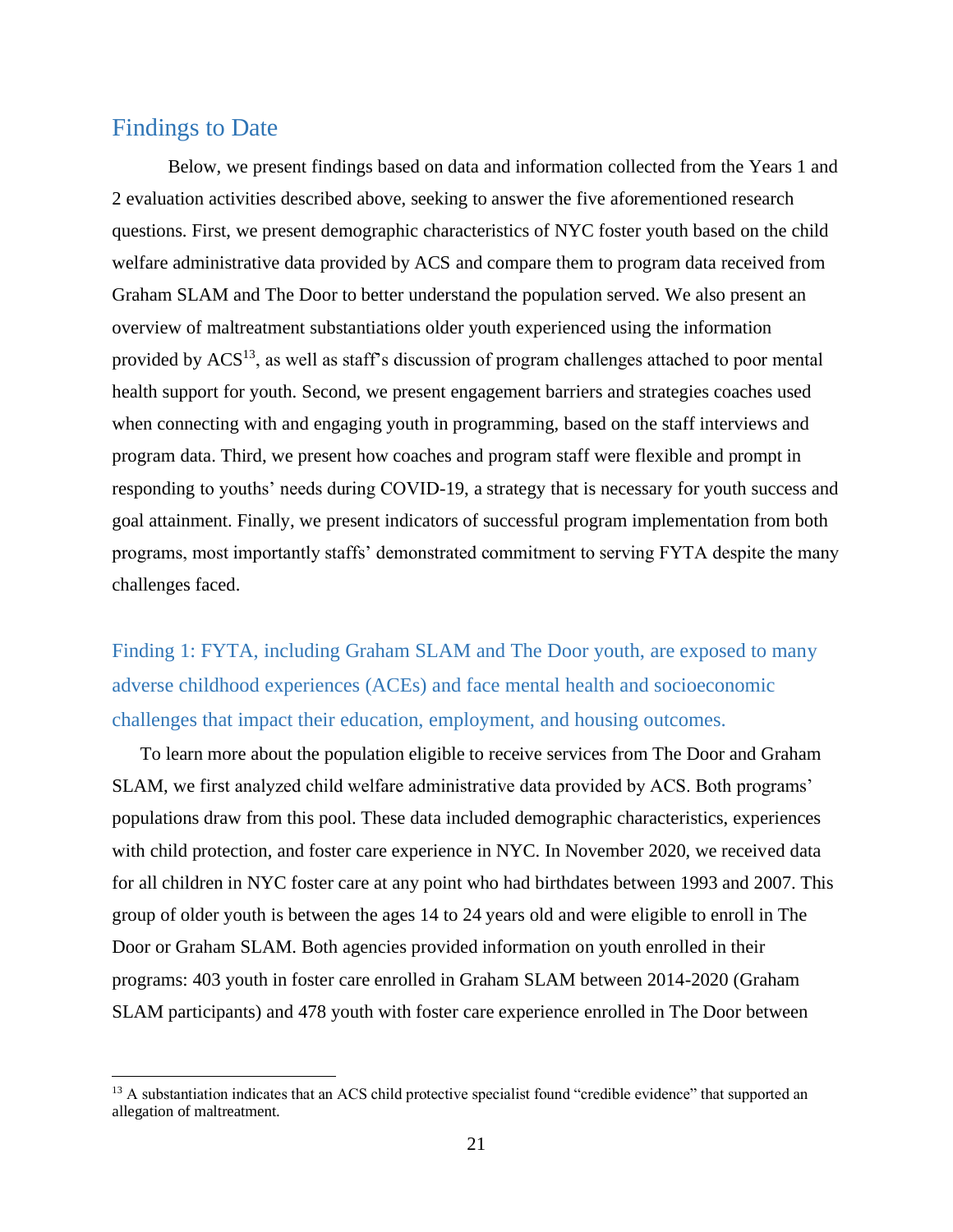2018-2021 (The Door participants). Of The Door participants, 178 (37%) were enrolled in Bronx Academy, 152 (32%) were enrolled in the MAP Housing Program, and 148 (31%) in MAP's CareerEd Program.

Our preliminary analysis indicates that most youth who enroll in The Door and Graham SLAM programs are those who are 18 years old or older and still in care or who had nonpermanency exits from foster care (meaning they were not reunified, adopted, or discharged to a subsidized guardianship). Below, we provide demographic characteristics of the larger cohort of youth in the ACS foster care data. We then compare this larger cohort to the Graham SLAM participants and The Door participants.

Of all 78,269 youth in foster care at any point of time with birthdates between 1993 and 2007, AR identified a total of 5,952 youth, herein identified as "ACS foster youth" who were still in foster care as of the ACS data extraction date (November 2020) or who experienced a non-permanency exit for their first foster care entry. As of November 2020, all of these ACS foster youth fit The Door and Graham SLAM program eligibility criteria, allowing for comparisons between program participants and their larger ACS cohort.

- Of the 5,952 ACS foster youth, 2,680 (45%) were still in care, while 3,272 (55%) had experienced non-permanency discharges.
- Just over half (54%) of the youth entered the NYC foster care system between FY 2014 to FY 2021.
- Of the 5,952 ACS foster youth, 4,214 (71%) youth entered foster care during their adolescence (age 13 to 17), while the remaining 1,748 (29%) entered foster care at age 12 years or younger.
- About a third (34%) entered foster care with a sibling.
- Of the ACS foster youth, 54 percent were female.
- Finally, Black youth were disproportionately represented among ACS foster youth: 67% of the 5,952 ACS foster youth were identified as Black or African American (See Figure 1) <sup>14</sup>, compared to 22% of New York City children under the age of 18 (US Bureau of the Census data as reported by Citizens' Committee for Children of New York, 2019). Of the 5,952 ACS foster youth, 2,213 (37%) were identified as Latinx of any race.

<sup>&</sup>lt;sup>14</sup> Due to the limits of Connection data on race and ethnicity, Latinx youth are listed as a separate population regardless of race.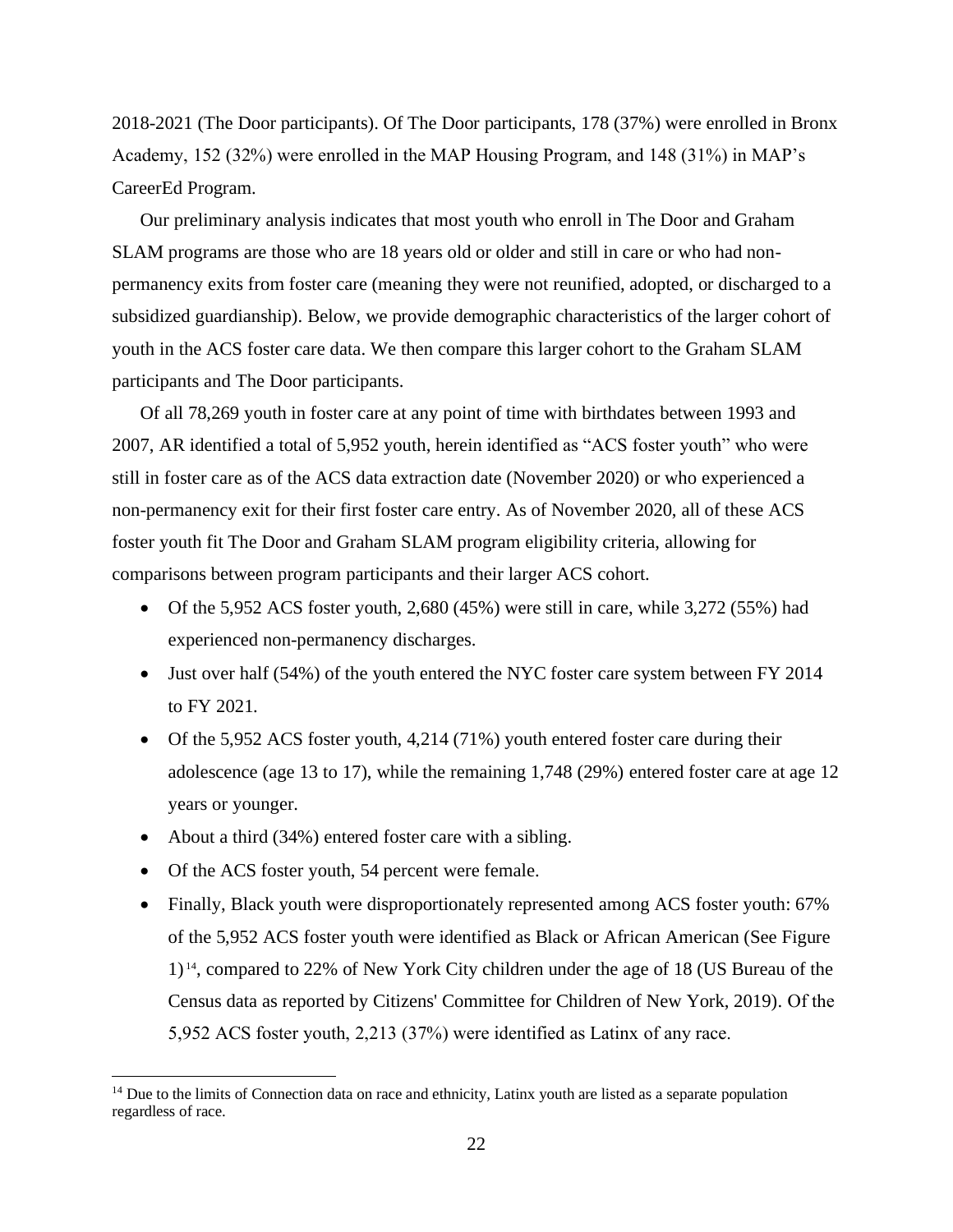

*Note: Children in these categories may or may not also be identified as Latinx*

<span id="page-22-0"></span>Sub-finding 1: FYTA are exposed to various ACEs, and Graham SLAM and The Door youth reflect this broader population.

Previous literature on older youth transitioning out of foster care, based primarily on surveys, indicates that many have experienced various forms of adverse childhood experiences (ACEs) in their early life and foster care (Rebbe et al., 2017). Our analysis is consistent with this research: NYC FYTA often have extensive histories of maltreatment that strongly suggest they have experienced many ACEs.<sup>15</sup> Readers should be aware that we are not asserting this maltreatment to be representative of the experiences of other youth who become involved in the child protection or foster care systems.

<sup>&</sup>lt;sup>15</sup> A substantiation indicates that an ACS child protective specialist found "credible evidence" that supported an allegation of maltreatment. The credible evidence standard used by New York State prior to 2021 is lower than in most other states and substantiation rates on investigations are higher than the national average. For more information on how New York State's substantiation rate compares to other states, see the annual *Child Maltreatment* reports produced by the federal Children's Bureau. Also, see Kahn et al. (2017).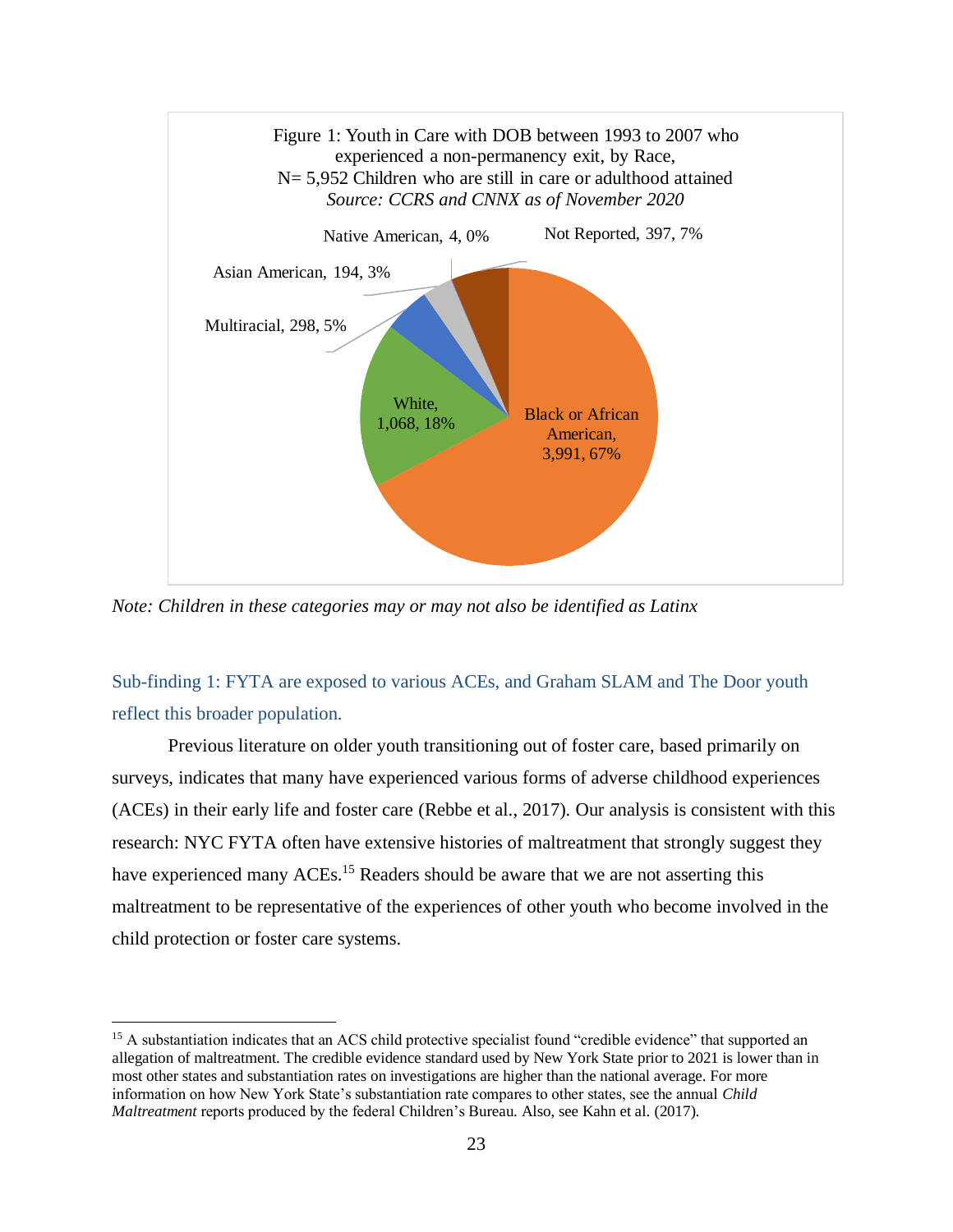Similar to the literature, we are using the proxy of child maltreatment substantiations to analyze ACEs among youth in the NYC foster care system.<sup>16</sup> ACS provided information on substantiated allegations where youth were determined by child protective specialists to be victims. These data include information on 4,681 youth, referred to hereafter as "youth with substantiated maltreatment," who are still in care or who had a non-permanency exit.<sup>17</sup> Of the youth with substantiated maltreatment information, 3,206 (68%) experienced three or more instances of maltreatment, 1,933 (41%) experienced five or more instances, and nearly one in five (19%) experienced eight or more instances (see Figure 2). Prior research shows that cumulative stress experienced during childhood development often leads to homelessness, depression, and participation in criminal activities within this population of youth (Rebbe et al., 2017).



Older youth transitioning to adulthood often experience many types of maltreatment according to the ACS data. The Statewide Central Register (SCR) for Child Maltreatment has 25 types of allegations which can be grouped into seven categories for analytic purposes (see Figure

<sup>16</sup> Ibid.

 $17$  Of all 5,952 youth, 4,681 youth had information about substantiation. The 1,271 youth without information were involved with ACS prior to the CNNX system storing historical information on substantiations.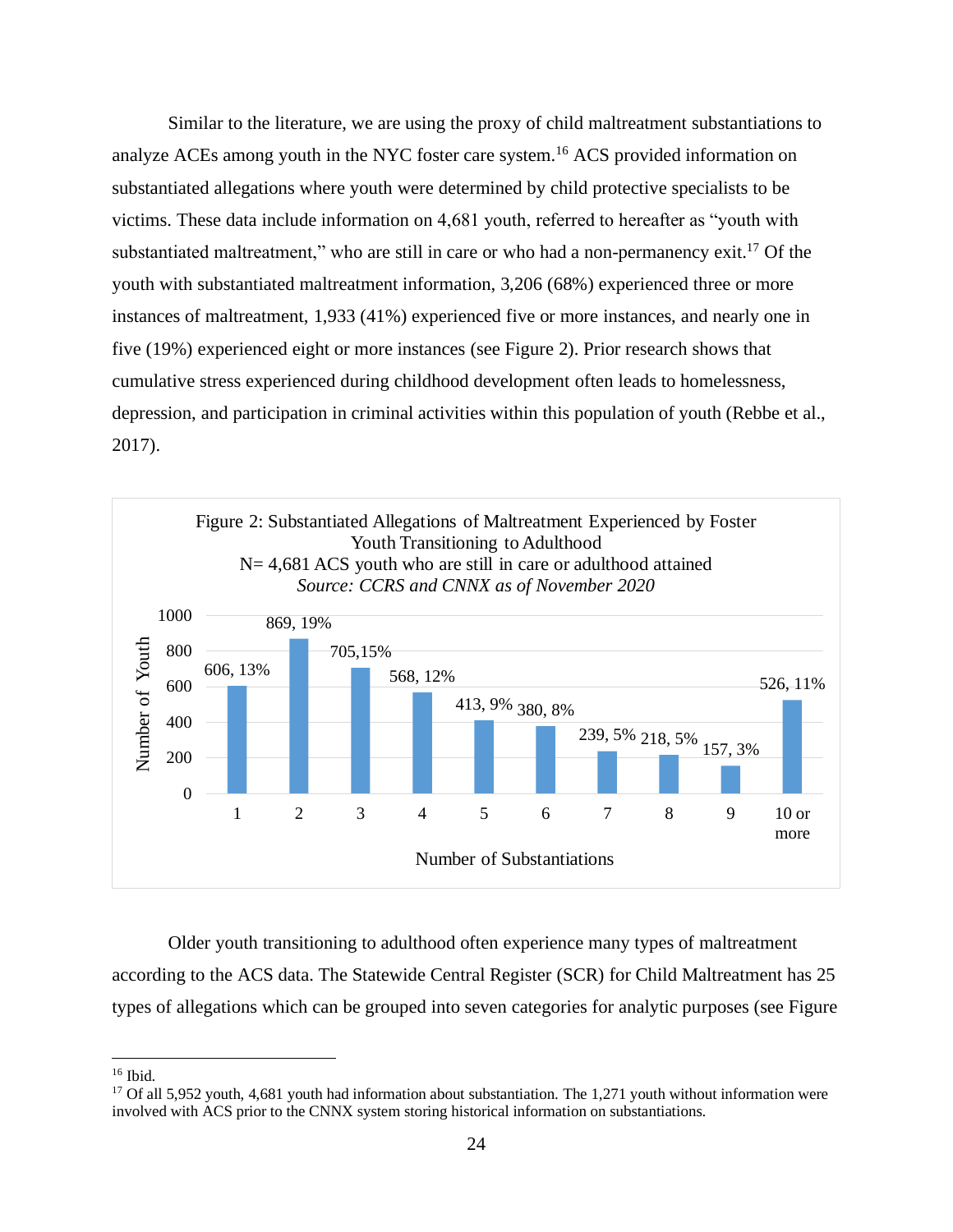3). Most categories of maltreatment would qualify as an adverse childhood experience, such as neglect, physical abuse, sexual abuse, and psychological abuse (Downey et al., 2017). Of the 4,681 youth with substantiated maltreatment information, 4,505 (96%) had at least one substantiated neglect allegation.

Beyond the common experience of neglect, the composition of substantiated maltreatment varies among older youth. One in five (22%) experienced physical abuse and one in four (25%) experienced educational neglect (see Figure 3). Of the 4,681 youth, 861 (18%) experienced a lack of medical care—a surprisingly high rate considering that medical neglect makes up only six percent of all maltreatment allegations among youth of all ages in the state of New York ("Child Maltreatment," 2019). The different types of maltreatment youth experienced are consistent with other research that find that FYTA are a heterogeneous group. These results show the importance of understanding the accumulation of early adversities and their impact on the transition to adulthood when designing services for these young people.



*Note: Because youth may appear in more than one category, percentages do not add up to 100. Each youth can experience more than one allegation type within each substantiation category. The "Other" category includes the following substantiations: abandonment, child's drug/alcohol use, parent's drug/alcohol misuse, inappropriate custodial conduct, and other.*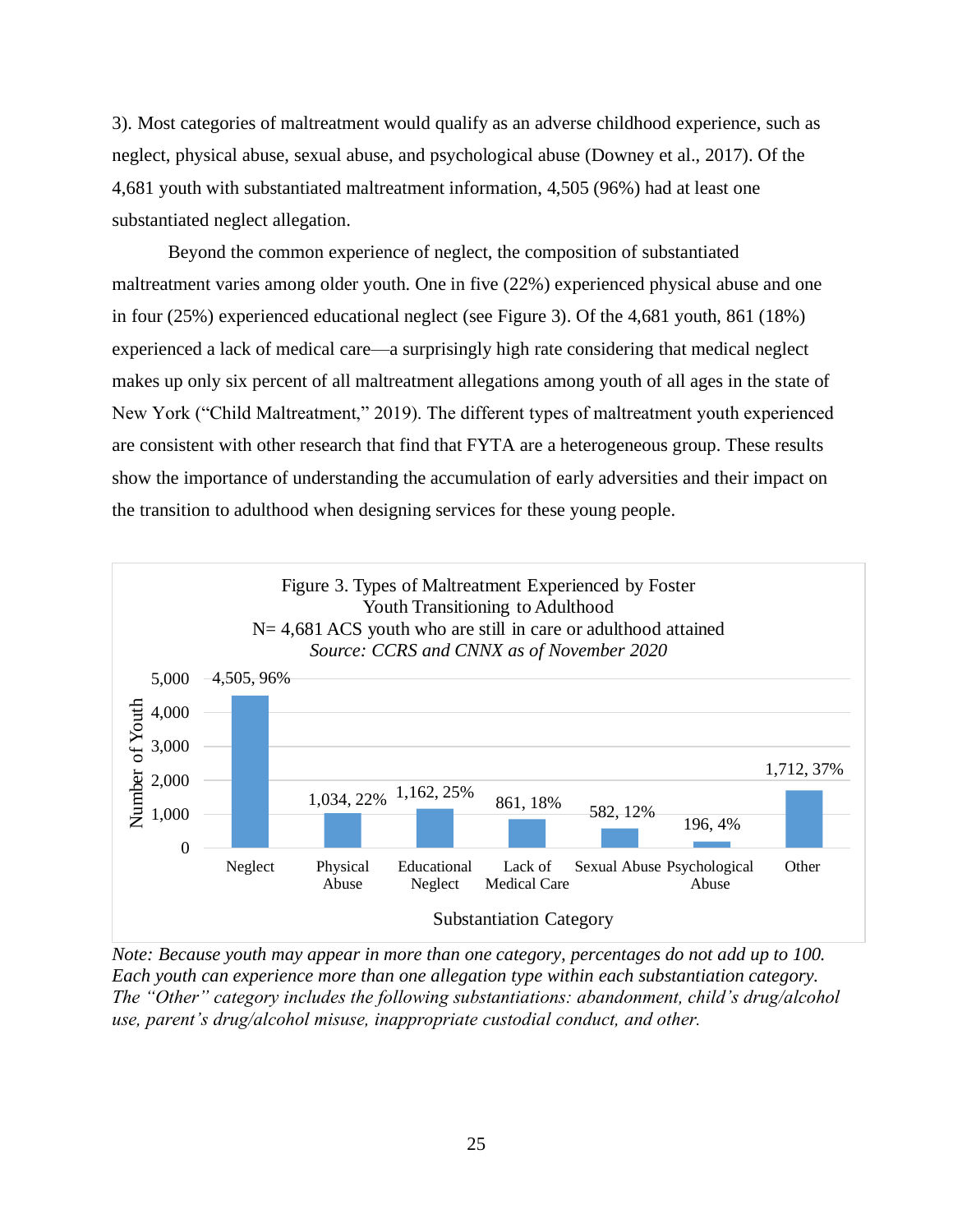#### <span id="page-25-0"></span>Graham SLAM Participants

The demographic characteristics of the Graham SLAM participants were similar to the ACS foster youth. More females than males enrolled in Graham SLAM (see Figure 4)<sup>18</sup> and most participants identified as Black. Participants entered Graham SLAM at a younger age since the onset of DANY funding. Youth who first enrolled during 2014-2017 (N=225) had a mean age of 18.1 years, while youth who first enrolled during 2018-2020 (N=178) had a mean age of 16.8 years. This decrease in average age reflects both programs' recent shift to lowering the participants' eligibility age from 16 to 14 in 2019 to accommodate youth in early high school. Of all Graham SLAM youth, 312 (77%) enrolled in the program when they were between 16 to 19 years old, followed by 55 (14%) who enrolled at over 20 years old and 36 (8%) who enrolled at under 16 years old. Of the 178 youth who were enrolled during 2018-2020, we found that 60 percent of the youth identified as Black or African American, followed by about a quarter (23%) who identified as Hispanic/Latino.<sup>19</sup>



<sup>&</sup>lt;sup>18</sup> The reported data only included two gender categories, presenting a limitation to a comprehensive understanding of Graham SLAM's participant demographics.

 $<sup>19</sup>$  Due to the limits of CNNX data on race and ethnicity, Latinx youth are listed as a separate population regardless</sup> of race.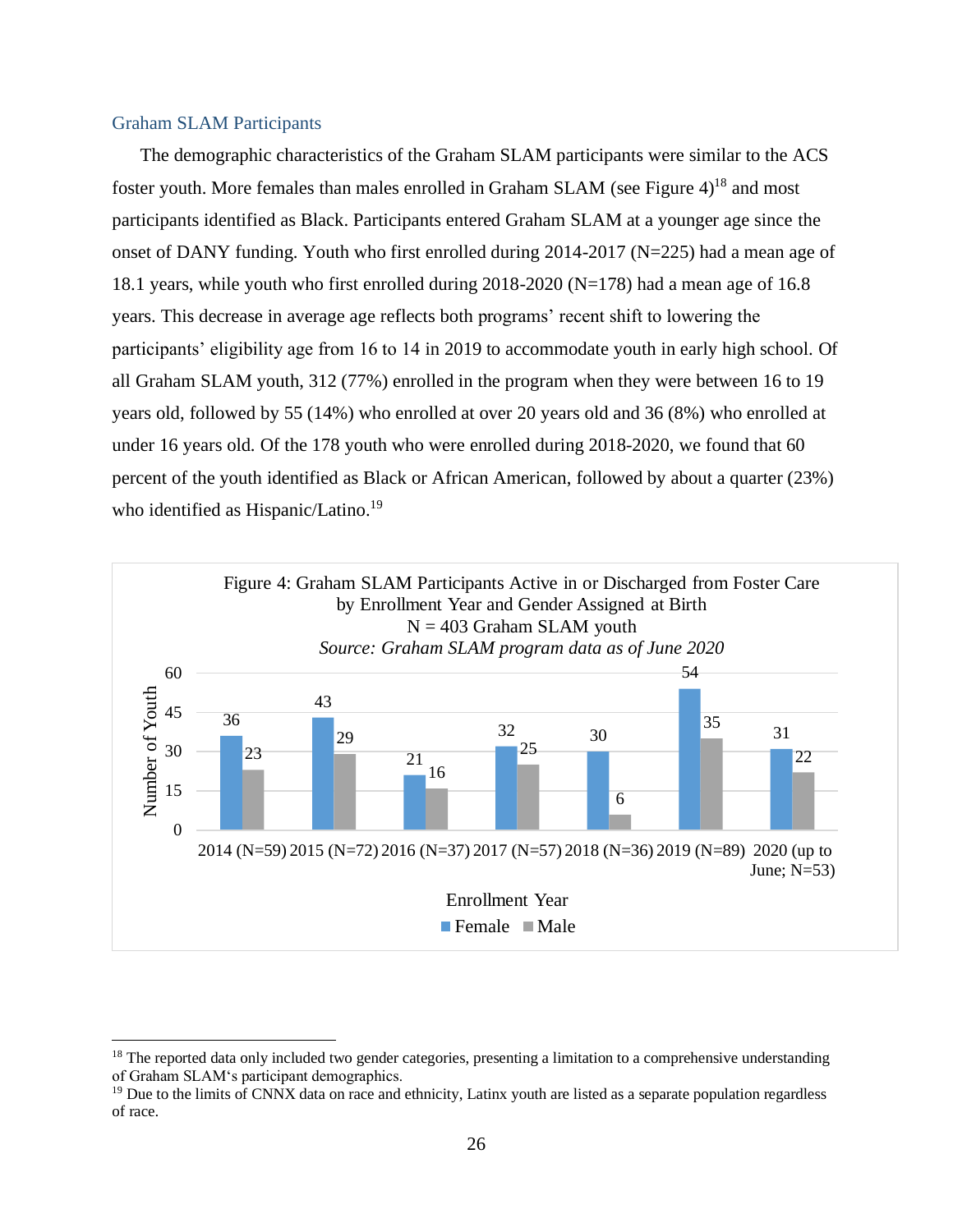Of the Graham SLAM participants, 290 (72%) had been discharged from foster care and 113 (28%) youth were still in care as of June 2020. <sup>20</sup> Among the Graham SLAM participants who were discharged, 76% exited foster care at age 18 or over. Most discharged youth (60%) had a discharge reason of "Release to Own Responsibility," indicating a non-permanency discharge<sup>21</sup> (See Figure 5).



As this report was being written, Graham SLAM changed the program design from the four program phases outlined earlier, as the phases reflect the amount of program contact rather than the needs or progress made by youth. The data available for analysis, however, are still in phases. Based on the Graham SLAM program data we received, 93 (23%) of youth enrolled in Graham SLAM were in the Intensive phase, followed by 91 (23%) in the Supportive phase, and 48 (12%) in the Stability phase, with 157 (39%) having an Outreach status at the time of data extraction in March 2021. The remaining 14 (3%) Graham SLAM youth had an Inactive status, meaning outreach is no longer desired due to changes in circumstances (e.g., going to the military, moved out of state). Notably, the COVID-19 pandemic has further changed program

<sup>&</sup>lt;sup>20</sup> Six of them were on trial discharge to reunification or release to relative, and the remaining were trial discharge to independent living.

<sup>&</sup>lt;sup>21</sup> Common non-permanency exits include "adulthood attained," "joined military," and "discharged to corrections."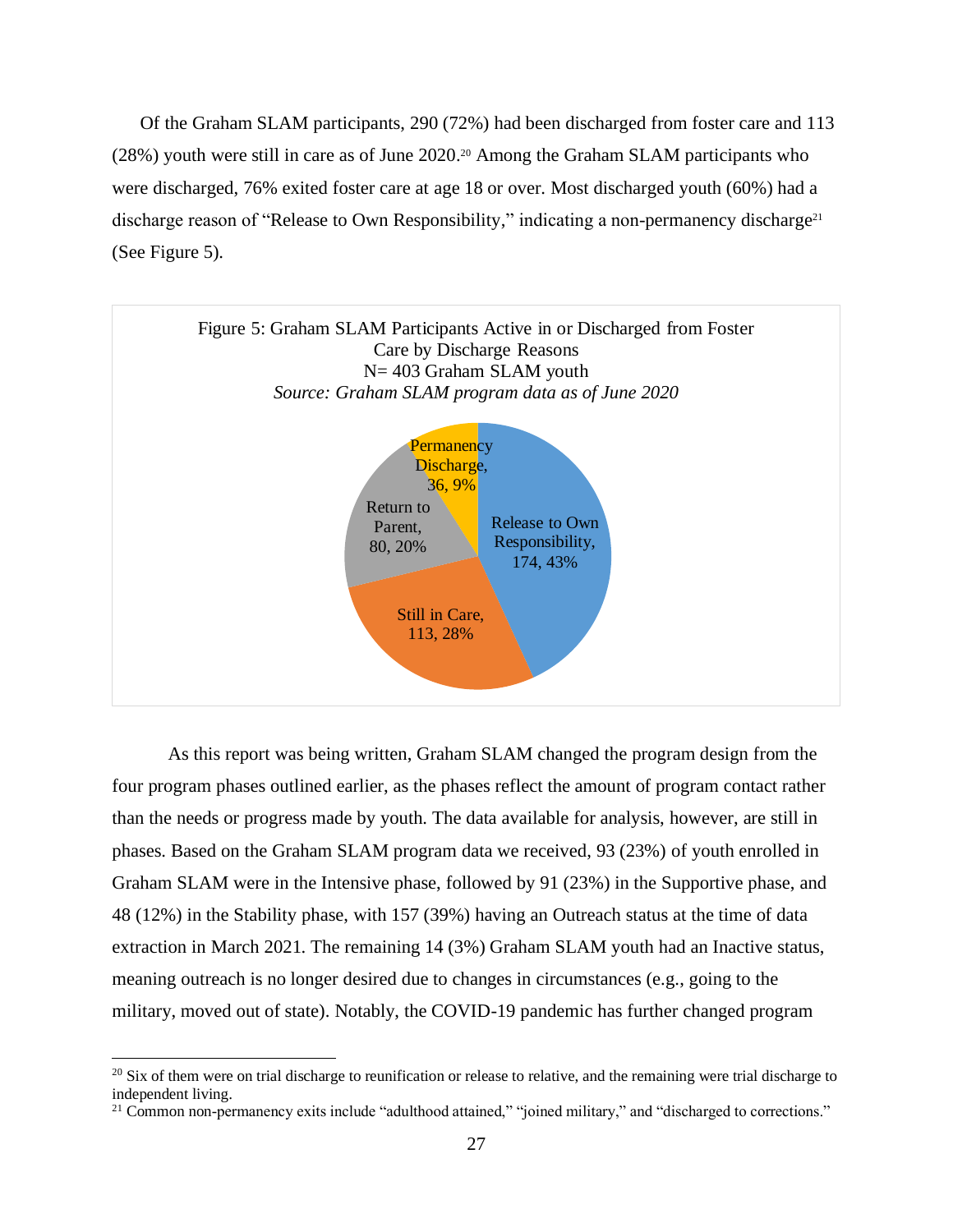phase philosophy. Graham SLAM is not following the original phases because the remote setting necessitates more contact with youth to ensure continued engagement and offer the needed support.

#### <span id="page-27-0"></span>The Door Participants

Similar to Graham SLAM, there were more females than males enrolled in The Door (See Figure 6). Of 478 The Door participants, 375 (79%) were enrolled during 2018-2019. Enrollment decreased following the onset of the pandemic as 78 youth (16%) enrolled in The Door programming in 2020. Youth who first enrolled during 2018-2021 had a mean age of 20.1 years, and 256 (54%) were 20 years or older when they enrolled in The Door program. Overall, The Door participants were older than Graham SLAM participants at program enrollment. Of The Door participants, 179 (37%) were first enrolled into Bronx Academy, 145 (30%) enrolled in MAP CareerEd Program and 154 (32%) enrolled in the MAP Housing Program (see Figure 7). The Door does not routinely track youths' foster care status like Graham SLAM does because The Door is not a foster care provider. Instead, The Door program data records foster care status information if youth disclose their foster care status at program enrollment. Of The Door participants, 336 (70%) youth had already exited foster care at their first program enrollment, and 142 (30%) were still in foster care at the time of program enrollment. Similar to Graham participants, 51 percent of The Door participants identified as Black or African American, followed by about 30 percent who identified as Hispanic/Latino (see Figure 8).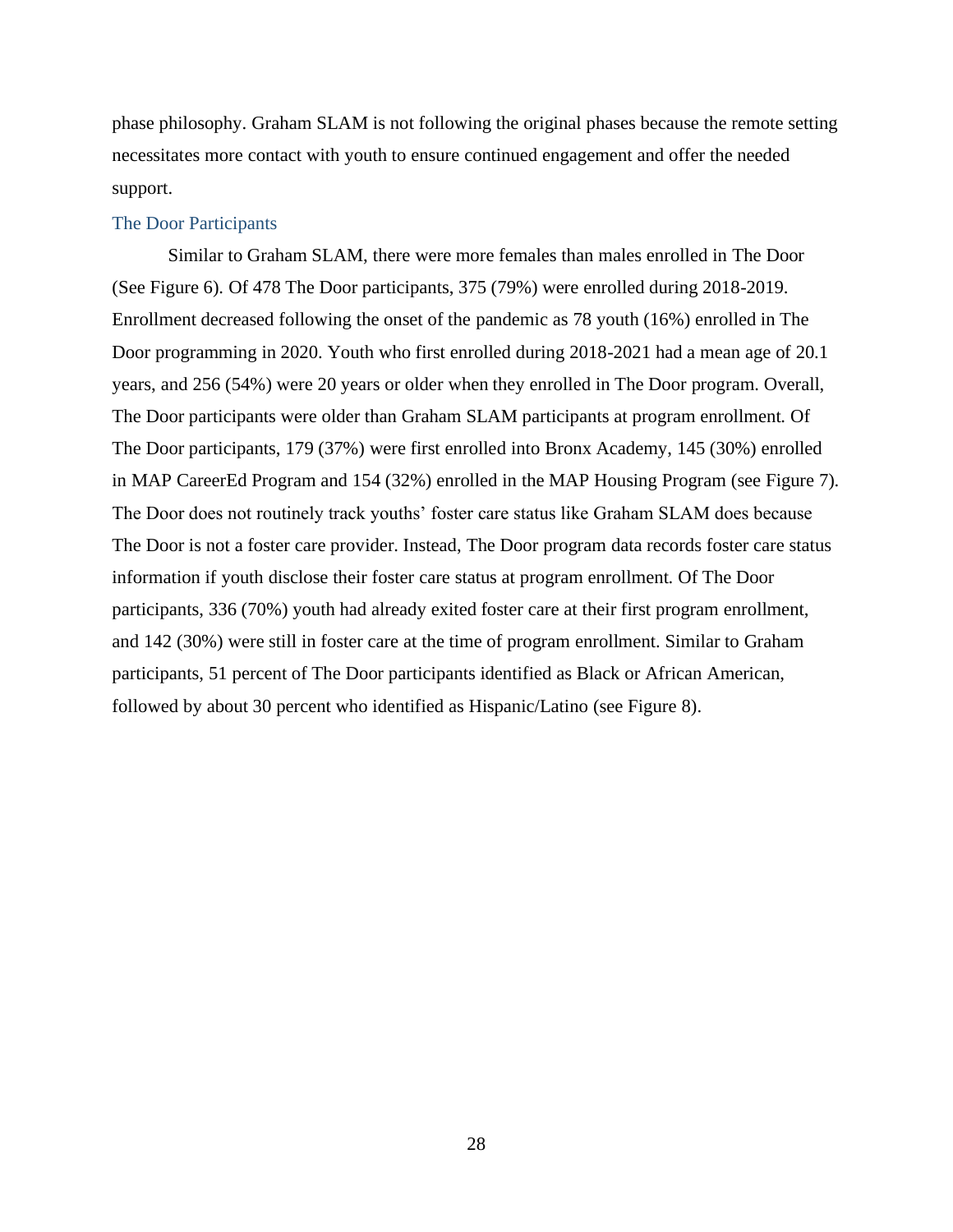

*\*Note. Seven youth identified themselves as transgender female, three as gender-neutral, and one as transgender male. Six youth did not report their gender.* 

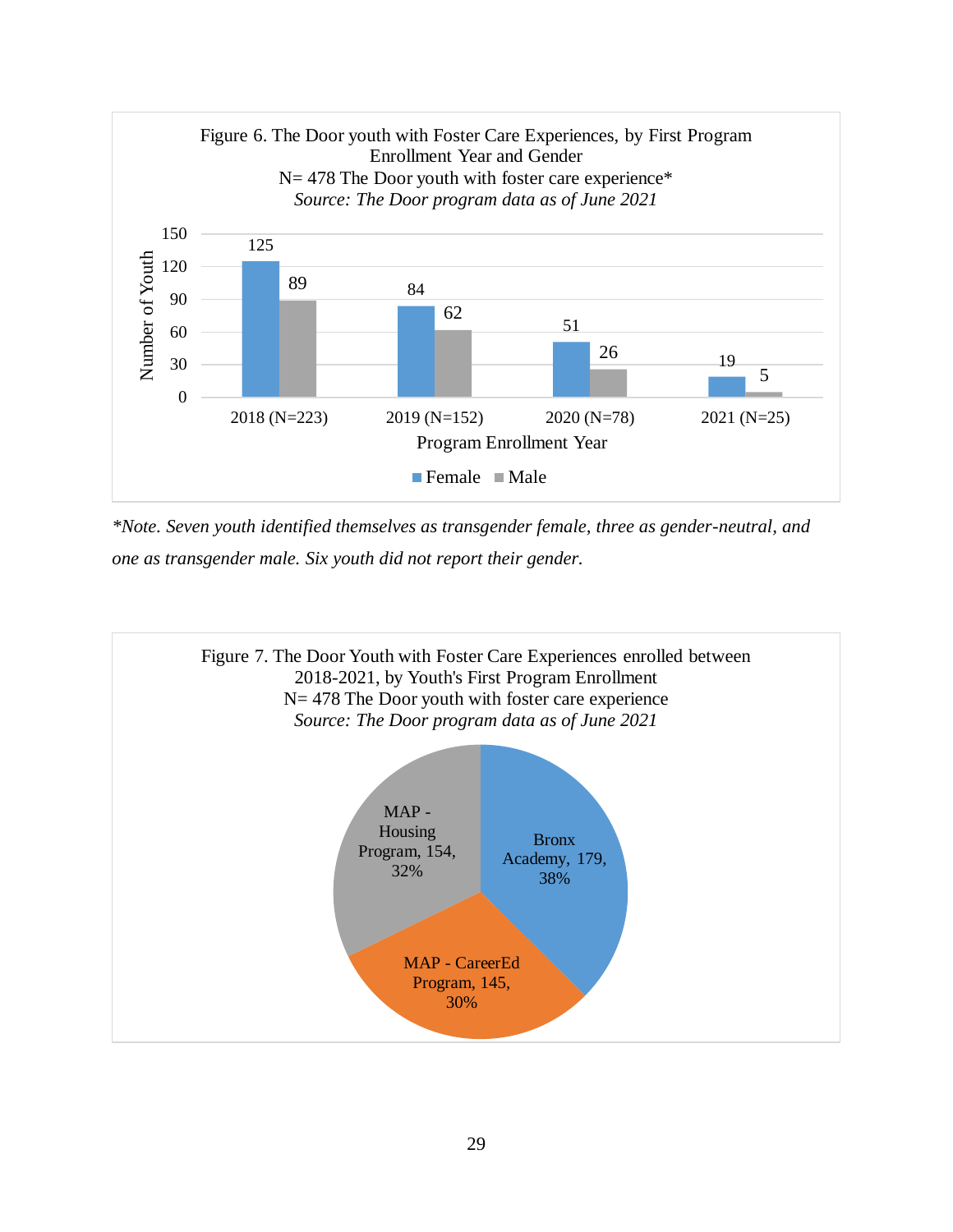

<span id="page-29-0"></span>Sub-finding 2: ACEs and behavioral health affect participants' ability to benefit from program support and their attainment of successful outcomes.

#### Participant History of ACEs

When coaches and specialists at The Door and Graham SLAM were asked to describe the challenges faced by the youth they serve, traumatic experiences, their impact on behavioral health, and a shortage of mental health treatment were noted frequently. Staff from both programs spoke about the prevalence of ACEs among FYTA and recognized the mental health problems that often stemmed from early adversities and current stressors in foster care. Staff reported that youth who have endured chronic instability and a lack of a consistent nurturing environment commonly struggle with mental health issues. As one staff member noted:

Having a home is so hard for them to reach, so inconsistent... They feel like they're singled out, and that can put them in a corner and keep them from opening up to their true potential."22

 $22$  Readers should note that extraneous words and confusing syntax in quotes have been edited for clarity.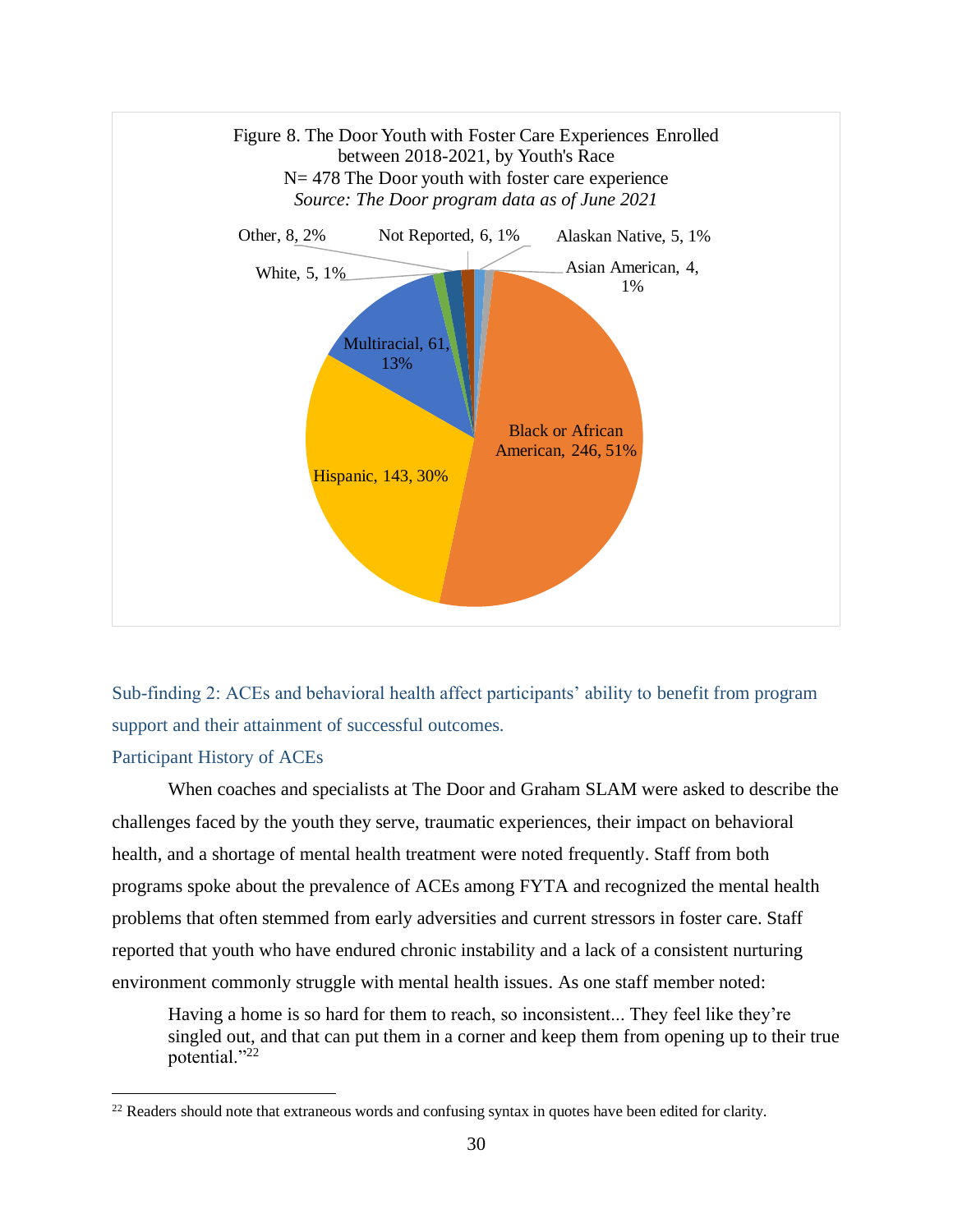In some cases, youth had traumatic experiences. As one coach said:

It [foster care experiences] can really be bad… reasons why they went AWOL [were] because they were being mistreated and refusing to go back."

The COVID-19 pandemic has added even more isolation and instability to participants' lives, further exacerbating mental health issues. Some youths' mental illnesses have resulted in hospitalizations. One of The Door staff members commented:

Pretty much across the board, everyone is extremely anxious and experiencing depressive episodes. I've seen a few mental health breaks where clients were experiencing psychotic symptoms. I've had a few clients go into the hospital.

#### Obstacles to Housing, Career, and Educational Outcomes

Mental health challenges also create a major obstacle to participants' successful transition into adulthood through their impact on career and educational development. "A lot of the young people in foster care who have mental health issues, they have it a whole lot harder. In terms of being underprepared for adulthood, they are probably the most underprepared," a coach at the Bronx Academy expressed. While supportive, The Door and Graham SLAM's staff are not mental health clinicians and can find it challenging to serve youth struggling with mental illness. A shortage of foundational mental health support and services can also undermine the work of coaches and specialists. A staff member, for example, described helping a participant receive a City FHEPS (Family Homelessness & Eviction Prevention Supplement) voucher to get their own apartment. Lacking needed mental health supports, the participant "pretty much sabotaged everything" and is now in an adult shelter. The specialist spoke about the divide that poor mental health creates between participants who are able to take advantage of the resources available and those who do not: "You gotta think about it from both angles. This young person – 'Yes. I have everything together but am I mentally able or capable of holding or taking care of my own property – my own apartment? ...This is what I want so bad. But am I mentally able to do this?'" The respondent ultimately closed the youth's case, saying that they had run out of options. Such an account demonstrates the detrimental impact unaddressed mental health needs can have on program engagement and the successful attainment of coach-assisted goals.

The complexity of another program participant's mental health issues significantly impacted their education and damaged both their academic performance and self-esteem: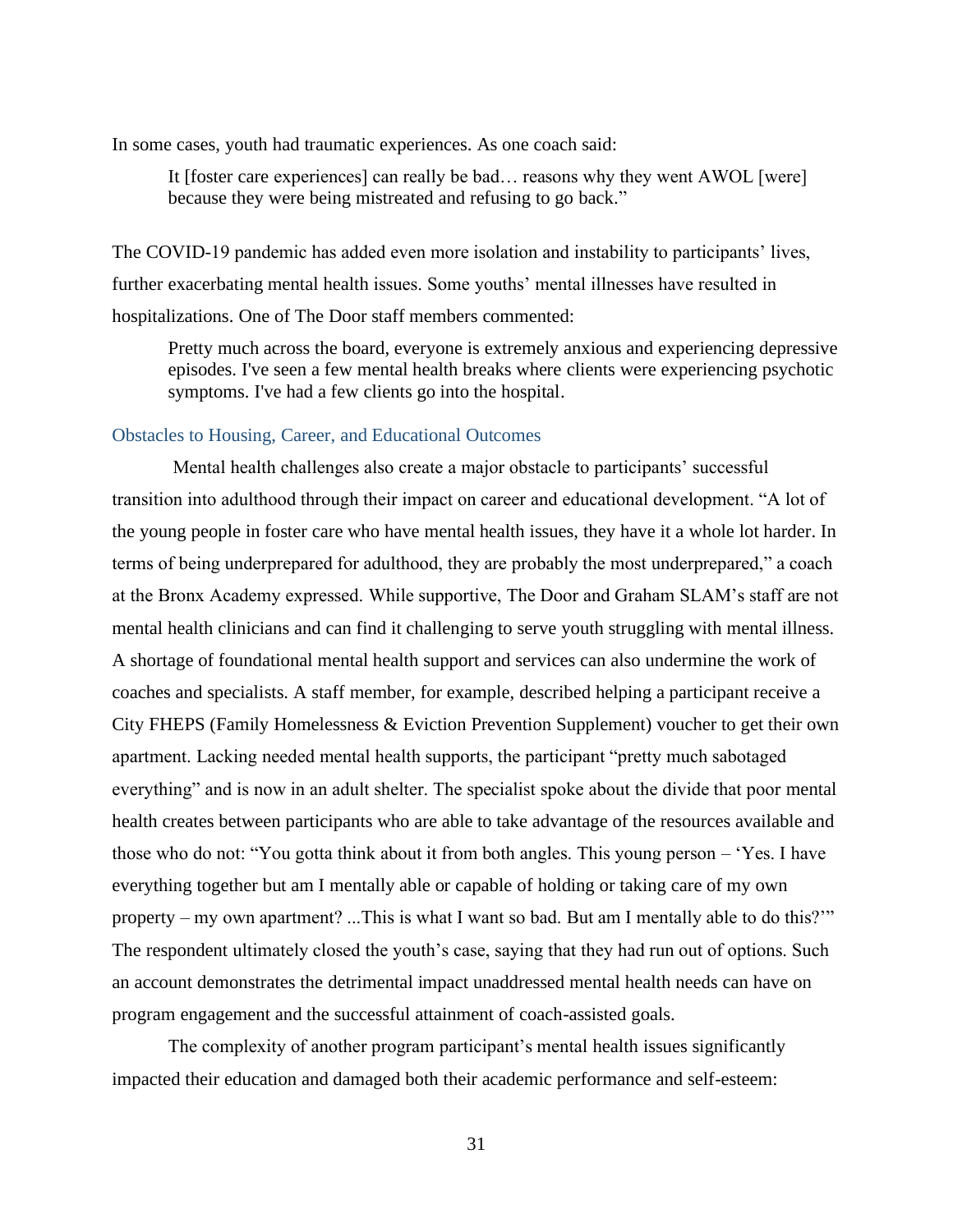Another kid who [had a psychotic disorder] and had to go to the hospital because they had an episode. They stopped taking their medication, and then I'm advocating for them. And [the school administrators] are like, "Well, if they reached the limit of the excused absences –," I can just advocate [to] the professors, but it's really up to them. This person is in the hospital. They literally are dealing with mental health stuff, and school is the only thing that makes them feel good about themself. And you can't be more flexible? Come on.

When coaches at both programs focus on checking in regularly with youth to assess their mental state and remind them of the professional support at their disposal, participants stay more engaged and seek services. The pandemic offered an opportunity for both service providers to see youths' resiliency when using this approach. A coach explained:

Our engagement has increased a lot because we were able to get their feedback on what has been most challenging for them in the pandemic. Mental health was one. So, we have a workshop...30-minute sessions of us just talking about, 'How was your week? Was your week bad? Why was it bad?'...Now I think it's better. They're handling it better.

<span id="page-31-0"></span>Sub-finding 3: Staff members do not feel equipped to handle participants' mental health challenges without the support of additional trainings and staffed mental health professionals.

The situations coaches and specialists shared demonstrate that youths' unmanaged mental health issues can undermine program aims, and that mental health support services need to be a key element in FYTA programming. Some staff recommended more of a program focus on improving mental health support and services for youth suffering from trauma and mental instability. A coach at Graham SLAM emphasized that coaches do not have the expertise to confidently manage mental illnesses, saying, "We can definitely listen to our kids and support them. But we're not equipped with the things that they're dealing with that require their mental health stability." In Year 1 interviews, staff at The Door voiced desires for more extensive training, some of which could help coaches feel more equipped to support youth struggling with mental health problems. While staff explained that they do have trainings on crisis management and suicidality, some said The Door should have more trainings on "navigating mental illnesses, [and] self-care." When asked to provide an update, multiple interviewees in Year 2 said that there had been no additional trainings added since Year 1.

Staff in Year 2 also expressed that youth need access to more mental health professionals, and more specifically, therapists who have connections to their communities. Numerous staff members echoed this sentiment, frequently commenting that more therapists should "look like" the youth and perhaps have similar life experiences. One coach said that "Graham SLAM should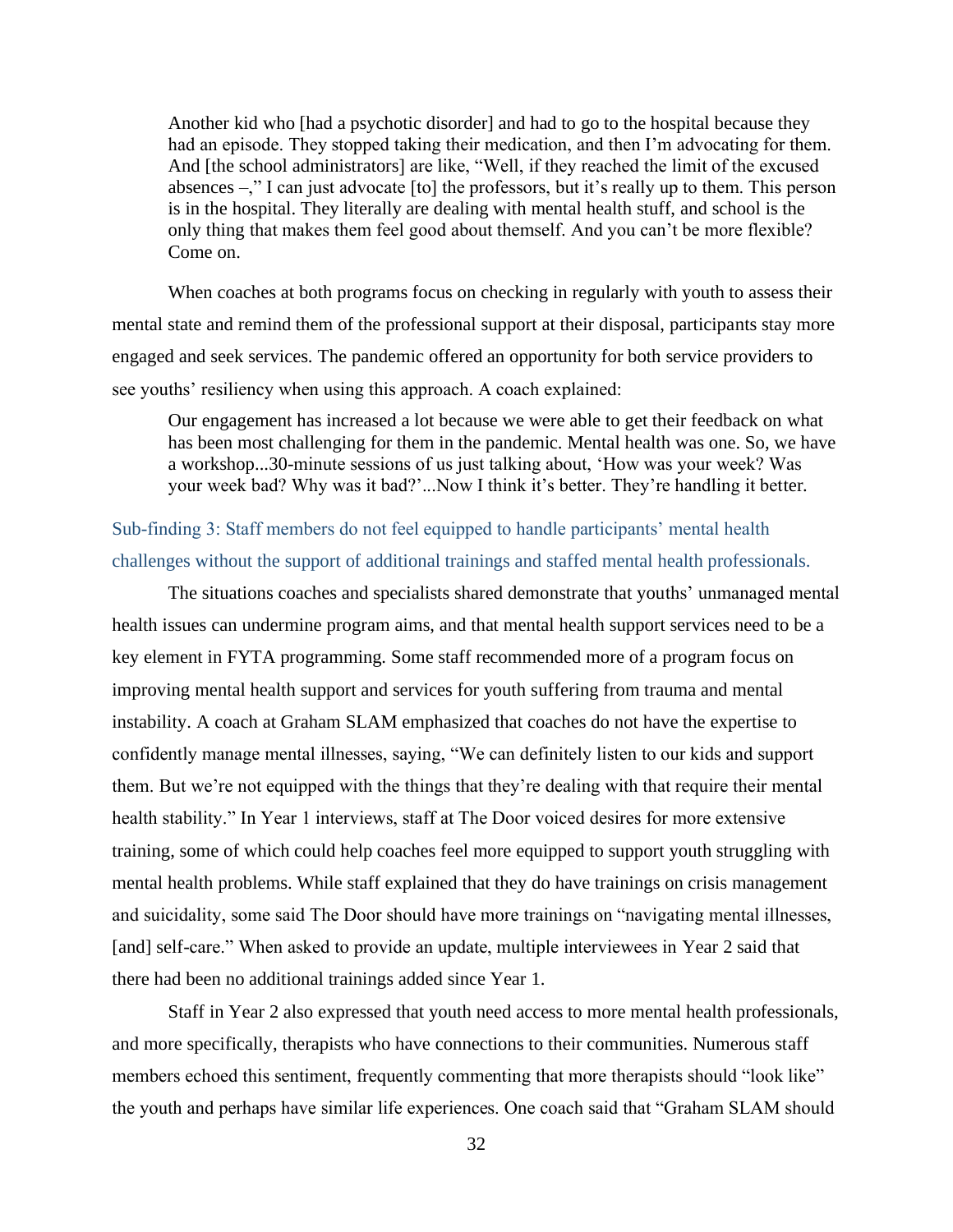have access to more therapists, particularly people of color so that youth could have an easier time relating to/trusting them." Another staff member explained that Graham's need for more culturally competent counselors has increased during the pandemic:

This is an ongoing thing, but it's definitely been exacerbated by the pandemic. Our kids need clinicians that are representative and that look like them, and that can really attune to their experiences. And I know that's something that our clinic is actively working on, but I think, honestly, that's a problem across the board in therapy.

Staff felt that having therapists with stronger community connections available to participants will help foster an environment of trust between participants and therapists that is essential for youth to feel comfortable and safe to speak openly about their problems. A coach explained, "Therapy's about trust, not necessarily what you can help me with. Like, 'I trust you enough to feel that I can talk to you about these things…'" Many youths with experience in foster care do not want to put their trust in unfamiliar adults and are wary of therapists. Knowing their programs have ready access to therapists who can relate to their experiences and background may encourage more youth to engage in therapy and make other services more effective. A coach at The Door added that coaches themselves need training on how to effectively work with and understand participants and families from various cultural backgrounds, adding that "there're different cultures we work with here."

Staff members also recommended that the telehealth therapy implemented during the pandemic should continue to be available to participants, as it presented a more viable option and increased participation. A coach at Graham SLAM explained, "Therapy being virtual has made it so much more sensible to so many of our kids, and if that could stay, that would be great... The fact that they could just do it from home has made it a lot easier to encourage them to participate." Establishing remote therapy as an official part of the program models would help youth access the mental health support that they need to reach successful outcomes during their transition into adulthood.

<span id="page-32-0"></span>Sub-finding 4: Youth are at risk for involvement in the criminal justice system due to a lack of income or opportunity, and therefore also need the programs' core services to help lead independent and fulfilling lives.

The Door and Graham SLAM staff discussed the challenges related to FYTA's frequent run-ins with the criminal justice system. As one specialist at The Door explained, there are a "huge percentage of our young people [who] have crossed with the criminal or juvenile justice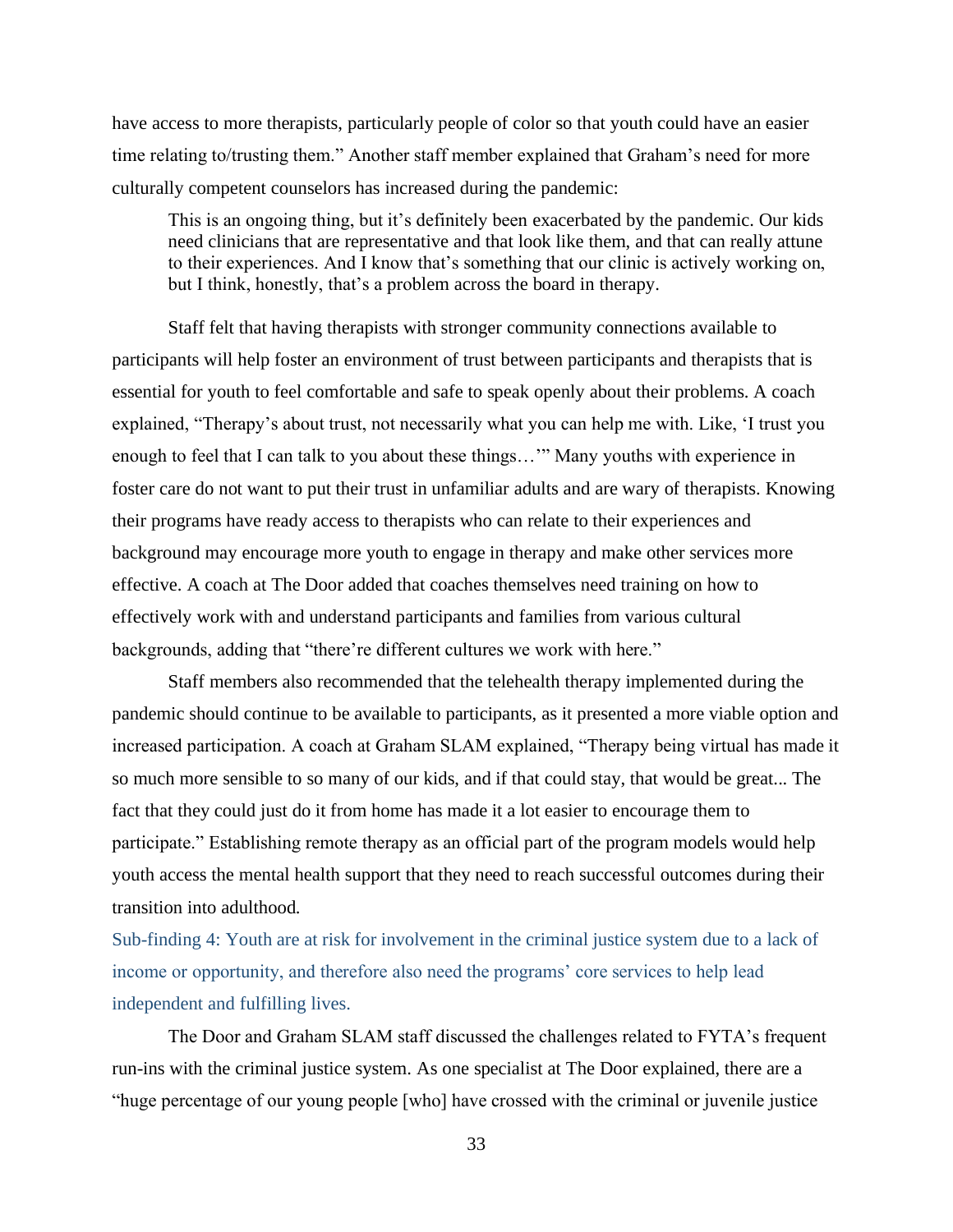system… [even if that's] just getting a ticket. I couldn't give a percentage, but it's high and there's lots of reasons for that." Staff noted that involvement with the justice system often stems from a lack of basic needs, such as funds for transportation, or from facing other stressful situations. A specialist highlighted how youth are frequently cited by the police for noncriminal offenses and given harsh penalties that could easily be avoided with access to basic resources: "We've had young people who haven't had a Metro card and been arrested and been kept there from Friday until Monday. For what purpose? Because they didn't have \$2.75?" The Door and Graham SLAM work to provide services and resources such as Metro cards to help youth avoid potentially damaging interactions with the criminal justice system.

Staff members from both agencies explained that when there is justice system activity it can greatly impact youths' futures. A coach from Graham SLAM described how an arrest ended a participant's education: "He was doing really poorly in school. He was arrested in school, which was really bad... So, he really didn't go back to school after that." The FYTA population in NYC are in need of the housing, educational, and employment services foundational to both programs so that they can avoid involvement with the criminal justice system and receive the necessary help to lead successful and fulfilling lives.

## <span id="page-33-0"></span>Finding 2: Program staff faced unexpected engagement barriers when working and connecting with youths in older youth programs.

#### <span id="page-33-1"></span>Engagement Approaches are Based on Programs' Individual Philosophies

Youth in foster care come from different backgrounds and experience a variety of challenges within the foster care system. FYTA youth are not all the same—they are unique to the past and current circumstances faced in their life. Recognizing this, both programs approach coaching and engagement differently. Graham SLAM's coaching strategies are more structured than the engagement strategies used at The Door. The coaches from Graham SLAM check in with the youth who are a part of their caseloads multiple times a week to see if they need assistance. The Door utilizes a more hands-off approach, where youth can use their services when they themselves deem fit. These two divergent strategies are valuable in their own ways, depending on the youth's preferred way of the coaching engagement. Below we provide data on program phases, service duration, frequency of contact, and youths' engagement in peer groups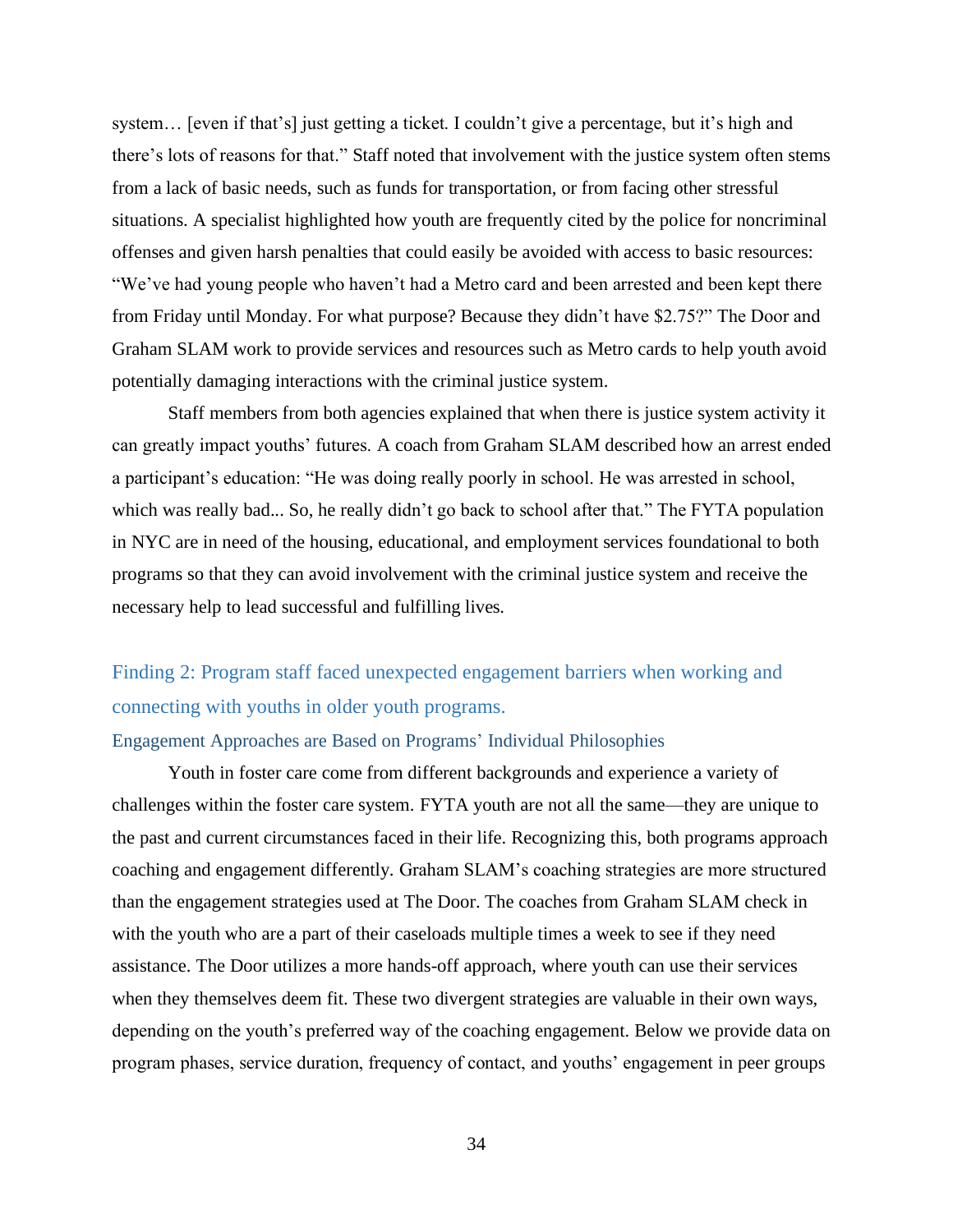to illustrate the program models. We integrate staffs' perspectives on connecting and engaging older youth in their Year 1 and 2 interviews.

#### <span id="page-34-0"></span>*Graham SLAM*

We observed variability in how long youth were enrolled in Graham SLAM, as well as how Graham SLAM youth engaged in programming. Specifically, of the 225 Graham SLAM youth enrolled between 2014 to 2017, 46 (20%) stayed in the program less than a year, while 122 (54%) remained in the program for more than three years (see Figure 9). In addition, Graham SLAM also tracks the number of contacts made with youth since the beginning of program enrollment by each contact method: face-to-face/in-person meeting, phone, email, video (e.g., Zoom), and texts. Graham SLAM program data also track any contacts made with a youth's foster parents, biological parents, and foster care agencies. As shown in Table 1, coaches at Graham SLAM contacted youth most while they were enrolled in the program. Regardless of a youth's length of program enrollment and specific program phase, they were contacted by their coaches about three times a month or more on average, excluding any unsuccessful attempts. This average monthly contact is consistent with the guidance provided to coaches described above for each phase (see Table 1 and Figure 10). As might be expected, among all contact methods, there were more successful contacts made by coaches to youth via text messages than other forms of communication, followed by in-person meetings and phone calls for both program entry cohorts.

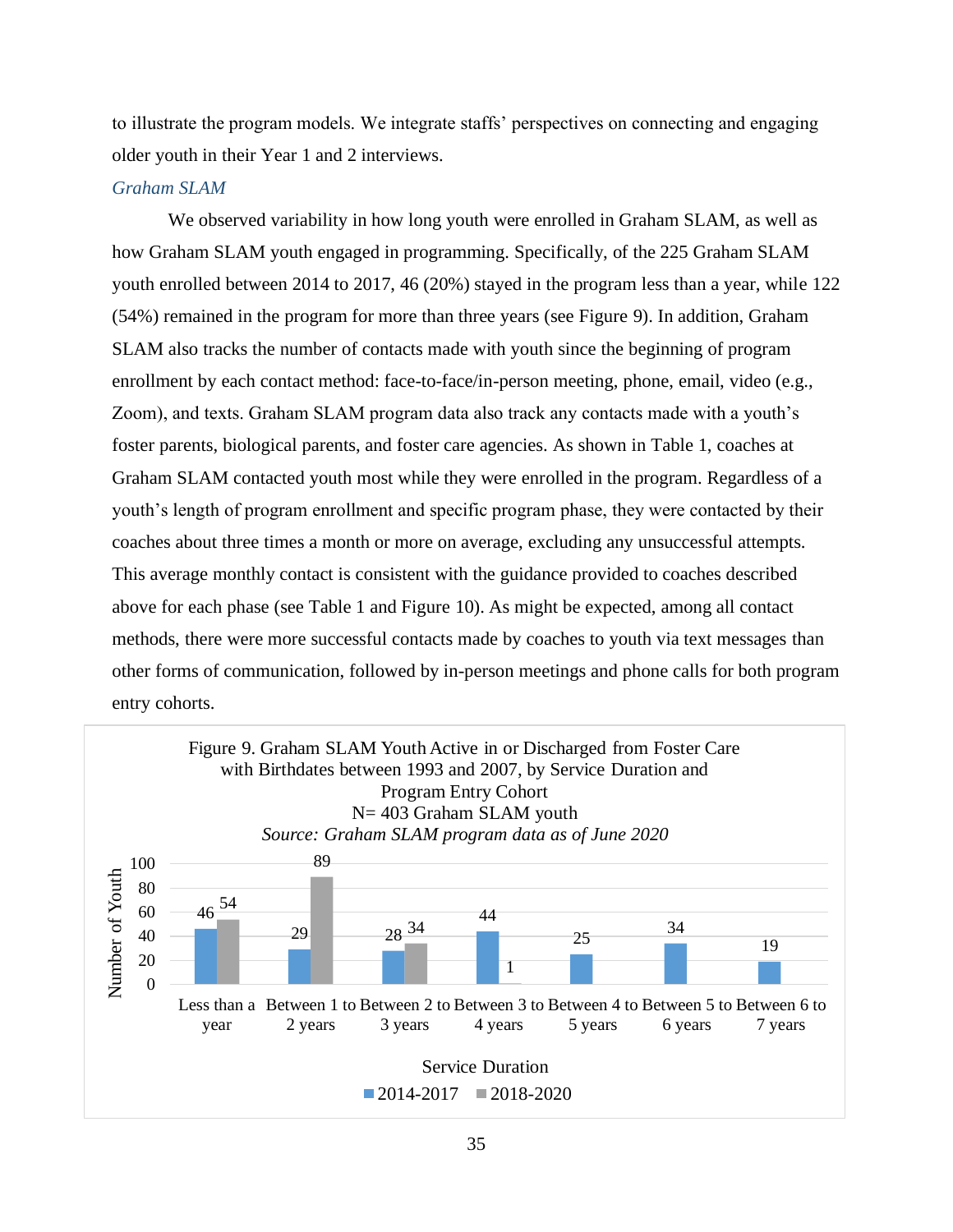|                                                        | <b>Program Entry Cohort</b> |                  |                |                             |                |                  |                |                |  |
|--------------------------------------------------------|-----------------------------|------------------|----------------|-----------------------------|----------------|------------------|----------------|----------------|--|
| <b>Contact Methods</b>                                 |                             | 2014-2017        |                |                             |                | 2018-2020        |                |                |  |
|                                                        | Mean                        |                  | Median Minimum | Maximum Mean Median Minimum |                |                  |                | Maximum        |  |
| <b>Contacts to Youth</b>                               |                             |                  |                |                             |                |                  |                |                |  |
| <b>Face to Face</b>                                    | 36                          | 28               | $\overline{0}$ | 202                         | 13             | $\tau$           | $\overline{0}$ | 118            |  |
| Phone                                                  | 24                          | 19               | $\overline{0}$ | 138                         | $\overline{7}$ | $\overline{4}$   | $\overline{0}$ | 50             |  |
| Email                                                  | 5                           | $\overline{2}$   | $\overline{0}$ | 77                          | $\overline{2}$ | $\boldsymbol{0}$ | $\overline{0}$ | 27             |  |
| Video                                                  | $\mathbf{1}$                | $\overline{0}$   | $\overline{0}$ | 26                          | $\overline{4}$ | $\mathbf{1}$     | $\overline{0}$ | 30             |  |
| Text                                                   | 53                          | 39               | $\overline{0}$ | 223                         | 28             | 20               | $\overline{0}$ | 150            |  |
| Attempted but not successful                           | 19                          | 12               | $\overline{0}$ | 103                         | 18             | 14               | $\overline{0}$ | 86             |  |
| <b>Total Contacts (excludes attempted) - All Youth</b> | 119                         | 97               | $\overline{0}$ | 483                         | 54             | 42               | $\overline{0}$ | 245            |  |
| <b>Contacts to Parents</b>                             |                             |                  |                |                             |                |                  |                |                |  |
| <b>Foster Parent (FP)</b>                              | $\overline{2}$              | $\boldsymbol{0}$ | $\overline{0}$ | 22                          | 3              | $\overline{0}$   | $\overline{0}$ | 52             |  |
| <b>Biological Parent (BP)</b>                          | $\mathbf 1$                 | $\overline{0}$   | $\overline{0}$ | 26                          | 1              | $\overline{0}$   | $\overline{0}$ | 77             |  |
| Total - Foster Care Agencies (Admin)                   | 9                           | $\overline{4}$   | $\overline{0}$ | 88                          | 11             | 6                | $\overline{0}$ | 127            |  |
| <b>Total Contacts - BPFPAdmin</b>                      | 12                          | 6                | $\overline{0}$ | 93                          | 15             | 8                | $\overline{0}$ | 160            |  |
| <b>All Contacts Total</b>                              | 131                         | 110              | $\mathbf{0}$   | 520                         | 69             | 53               | $\mathbf{1}$   | 405            |  |
| <b>Monthly Averages (Contacts/Months Enrolled)</b>     |                             |                  |                |                             |                |                  |                |                |  |
| Youth                                                  | 3                           | 3                | $\overline{0}$ | 9                           | 3              | 3                | $\overline{0}$ | 11             |  |
| BP, FP, and/or Admin                                   | $\overline{0}$              | $\overline{0}$   | $\overline{0}$ | $\overline{7}$              | 1              | $\overline{0}$   | $\overline{0}$ | $\overline{7}$ |  |
| <b>All Contacts</b>                                    | 3                           | 3                | $\overline{0}$ | 12                          | 4              | 3                | $\overline{0}$ | 18             |  |

Table 1. Number of contacts coaches made to Graham SLAM youth, parents, and agencies during program enrollment (N =403)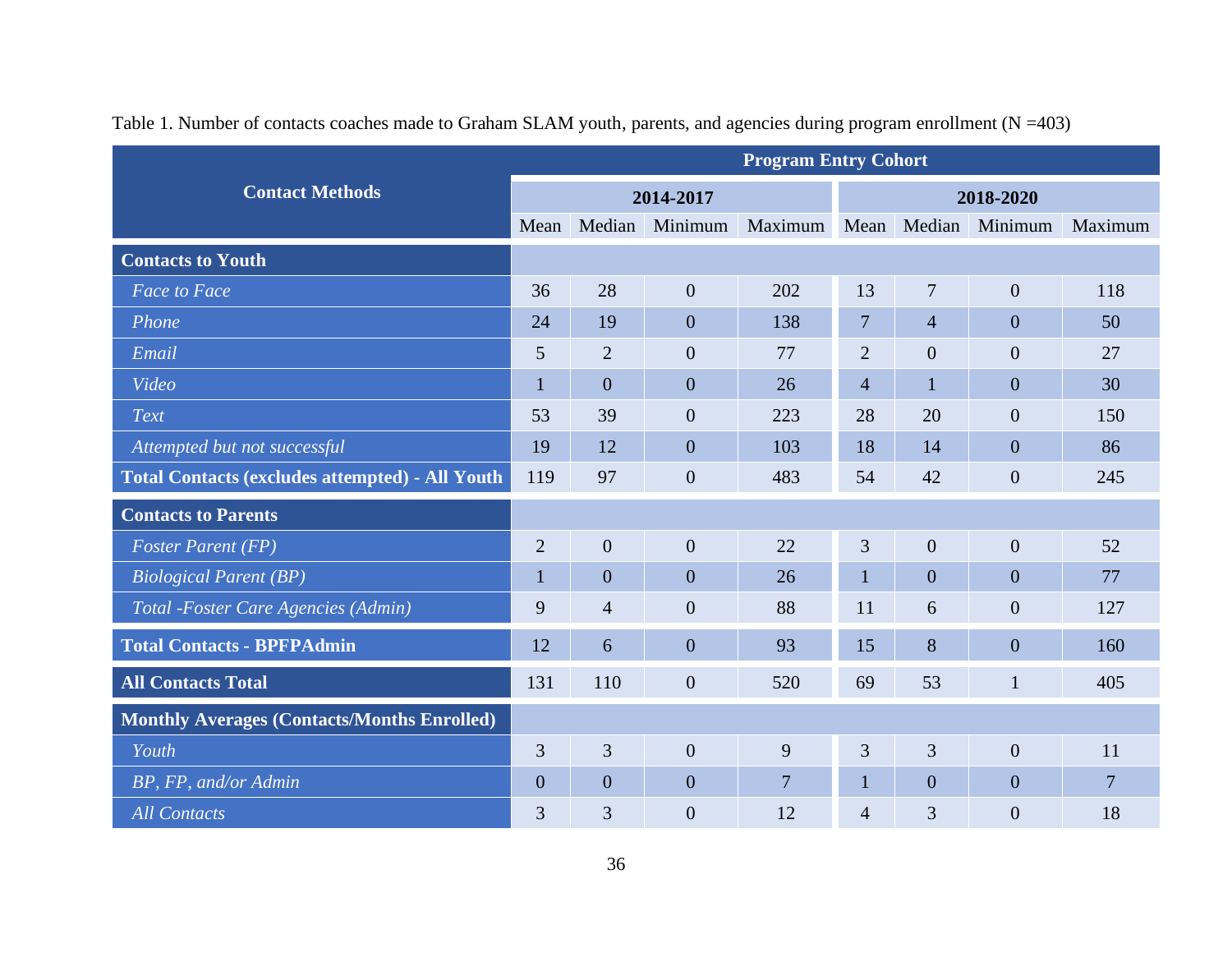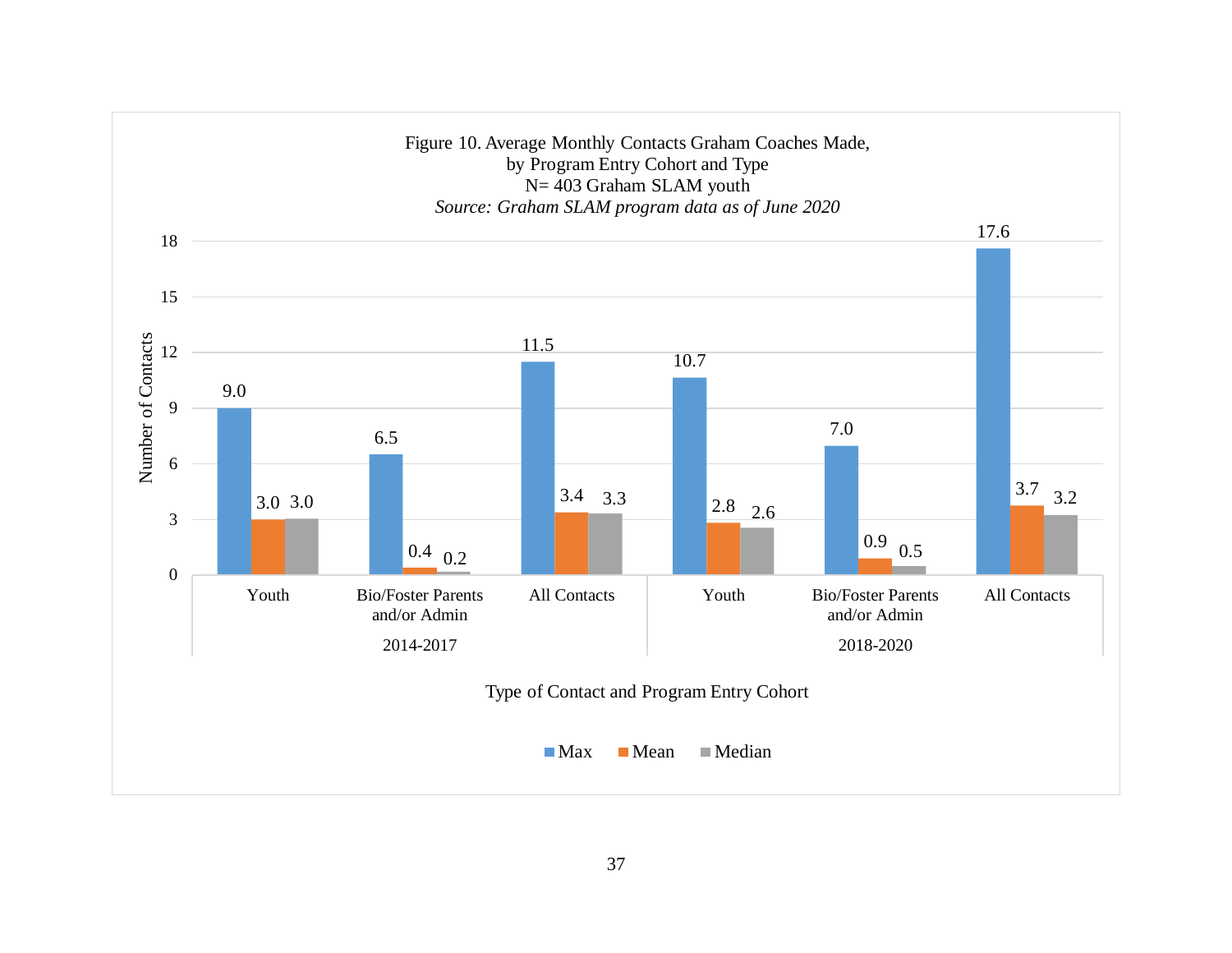### *The Door*

Similar to Graham participants, we also observed variability in youths' enrollment in The Door, as well as the types of programming and services they were engaged in during their program enrollment. Of The Door participants who were enrolled during 2018-2021, 316 (66%) enrolled in The Door for more than six months (see Figure 11). While The Door does not track contact methods and the number of contacts made with youth since program enrollment like Graham SLAM described above, The Door tracks youths' training, college, and employment placement types, as well as youths' status for all placement types.

Most of The Door participants experienced some type of career development. Of the 478 The Door participants, 196 (41%) had at least one paid internship placement,105 (22%) had at least one permanent employment placement, and 91 (19%) had enrolled in a training program. Of The Door participants, 253 (53%) had more than one type of training, college, and employment placement type while enrolled in The Door programming.

In terms of The Door's placement status tracking, there were a total of 596 placements for the 478 The Door participants, 511 (86%) of which were closed and 85 (14%) of which were still open at the time of data extraction. Of the same 596 placements, 280 (47%) already completed the placement or program or graduate from their training program successfully, and 82 (14%) are still actively employed or enrolled in training program (see Figure 12). Of the same 596 placements, 448 (75%) started prior to April 1, 2020.

Finally, youth accessed different types of services at The Door (see Figure 13). Of the 478 The Door participants, 435 (91%) received supportive services, 102 (21%) received academic services, 169 (34%) received career services, 234 (49%) received housing services, and 199 (42%) received physical and mental health services. Within supportive services, more than half (59%) of The Door participants received orientation about the comprehensive services that The Door provides at the beginning of their program enrollment, while 193 (40%) received basic needs services and 99 (21%) received benefits navigation. Within academic services, 59 (12%) received college access service, followed by 50 (10%) adult basic education. There were slightly more participants enrolled in career services, where 137 (29%) and 74 (15%) of The Door participants were enrolled in work readiness and occupation skill training, respectively. For housing services provided by MAP, almost half (49%) of The Door participants received housing case management from their program staff, and 103 (22%) were referred to shelter, temporary, or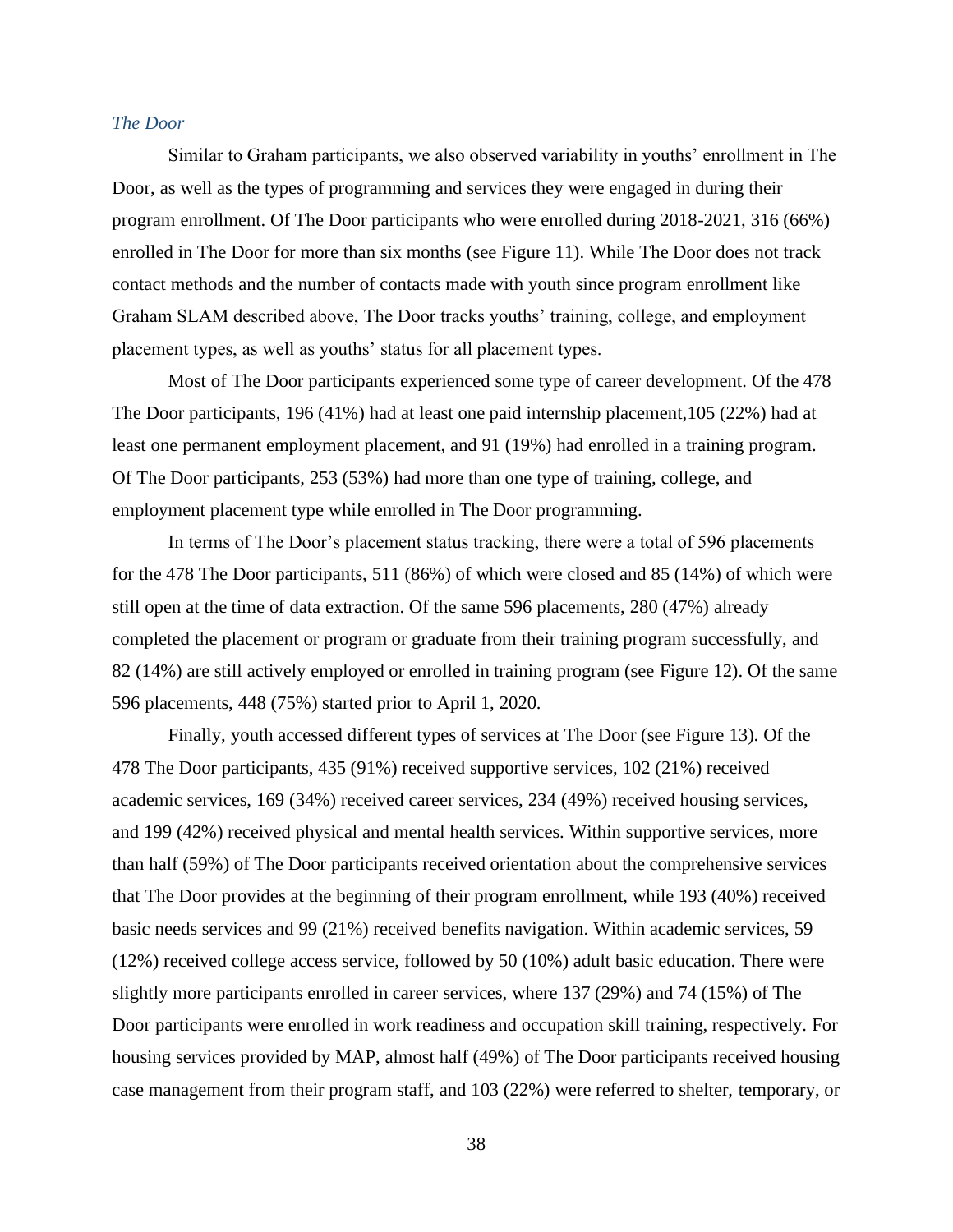permanent housing during their program enrollment. Finally, 194 (41%) of participants also received other services provided by the Bronx Academy (BYC Services in Figure 15).

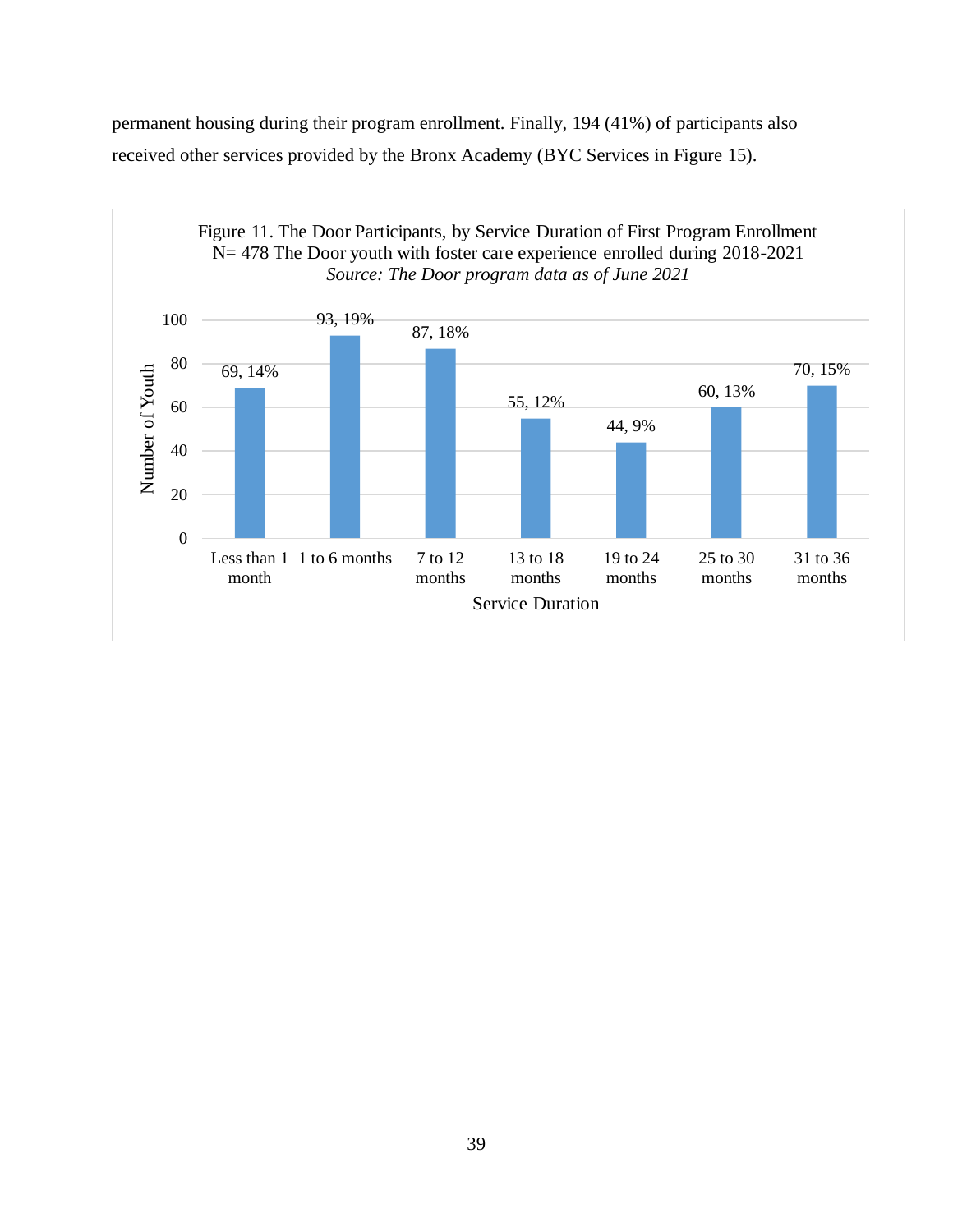

*Note: Percentages are out of the 596 placements total.*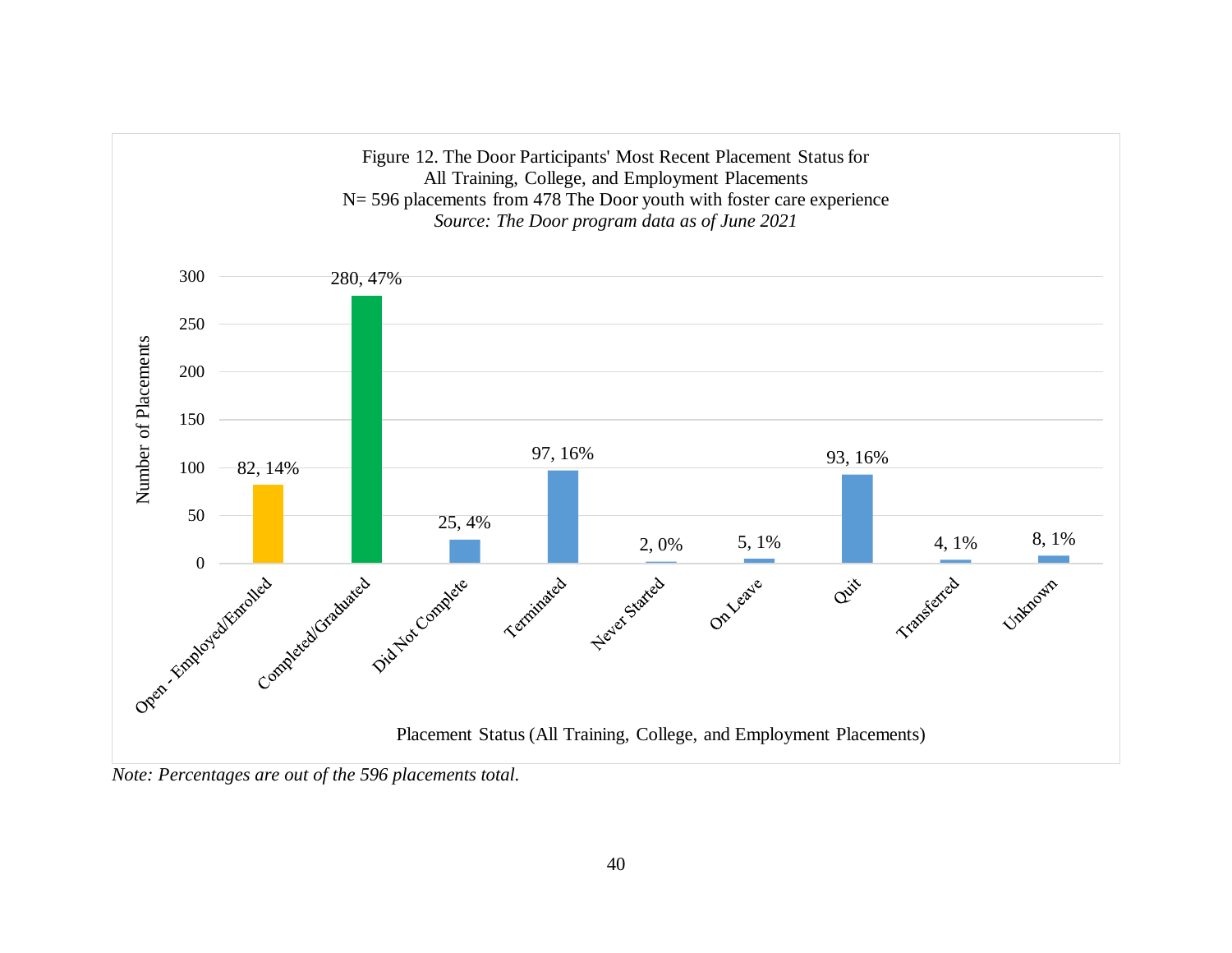

*Note: Because youth can access more than one service type depending on their goals and needs, percentages do not add up to 100. Percentages are out of the 478 The Door participants.*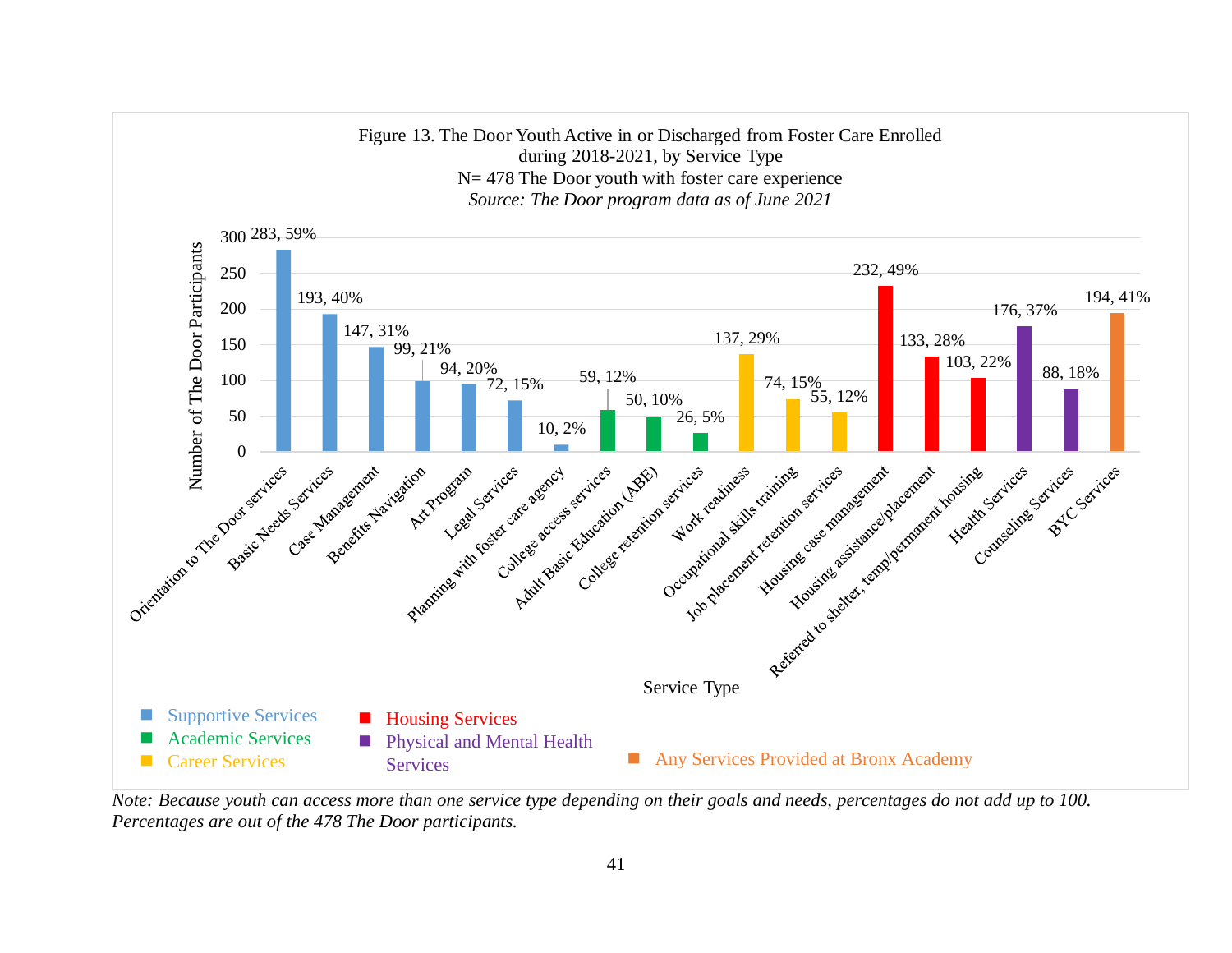In addition to the insight on program models we gathered through data collected from the two programs, staff interviews revealed how staff trainings fit into The Door and Graham SLAM's models, as well as the barriers to youth engagement each program faced during COVID-19.

### Staff Trainings

The Door's initial onboarding process is less structured and more informal. As one staff member described, the first month on the job is "trial and error and training. But in terms of not meeting with young people and just learning the paperwork and the logistical things, it's like the first two weeks." During the Year 1 interviews, some of The Door staff voiced desires to have more "outside training...[with] people who have a wider range of perspective" and to have more technical trainings on complicated issues such as incarcerated youth and immigration. However, as briefly noted in Finding 1, coaches expressed during their Year 2 interviews that there was no additional training added beyond their mandatory "general stuff [they] have to go through... every single year."

Coaches at Graham SLAM reported in their Year 1 interviews that they have a more structured onboarding and training program that includes motivational interviewing, collaborative problem-solving, identifying and supporting young people who have been sexually exploited, and more. Additionally, the Fair Futures provided Graham and supervisors at other foster care providers with additional training on how to onboard and supervise new coaches, but The Door did not. Both supervisors and coaches in Fair Futures participate in implementation learning communities that allow for additional training, sharing of best practices, and problemsolving of specific issues.

During their year 2 interviews, coaches at Graham SLAM expressed appreciation for the Care4 platform that was provided to them through Fair Futures. Some coaches mentioned that they felt the platform and the cross-agency training sessions created "a community of learning… for the coaches, the supervisors, the specialists, the directors and supervisors... it's really nice to be able to be in a setting with other likeminded folks who are trying to do the same work." Research staff facilitated conversations between The Door and Fair Futures staff to discuss training issues, and coaches expressed a desire for "really rigorous, intense and intentional training" that goes beyond the mandatory onboarding lessons. Additional trainings that address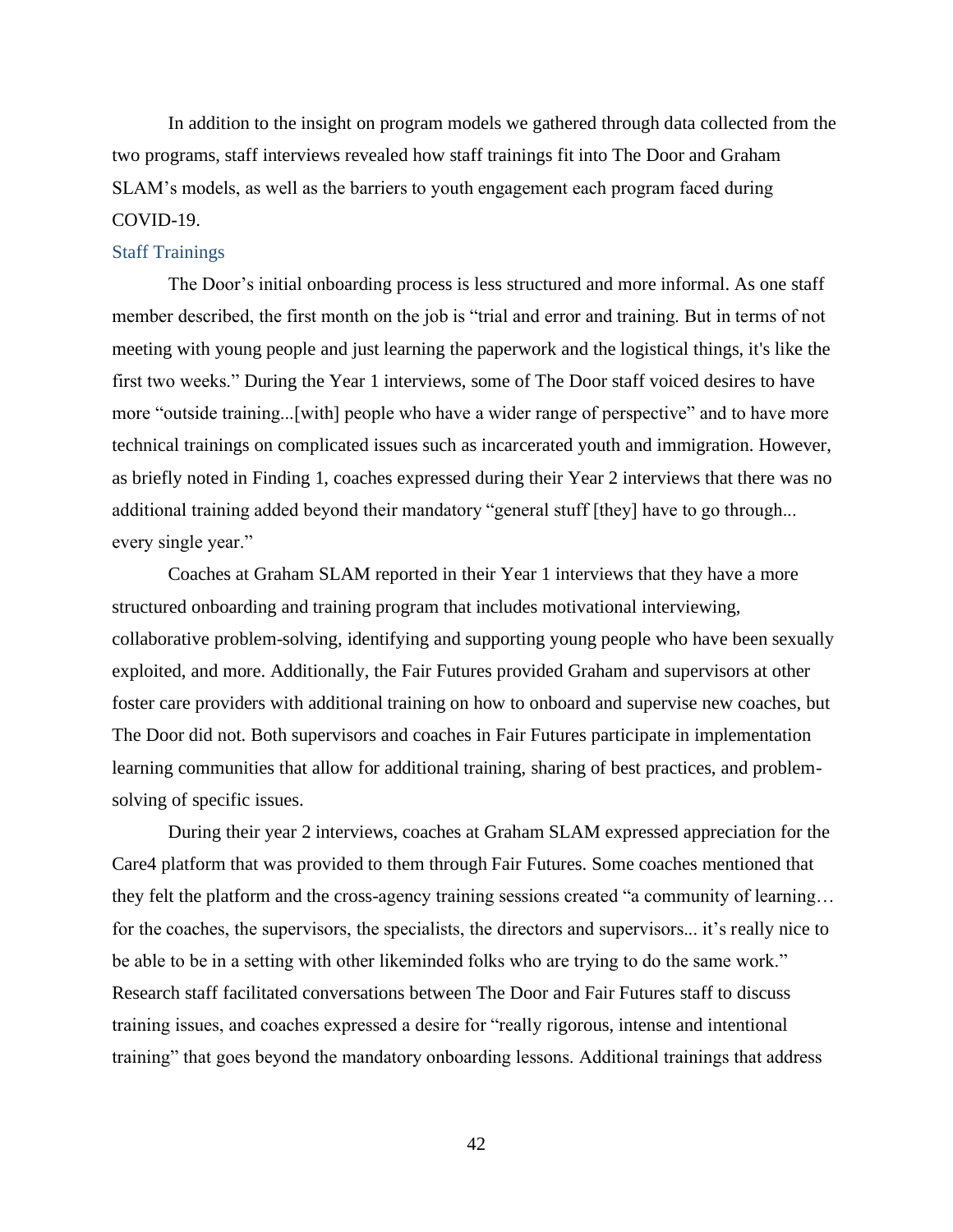areas such as how to maintain contact with youth could have lessened the subsequent obstacles faced during the pandemic.

Engagement Barriers During the Pandemic

#### *Getting into contact*

Staff from both programs utilized multiple forms of contact to engage youth participants. Mainly, coaches relied on social media to reach participants because many do not have an email address or cell phone. Additionally, Graham SLAM staff mentioned in their Year 1 interviews that they often reached out to other adults who are in the youths' lives, such as "their health home's coordinator, their case planners, their foster parent, the supervisor in case planning, the FTC coordinator, anyone that has seen or heard or can help [them] reach this youth." While the two programs have different engagement approaches, they both faced new obstacles as a result of the COVID-19 pandemic. For instance, due to a lack of connection with Fair Futures, as well as a lack of structure toward youth engagement, the Door's decentralized approach led to a lack of current youth contact information. A coach from the Bronx Academy expressed:

I can say that's something that we're constantly having an issue with is just trying to conceive that engagement. Because some people get locked out of touch. There's no phone number. If their phone numbers are off... I usually email them. And sometimes they'll answer through that way, if they're able to still get internet...it's just hard.

### *No access to physical space*

Similarly, participants' inability to access The Door's physical locations and their communication options being reduced to virtual contact diminished staffs' sense of connectedness to youth. In December 2020, a coach from the Manhattan Academy Plus (MAP) stated:

Whereas now, I think, with us having limited access, we've lost touch with a lot of youth that used to come into the building. I don't think we realized before how important it is to have updated cell phone numbers and email addresses to make sure that those things stayed up to date. We see that now. So, we've lost touch with a lot of young people who were frequently visiting the space... And it's really hard to locate where they are now.

#### *Oversaturating contact with youth*

In contrast, some Graham SLAM coaches reported that their coaching structure was too overbearing and might push youth away. During the pandemic, the coaches needed to increase their required check-ins due to youth walk-ins being prohibited, and one coach explained that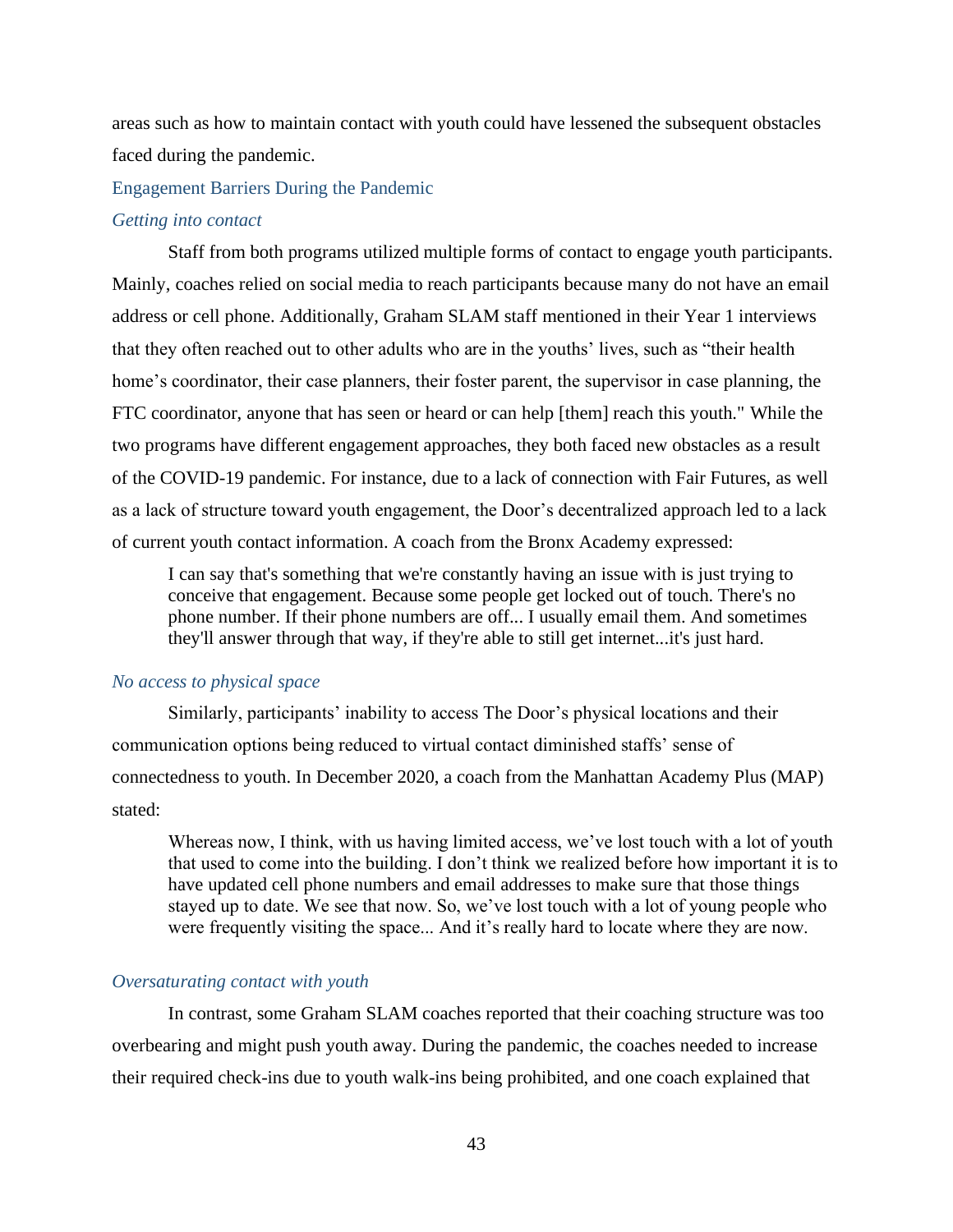"oversaturating the engagement is really what kind of makes us lose the youth... we have to just keep sort of harassing them...And I think that's a little too much."

### *Strong participant-staff relationships*

However, when staff were able to stay connected to youth, they expressed that it was usually because of a strong relationship built before the pandemic and collaboration with outside agencies that were also connected to the youth. A staff member from Graham SLAM reflected on the importance of pre-established relationships by saying:

The thing that I did realize is the kids who already were connected to a coach before COVID who had a really strong relationship, there was no shift in their communication because there was rapport there. ...The kids who were newer with newer coaches, that took a little bit more work because there's a [lack of] trust.

Strong participant-staff relationships were able to support youth success during such a difficult year. The foster youth population often lack consistency regarding their housing circumstances and personal support systems, and:

A lot of times, [for] foster youth or justice-involved youth...knowing that they have a dedicated program or space just for them where everybody around knows the feeling of what they went through, I think it allows them to open up and see the possibilities.

Staff reported that it is imperative to build these participant-staff relationships early in the program. Strong bonds between coaches and youth have been shown to increase engagement and youth success (Blakeslee et al., 2020; Powers et al., 2018), but these bonds take time to create. Youth are matched with a coach by a supervisor at intake based on youth's initial needs, but a coach from Graham SLAM mentioned that "a lot of times [they] switch off youth," which decreases the amount of time spent between coaches and youth to build trust. Youth may benefit from a "matching process during intake instead of just giving a youth a coach... because the youth maybe identify with one of us more than the other."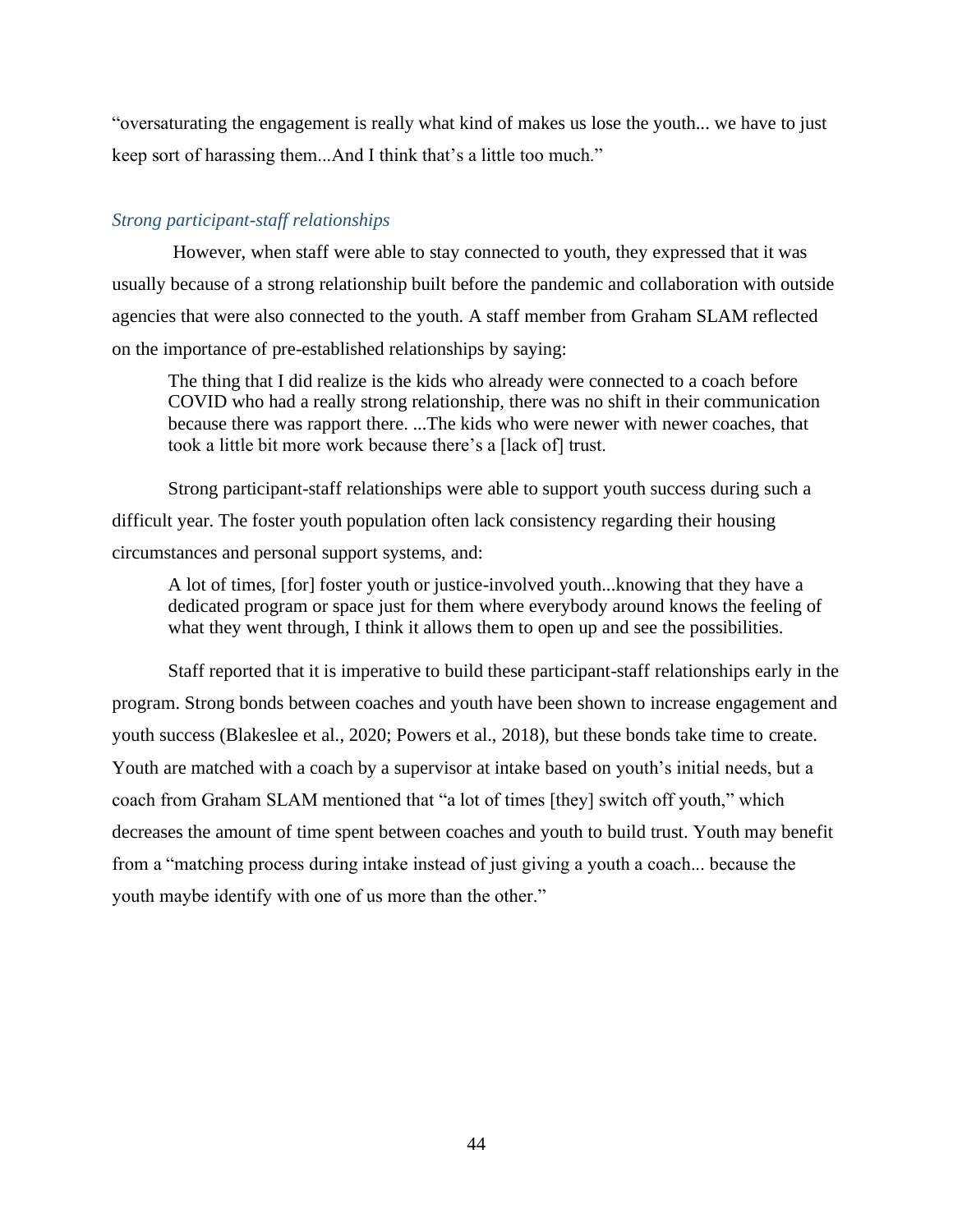Finding 3: Coaches responded to youths' direct needs during the COVID-19 pandemic by creating flexible workshops and services, which were necessary for older youth success.

### Transitioning to Virtual Engagement

The COVID-19 pandemic put the entire country in a state of unrest. As a result of NYC closing schools, businesses, and many government agencies, this vulnerable population of youths was severely impacted. Staff members from The Door shared that:

Kids with [a] foster care background have this big thing in common... definitely with COVID... pretty much the fear of maybe their foster parents not being able to support them or their friends where they're couch-surfing having to ask them to leave... I do feel like [these situations] would turn them a little bit more to activities that could get them involved with the justice system to survive and to pretty much be able to eat and everything.

In the beginning of the pandemic, The Door was only open for emergency services and for limited hours, which made engaging new participants for enrollment difficult. However, the Manhattan Academy Plus (MAP) location saw higher active and sustained engagement within their programs compared to previous quarters. According to one respondent,

"23 young people attended 252 work readiness workshops, which is more than an average of 10 workshops per young person. 32 young people had 541 housing case management appointments during the past quarter, which is nearly an average of 17 contacts per young person. Clearly, for a core group of MAP participants, MAP staff and services were essential to helping them get through the COVID quarantine." Graham SLAM was able to recruit and enroll 32 new youth participants despite the

obstacles of remote programming, surpassing their cumulative target for the quarter.

### Creating New Services

Although the pandemic created obstacles for the programs to operate and provide necessary services, The Door and Graham SLAM anticipated youths' needs and used available resources to stay ahead of prospective challenges. For example, a large portion of youth worked in the service and retail industries, which were largely affected by unemployment during the pandemic. As a response to this, Graham SLAM created a "Summer for Service" virtual paid internship to supplement any monetary loss experienced. Similarly, The Door responded by providing resources outside of the building to ensure youth were able to benefit from their services during the pandemic. For example, staff spoke of "a resource text line as well as a crisis text line. So... if it's after 5, they can reach out through this text line if they needed help with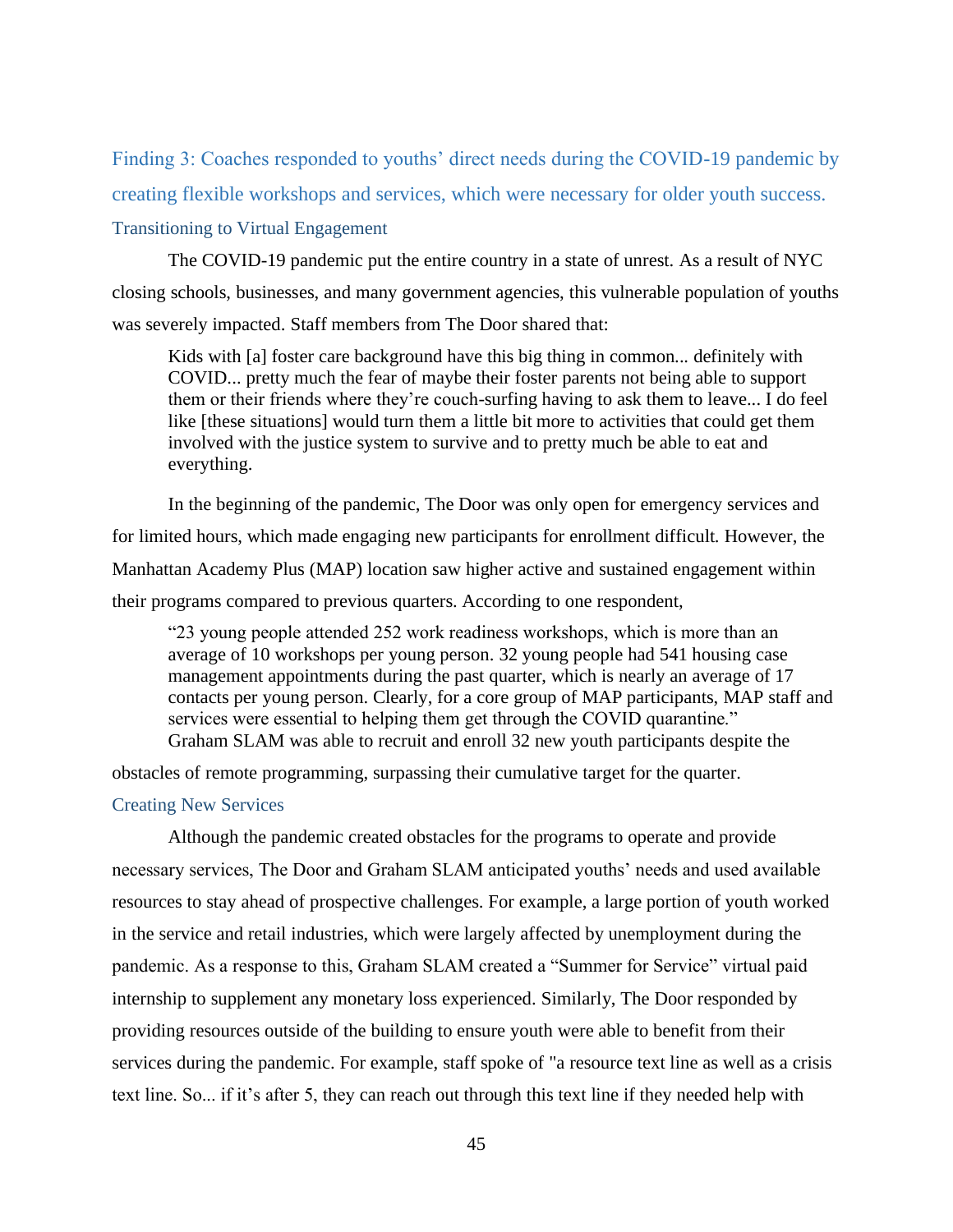something." There were also mentions of specialized teams, such as the housing support team, creating external resources to "provide essential services including having managers coming into the building to distribute food and hygiene packages to young people."

Both programs were able to adjust to the pandemic by creating virtual programs and services. Graham SLAM and The Door relied on each other to accommodate youths' needs while figuring out how to navigate remote services. For example, a coach from Graham mentioned that:

Within two to three months, The Door had already started doing virtual classes, started putting stuff together for kids to continue doing GED and programming. So... we referred a lot of our kids to their programming for the task program because they were able to take place virtually. ...The fact that they were just a reliable source... really helped the kids in giving them devices or helping them get metro cards or helping them to be able to cover internet bills to help them actually be able to complete the classes was really great.

Although some youth struggled to adapt to online learning, virtual services provided more opportunities for youth to participate in the programs. One challenge mentioned by coaches in Year 1 was reliable transportation options. A coach from Graham SLAM shared that "we have Metro card stacks, but sometimes they run out very quickly and so transportation is also [a barrier]." Remote services, check-ins, and internships provided through Zoom allowed youth to participate anywhere consistently while increasing communication between coaches and youth. A coach from The Door expressed their appreciation for virtual programming and said "I have been able to engage with my youth better than I have ever before. Now... I can talk to them more often because everyone is basically home, they're not off at work. So, it has been so much better."

Both programs were able to provide the necessary services to support youth during such a tough year. For example, coaches from both programs expressed their amazement at how many youths were still able to "earn their high school equivalency degree," "complete internal internships virtually," and "successfully apply to college" despite the pandemic (see Figure 14). These positive outcomes would likely not have been possible without the creative and flexible initiative of the coaches and staff.

A great example of the innovative ways Graham SLAM met several needs of their foster youth population was through its "This Is America" workshop. This workshop was created in response to the murder of George Floyd and was "geared towards [educating youth about] the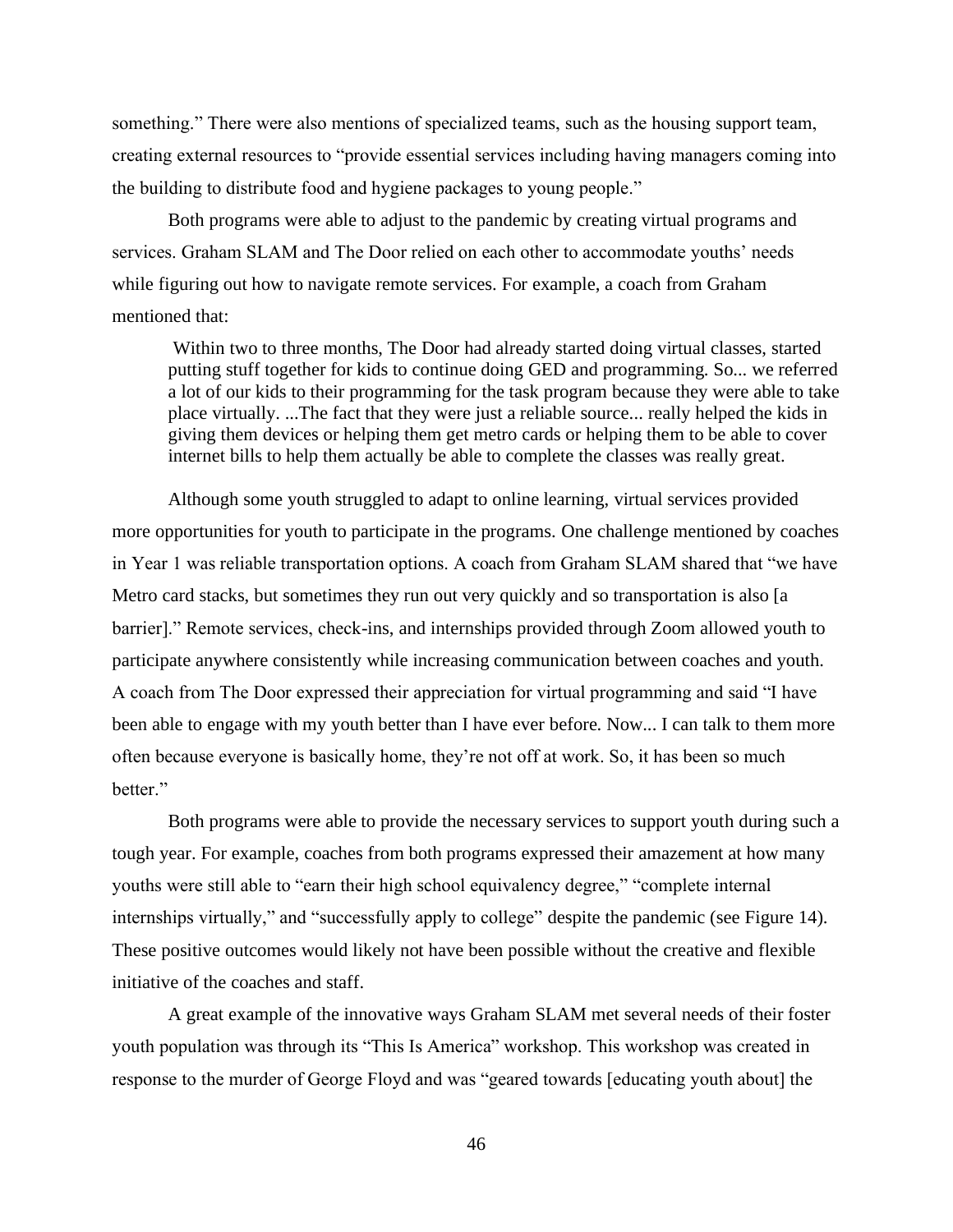history of African Americans, including what is going on in the present and what can be done for the future." The space allowed for youth to talk about their frustrations regarding policing and protests, as well as provide emotional support for one another. Finally, "the youth were able to get \$600 for attending eight sessions," which not only increased participation within the programs but also eased some accumulative stress for youth who lost their jobs due to the pandemic.

Finding 4: The Door and Graham SLAM exhibited successful program implementation: hundreds of youths have been served since evaluation began, both programs were fully staffed, and staff demonstrated a strong commitment to working with youth.

While the nature of the work itself and the unexpected consequences of the COVID-19 pandemic caused both The Door and Graham SLAM to contend with many difficulties while serving youth, both agencies have exhibited successful program implementation. As displayed in Finding 1, The Door locations served 478 youth between 2018-2021 and Graham SLAM served 403 youth between 2014-2020.<sup>23</sup> Additionally, the programs are both fully staffed with administrators, coaches, and housing, employment, and education specialists. Neither program experienced staffing shortages since the evaluation began.

Staff are highly committed to helping the challenging population the programs serve; many explained that they are fulfilling their "calling" by working with FYTA. A coach at The Door echoed this sentiment, saying, "I always knew that I always wanted to work with youth. I didn't know what age. I've worked with little, small children all the way up to middle school and then it was not until I worked in foster care I was like, 'This is the population I want to serve.'" Having program staff who are fully invested in the work and motivated rather than discouraged by its challenges is essential to successful implementation, especially during an acute crisis such as COVID-19. A Graham SLAM staff member explained, "I'd never worked with high school and so I wanted to work with older youth...I wanted to work with you know a more challenging demographic." Program staff at The Door and Graham SLAM displayed the flexibility, fortitude, and compassion necessary to support youth and guide them towards rewarding outcomes.

<sup>23</sup> Programs provided data from different time frames.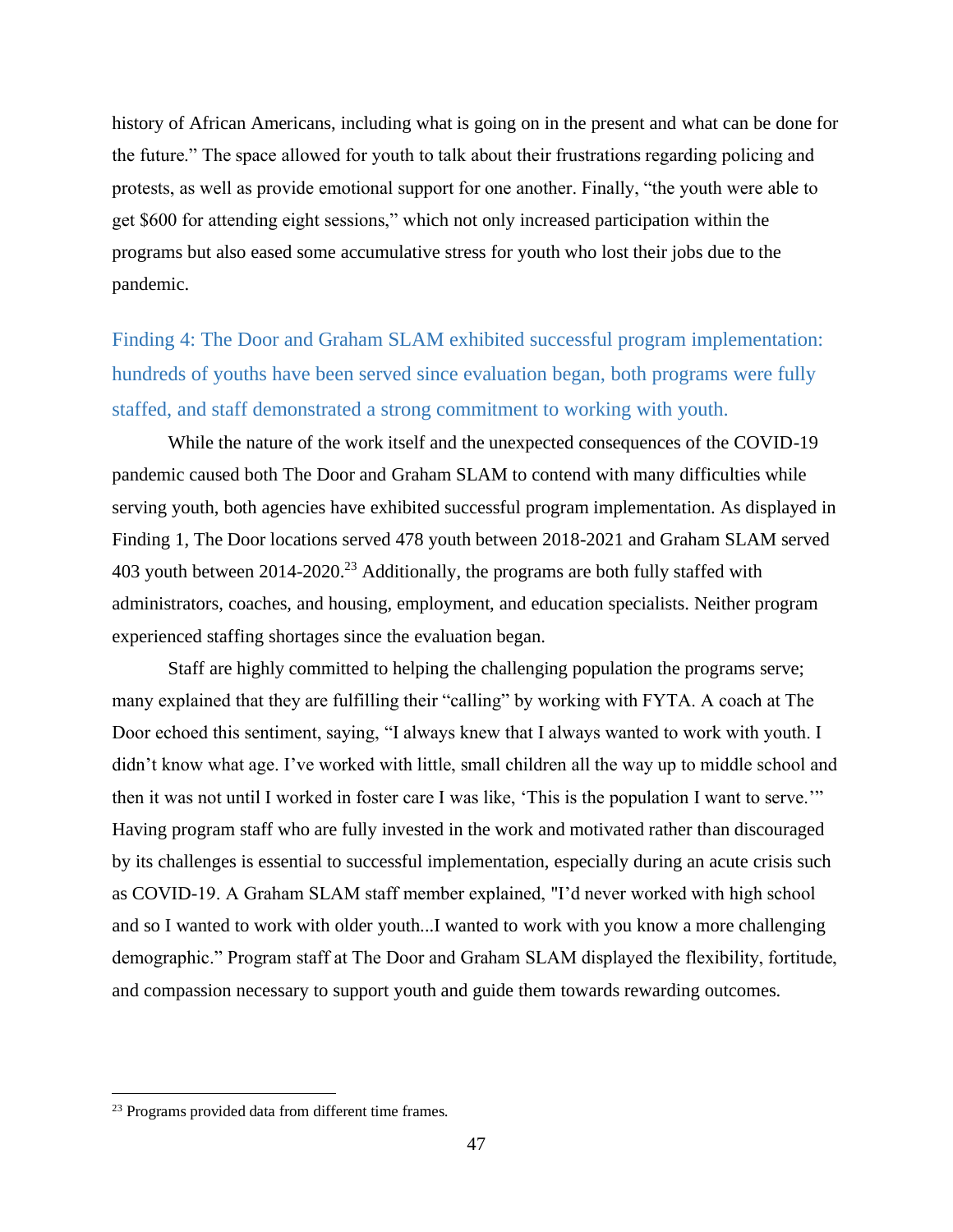### Program Data on Youth Outcomes

### *Graham SLAM*

While we expect to be able to report more detail on program participants' outcomes during the upcoming Outcome Evaluation, preliminary data on Graham SLAM participants' employment status and degree completion show youths' employment and educational attainment in reaching their goals. Of 393 Graham SLAM participants enrolled for more than 90 days, 191 (49%) have completed high school or received their GED (See Figure 14).



*\*Note: Because the percentages are out of the 393 Graham SLAM youth who enrolled for more than 90 days and can obtain more than one degree, the percentages do not sum to 100. Of the same 393 SLAM participants, 71 (18%) had completed HS/GED at the time of enrollment.*

### *The Door*

As required by DANY funding, The Door tracked one-year outcomes of participants who enrolled in MAP programming between 2018 and 2021. Using The Door program data received, below we present MAP participants' educational attainment, housing, criminal justice involvement, and employment status at baseline (upon enrollment) and one-year follow-up for MAP participants who reached their one-year enrollment date before data extraction (June 30, 2021, N=292 MAP participants; see Figures 15 to 19). At one-year follow-up, Figure 16 shows that 74 (25%) of the MAP participants either completed high school or already completed high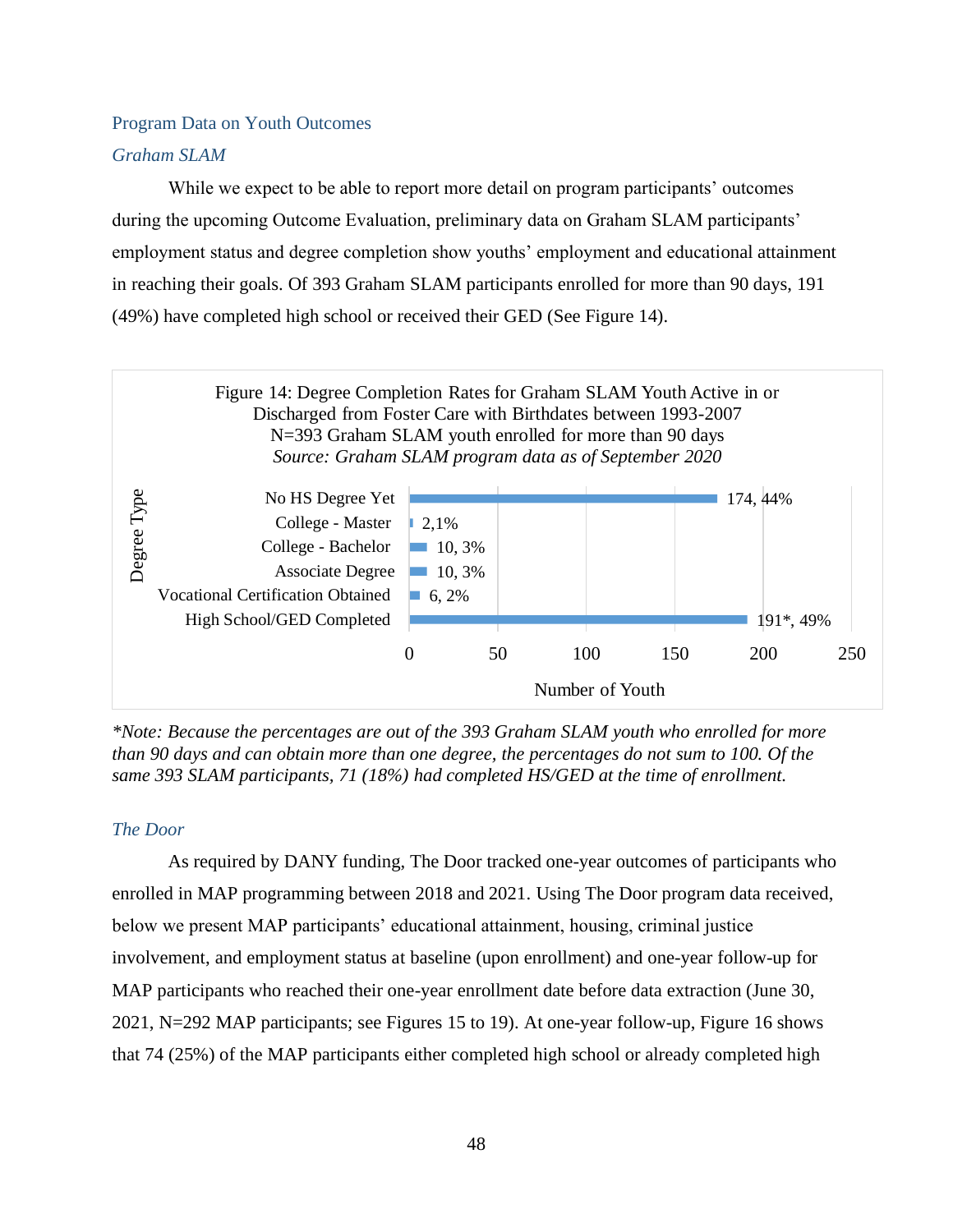school prior to program enrollment, and 44 (14%) were still enrolled in high school or equivalent at their one-year follow-up.

Second, we observed a slight increase in the percentage of MAP participants living in permanent housing independently at their one-year follow-up (from 4% at baseline to 10% at one-year follow-up) and those living in a transitional housing or residential facility (from 7% at baseline to 11% at one-year follow-up). We also observed an increase in the percentage of MAP participants living in permanent housing independently, from 11 (4%) at baseline to 28 (10%) at one-year follow-up. Of the MAP participants, 45 (15%) were living with biological/adopted family or with a foster family (see Figure 17).

Third, there was a decrease in the number of MAP participants reported to have criminal justice involvement within the past year, from 78 (26%) of MAP participants at baseline to 12 (4%) at the one-year follow-up (see Figure 18). Finally, MAP participants' employment status was also tracked for ISLG reporting (see Figure 19). At baseline, there were 111 (38%) who were not working but reported to be interested in finding employment at enrollment, and only 24 (8%) were working full time or part-time. At the one-year follow-up, we observed that 69 (24%) of MAP participants reported working full time or part-time. In addition, another 17 (6%) reported being in school full time or part-time at the one-year follow up.

Despite some of the improvements we observed from the program data provided, one of the limitations of the one-year outcome data described above is there is a large proportion of MAP participants whose status at the one-year follow-up was not reported or unknown to program staff during data entry due to various reasons (e.g., no longer enrolled, lost contact, or chose not to disclose to program staff about their status). Additionally, anyone who only enrolled in BA programming was not tracked, as DANY only funded MAP programming. Therefore, it is important for Action Research to focus its analytic capacity on the outcome evaluation as the next step of the FYTA evaluation described at the end of the report. Action Research will examine the impact of The Door programming on the abovementioned youth outcomes using administrative data from various city agencies.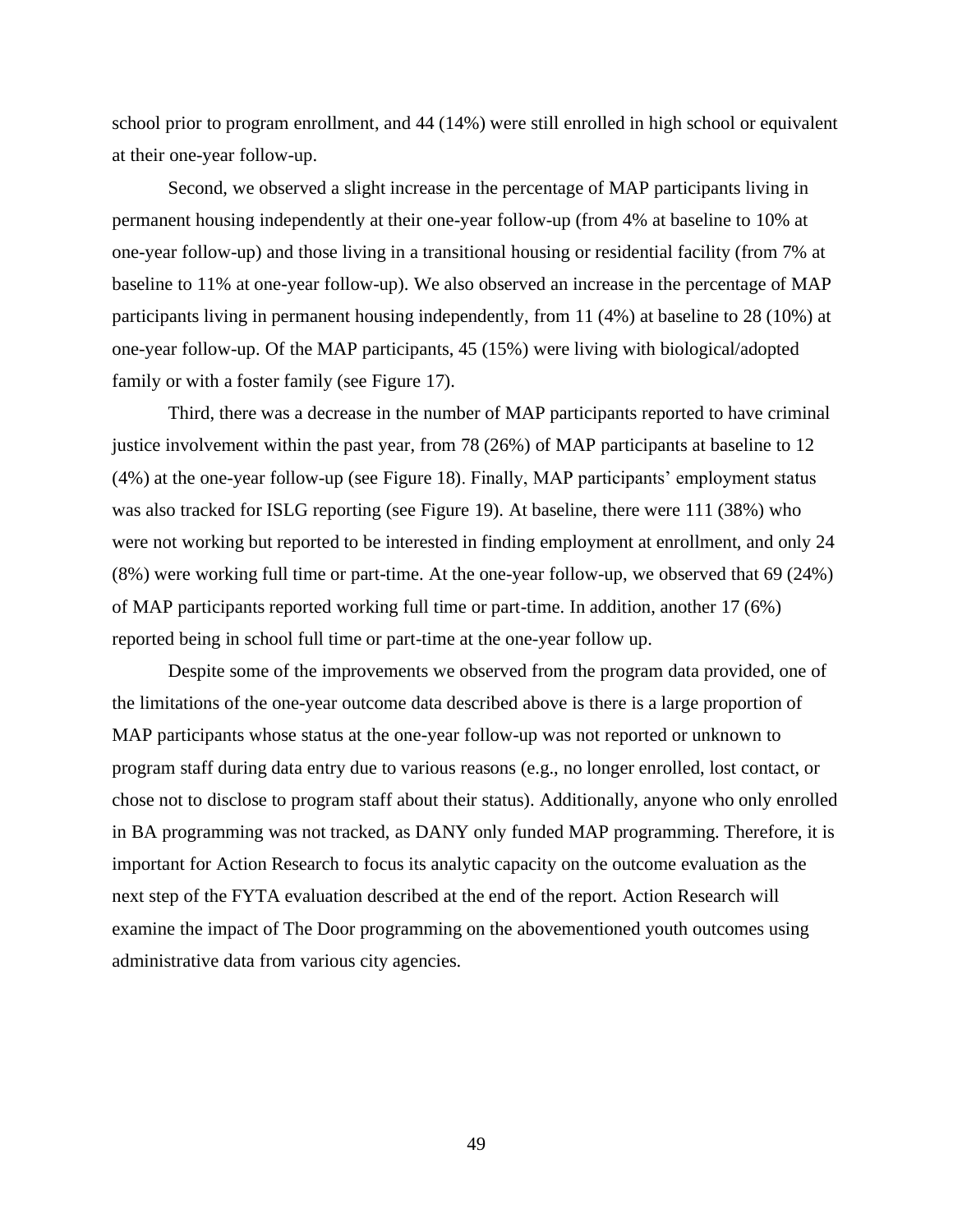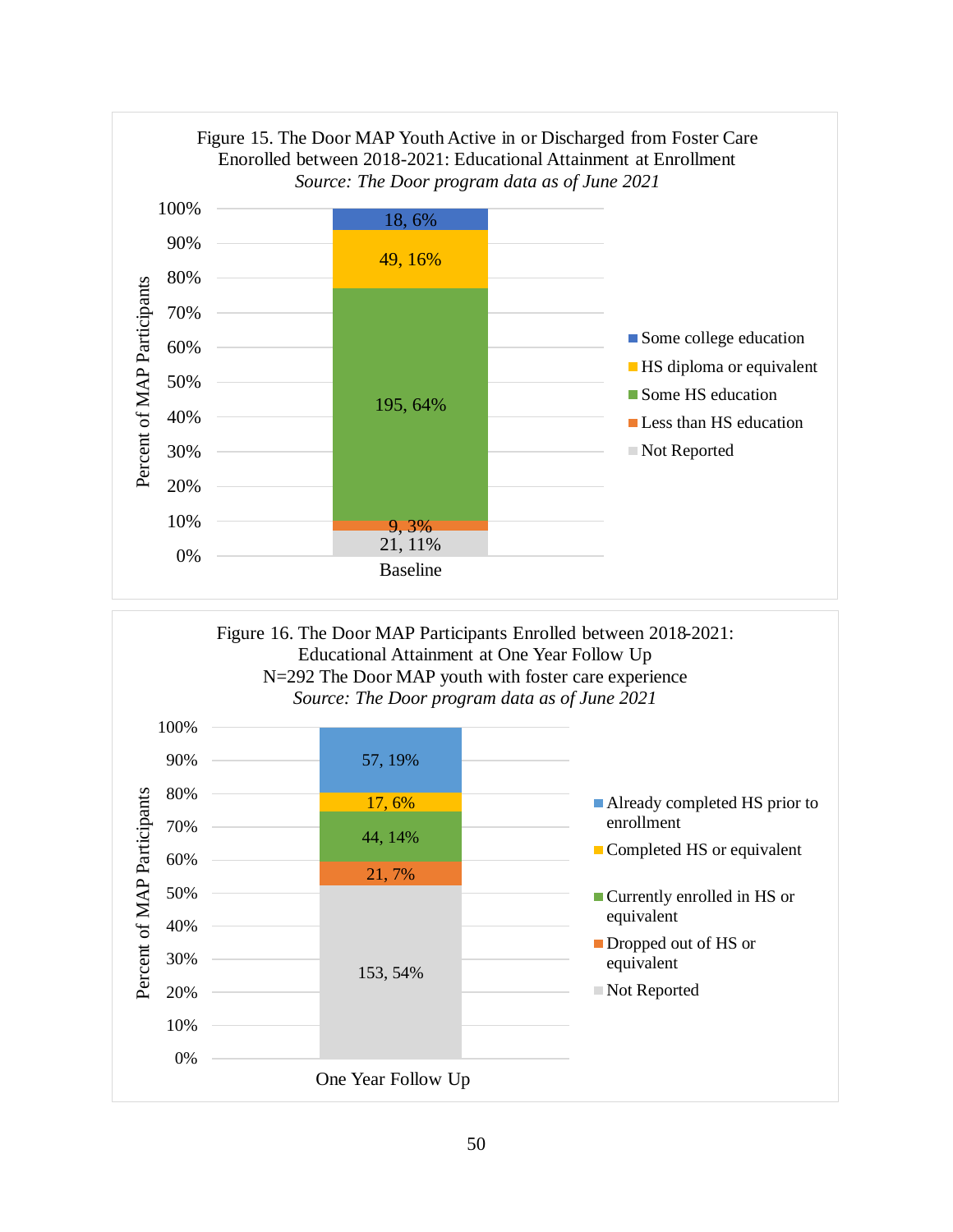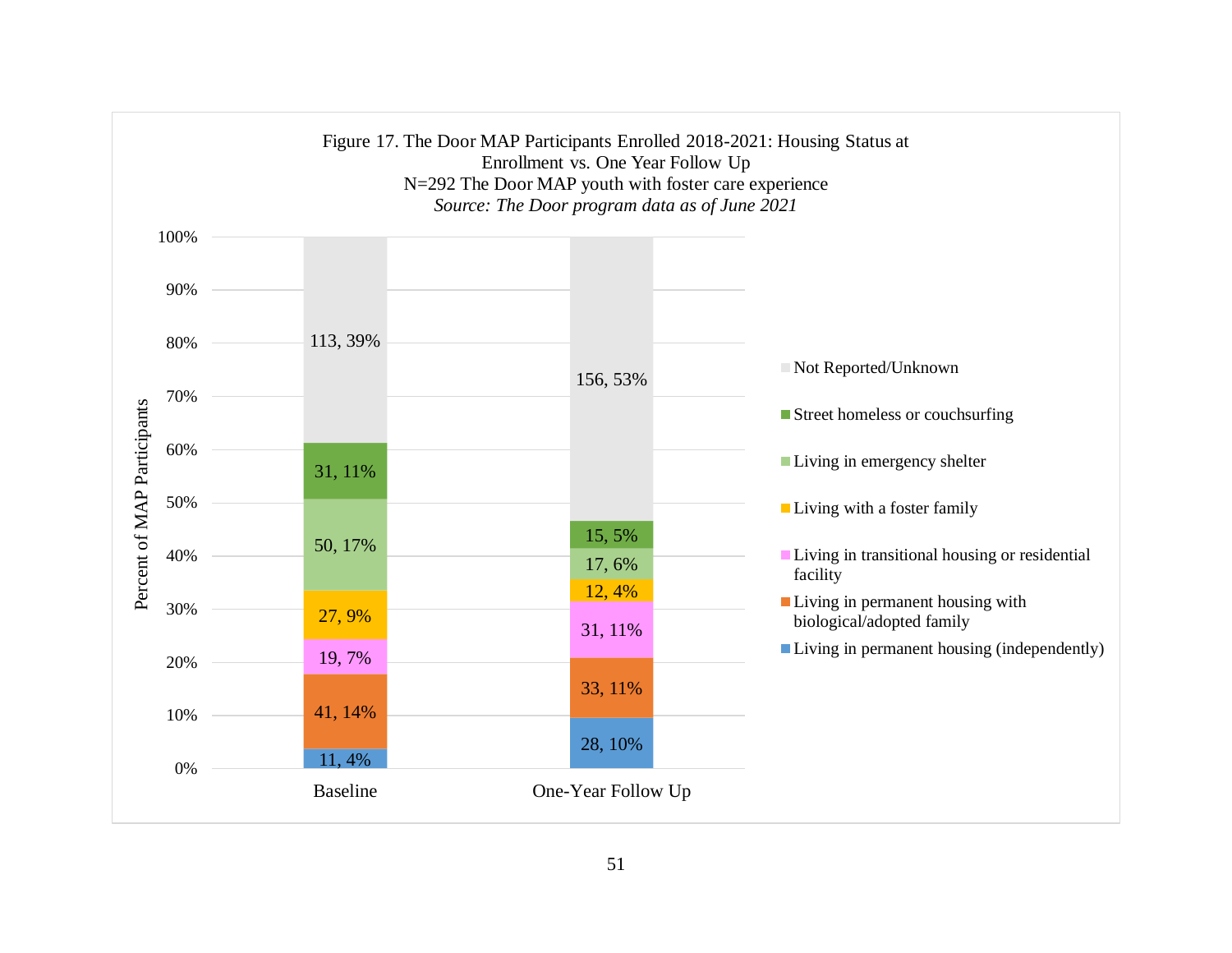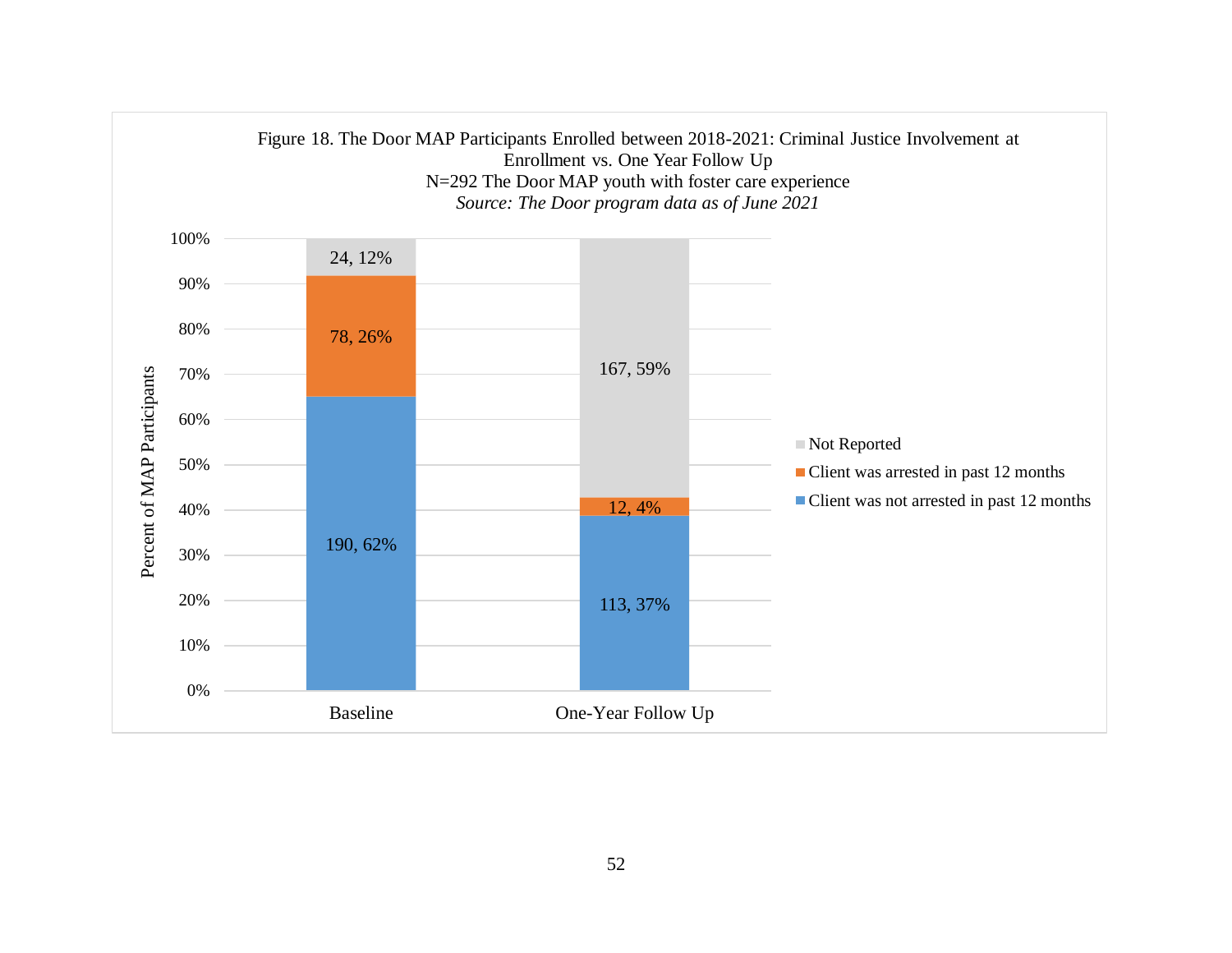

*\*Note. Percentage totals do not add up to 100% due to rounding.*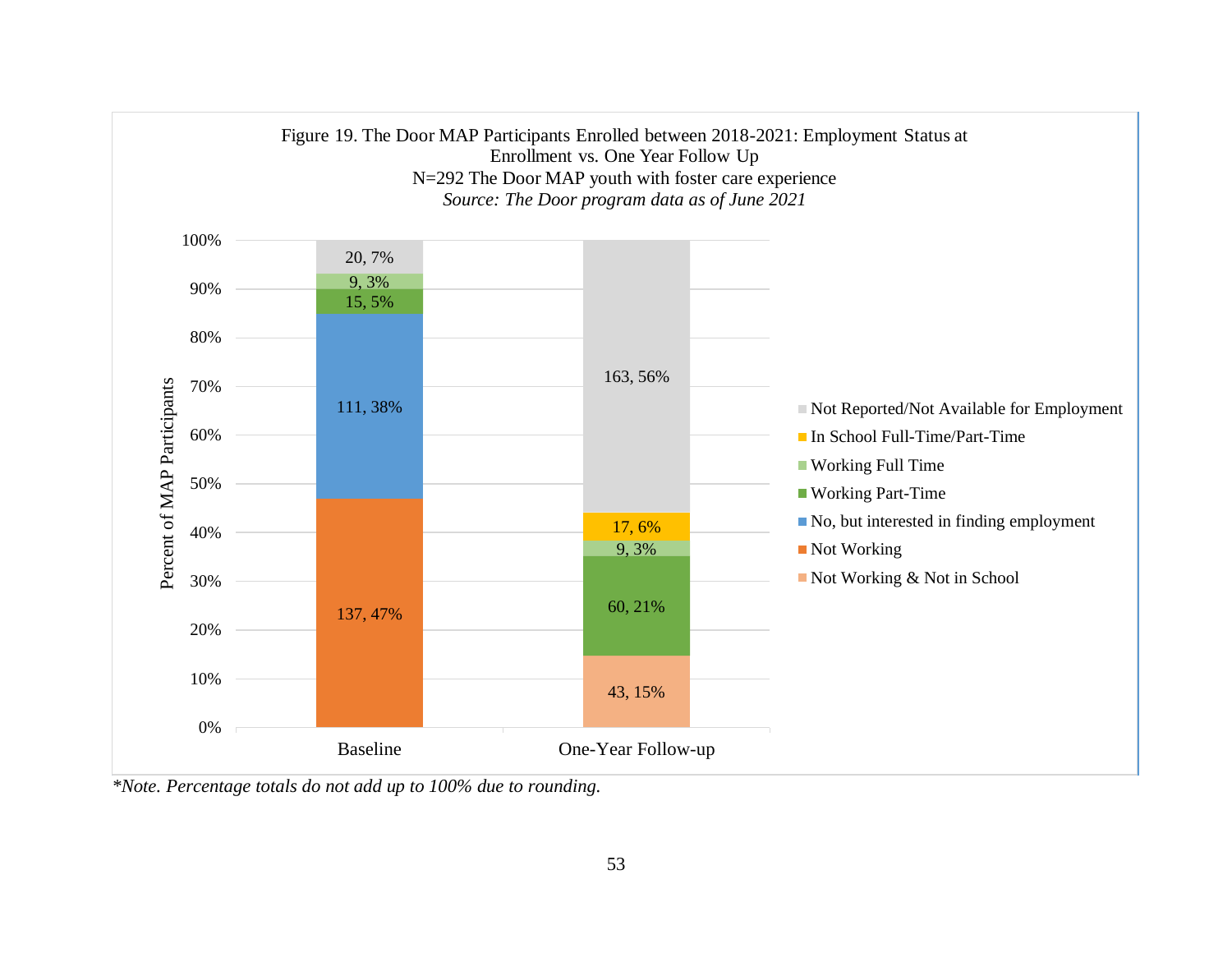# Discussion and Recommendations

While we continue to work to obtain the administrative data to examine the impact of Graham SLAM and The Door programming on youth outcomes for the outcome evaluation, we gained insights about serving older youth with foster care experiences from our data analyses on the program data from both programs during Years 1 and 2 and our interviews with program staff. We also learned about the characteristics of NYC foster youth from our data analyses on ACS's foster care administrative data. Below we summarize these findings and provide some recommendations suggested by program staff from both programs.

*Recommendation 1: Ensure youths' access to culturally sensitive mental health services and supports as one of the key elements in older youth programming.*

Our analyses and interviews with program staff at both programs suggest older youths' mental health is a major concern. We believe it is essential for the programs' current coaching model to continue to ensure that all coaches, including those in specialized service areas, are trauma-informed and capable of teaching youth coping strategies and providing general mental wellness resources. However, it is necessary for older youth programs to recognize that, while coaches are skilled mentors and service providers, they are not mental health or medical professionals. Staff from both The Door and Graham SLAM felt the need for youth to have access to culturally competent mental health professionals that "look like" the youth or have similar life experiences, although we recognize the availability of therapists is an ongoing struggle. This need was further highlighted during Year 2 interviews when program staff also recommended that telehealth therapy implemented during the pandemic should remain available to participants as part of the programming. To holistically and successfully care for and support youth aging out of foster care, we suggest that programs ensure that youth have access to professional mental health services from culturally competent staff to increase youth's program engagement and success in various outcomes.

# *Recommendation 2: Ensure that youth have the opportunity to cultivate relationships with adults and have an active voice in their engagement.*

Coaches from both programs expressed that there is room for improvement regarding engagement strategies between the coaches and youth. As previously mentioned, coaches have recommended that adding a matching component into the intake process would be beneficial because youth might feel more comfortable and supported by someone with whom they have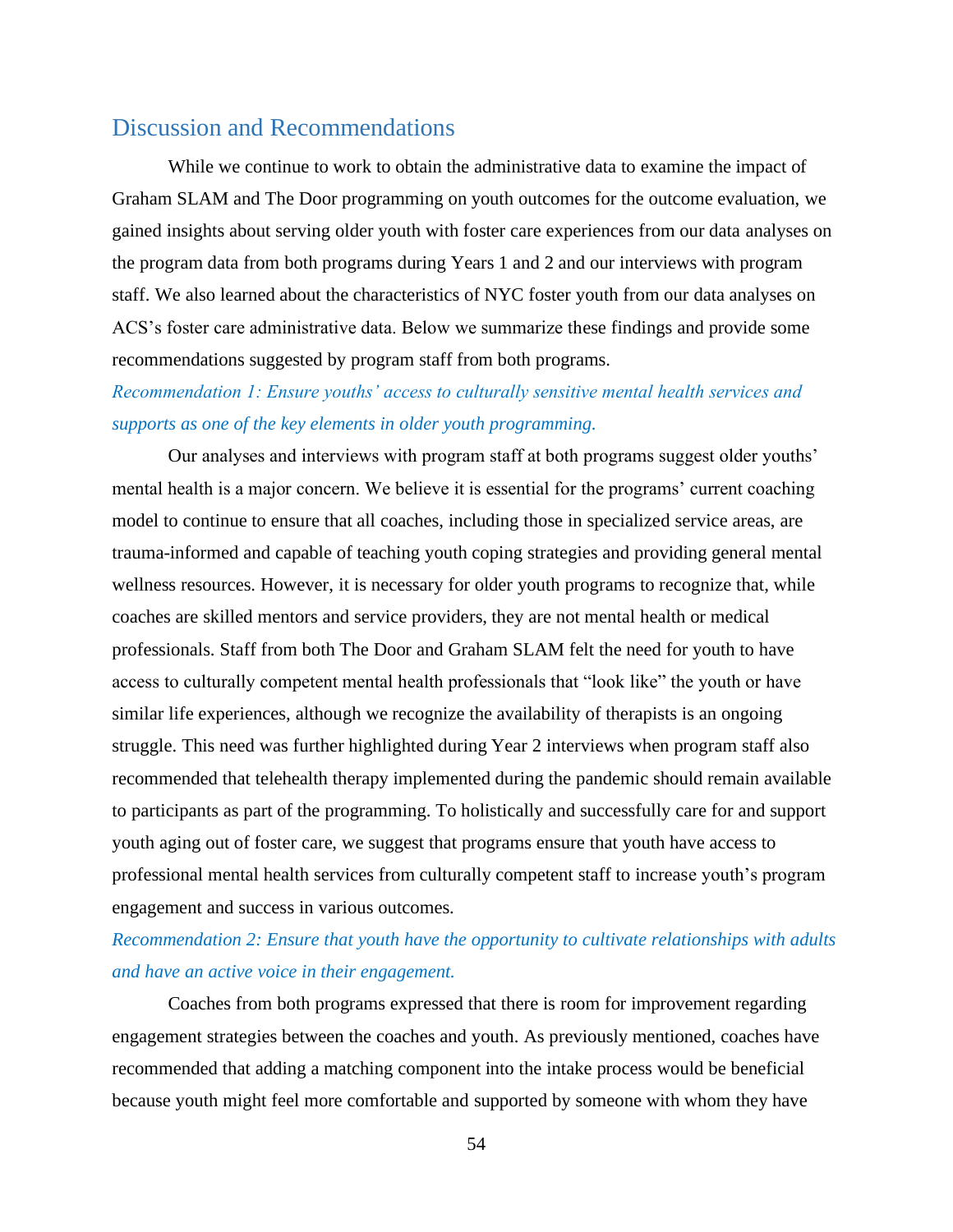things in common. Allowing youth to shape their experience by choosing a coach who matches their preferred coaching style and personality could increase engagement within both programs.

This youth-guided approach would likely help to reduce engagement challenges. Furthermore, both programs should continue to collaborate and ensure that providers are purposeful and proactive in helping youth establish relationships with adults, incorporate youth voices into that process, and be on the lookout for ways to ensure that the connections take place. The need for intra-agency communication and collaboration only increased during the pandemic as a necessity for future success at engaging older youth within both programs. We suggest that programs review their operations to ensure that youth have the opportunity to shape their relationship with their coaches.

# *Recommendation 3: Programs should continue to provide virtual services post-pandemic to create flexible opportunities for youth engagement.*

The evaluation team was impressed with the speed, creativity, and flexibility that The Door and Graham SLAM exhibited in response to the pandemic. Moving forward, we recommend that The Door and Graham SLAM continue many of the creative and flexible problem-solving strategies implemented. For example, we recommend that both programs keeping virtual engagement and service delivery options for their youth to participate in checkins, internships, therapy, and workshops. Virtual options created more opportunities for youth with transportation or mental health issues to participate from a safer and accessible location and appear to be cost-effective.

# Roadmap to Outcome Evaluation

Moving forward, we will focus our data collection and analytic capacity on the outcome evaluation for the final evaluation report, which consists of two components: [1] administrative data analysis of critical youth outcomes, and [2] survey data collection/analyses and program youth interviews. The outcome evaluation will aim to answer the follow research questions:

1. Program impact: Do older youth transitioning out of foster care who enroll in MAP, Bronx Academy, or Graham SLAM have better outcomes (defined below) across several domains compared to similar older youth who did not enroll in these programs?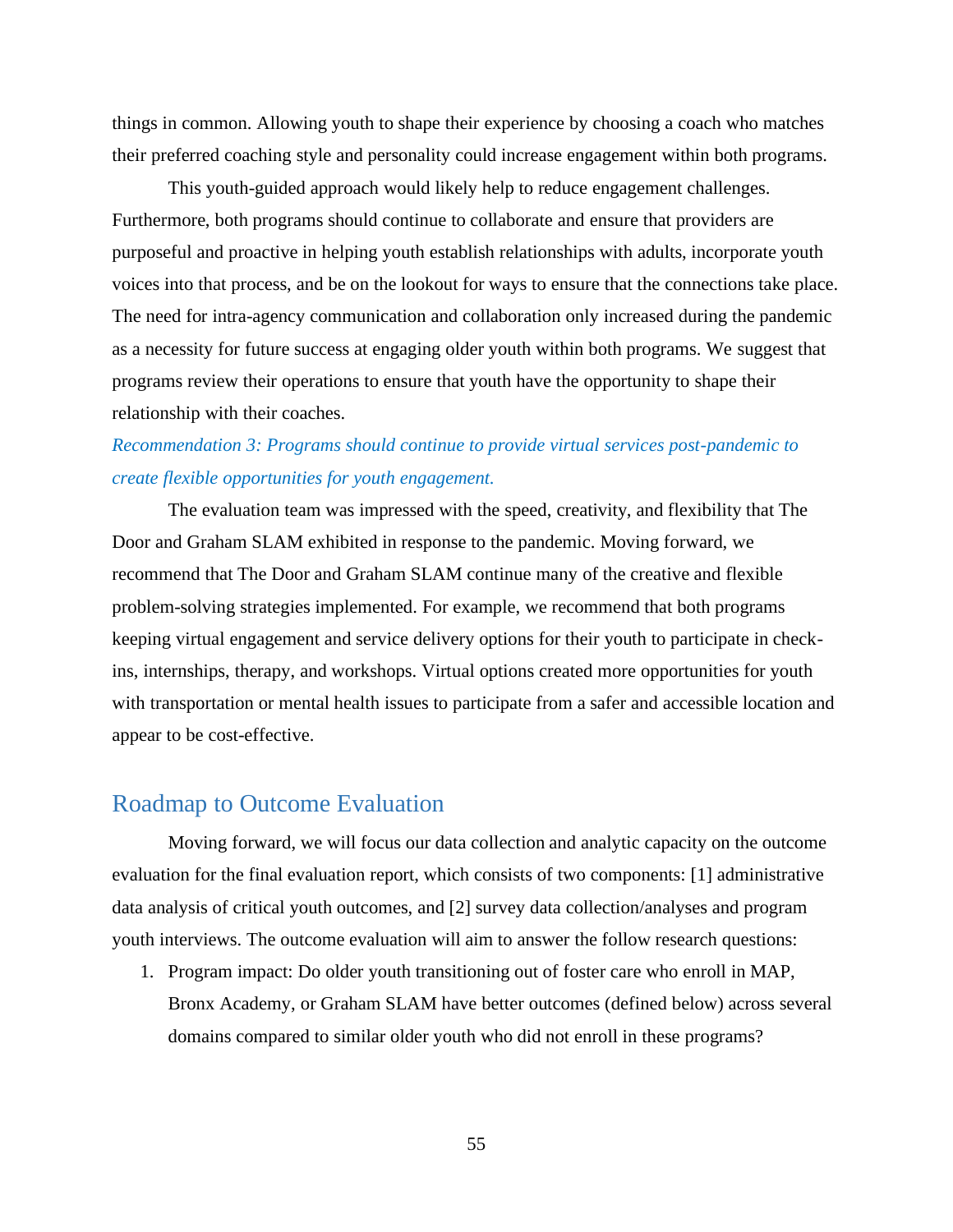2. Dosage: Do older youth transitioning out of foster care who receive larger doses of services from MAP, Bronx Academy, or Graham SLAM have better outcomes than older youth who receive smaller doses of services from these programs?

During Years 1 and 2 of the FYTA Evaluation, we worked on obtaining administrative data and constructed the propensity-score matched comparison groups for the entire population of youth described earlier. During Year 2, we received approvals and began the youth survey and interview recruitment planning process with program staff at both programs for participant youth data collection.

As of June 2021, CIDI and Action Research have signed and fully executed a Data Use Agreement (DUA) with DANY, ISLG, and the New York City Department of Social Services (DSS) to access DHS and NYC Human Resources Administration (HRA) administrative data. Data from DHS will be used to examine both family and single adult homeless shelter stays between the two comparison groups. On the other hand, data from HRA will contain information on older youths' access to cash assistance, Supplemental Nutrition Assistance Program (SNAP), Medicaid, and Supplemental Security Income (SSI). We will continue to work with CIDI to arrange access to administrative data from the NYC Department of Correction, NYC Department of Education, and New York State Department of Labor to examine older youth's outcomes in justice system involvement, educational attainment, and income. Due to the pandemic, data from the New York Department of Health Statewide Planning and Research Cooperative System (SPARCS) may not be available for the FYTA evaluation. We will continue to work with CIDI on data access issues for the outcome evaluation.

After obtaining the administrative data from the different city government agencies, we will use Propensity Score Matching (PSM) to match program participants (treatment) to similar non-program older youth (comparison, or treatment as usual). ACS provided the foster care data of the whole program-eligible youth *population* defined earlier and in our evaluation plan. Within the population, the *intervention* group will be older youth between ages 16 to 24 who enroll in MAP, Bronx Academy, and/or the Graham SLAM program. The *comparison* group will be program-eligible youth who do not enroll in any of these three programs but who are otherwise comparable. To construct these two groups of youth within the administrative data, CIDI and Action Research have been working with The Door and Graham SLAM in obtaining program participants' unique identifier data that CIDI can be matched to the administrative data.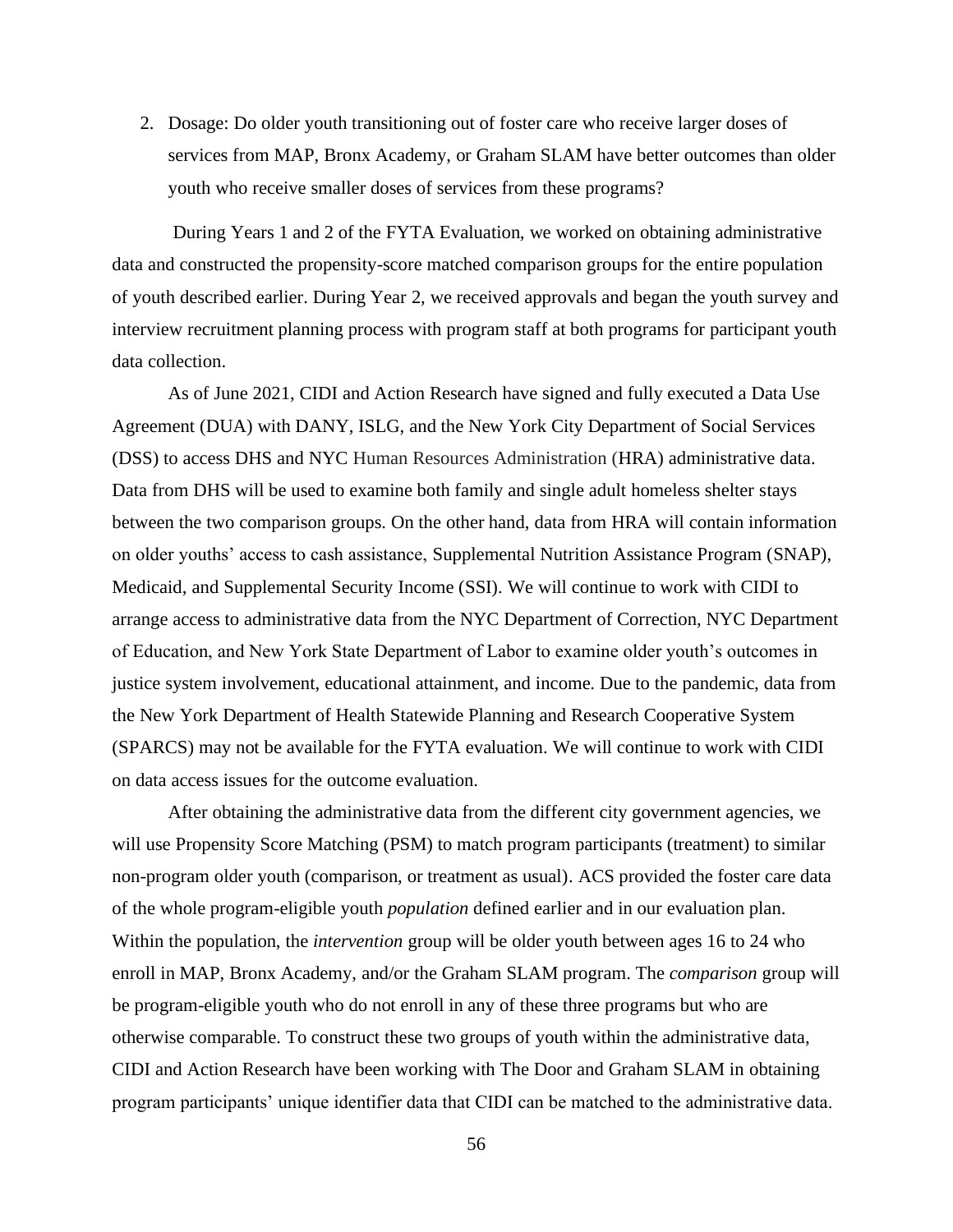Once CIDI matches the client-level program data to the extracted administrative data, CIDI will be able to create a variable field denoting whether a foster youth participated in The Door or Graham SLAM. We will then compare the outcomes of the two groups. This approach addresses selection bias by controlling for observable differences between the two groups using ACS foster care data provided based on our understanding of the NYC child welfare system: [1] age at foster care entry, [2] sex, [3] race, and ethnicity, [4] number of siblings, [5] number of prior removals, [6] lengths of stay in foster care, [7] placement types, and [8] baseline outcome. Both the population-level outcomes and the analyses using PSM will provide valuable information that can be used to refine and improve services to FYTA.

Finally, led by Child Trends, we will conduct a cost-avoidance analysis. The costavoidance analysis will examine the government costs avoided/incurred depending on outcomes for youth in CJII programs compared to a PSM matched sample of youth not in these programs. The cost-avoidance analysis will take advantage of our access to administrative data described above.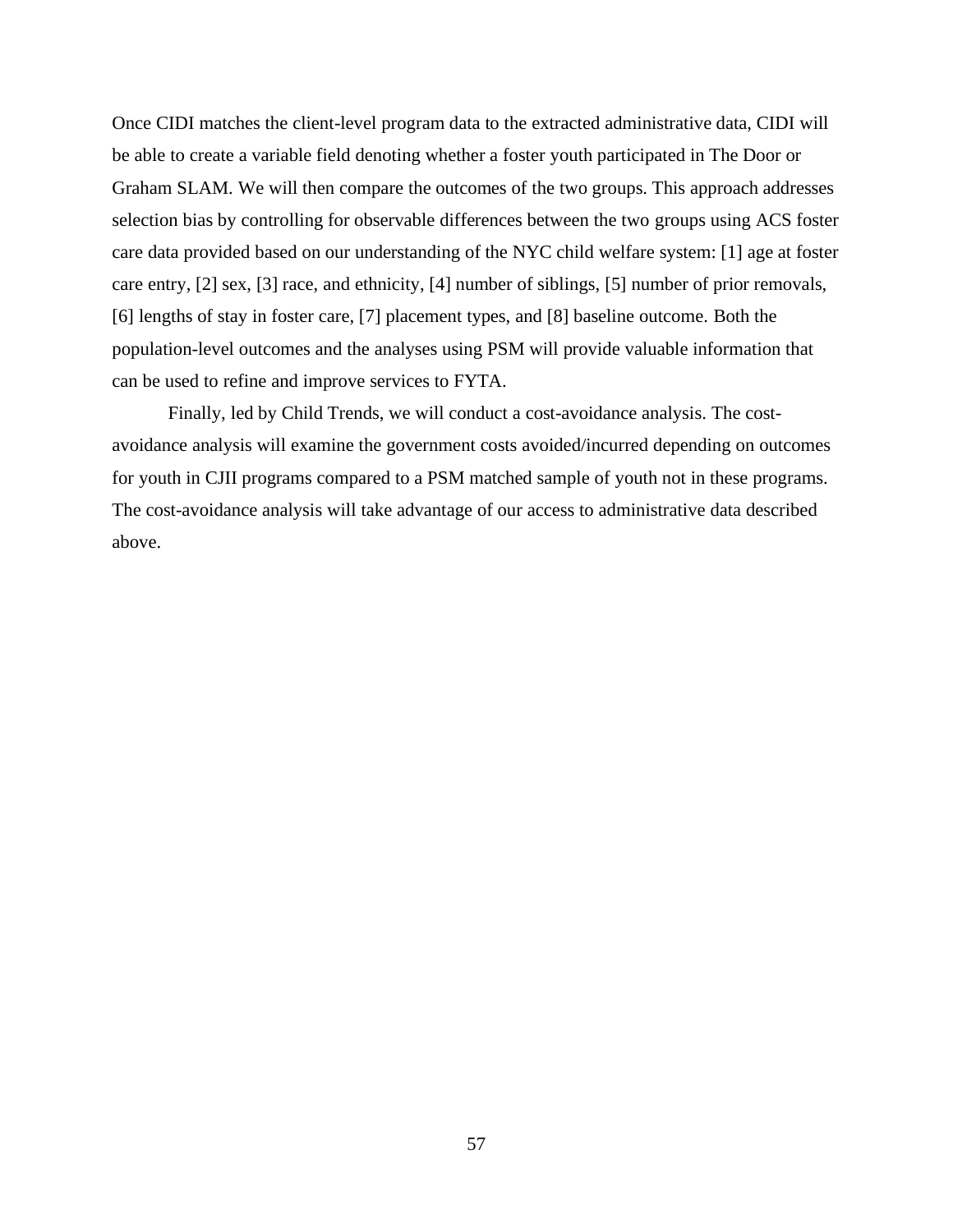# **References**

- Ahrens, K. R., Garrison, M. M., & Courtney, M. E. (2014). Health outcomes in young adults from foster care and economically diverse backgrounds. *Pediatrics.* <https://doi.org/10.1542/peds.2014-1150>
- Barth, R. P. (1990). On their own: The experiences of youth after foster care. *Child & Adolescent Social Work Journal*, *7*(5), 419-440.<https://doi.org/10.1007/bf00756380>
- Blakeslee, J. E., Powers, L. E., Geenen, S., Schmidt, J., Nelson, M., Fullerton, A., George, K., McHugh, E., & Bryant, M. (2020). Evaluating the my life self-determination model for older youth in foster care: Establishing efficacy and exploring moderation of response to intervention. *Children and Youth Services Review*, *119*, 105419. <https://doi.org/10.1016/j.childyouth.2020.105419>
- Chu, P. S., Saucier, D. A., & Hafner, E. (2010). Meta-analysis of the relationships between social support and well-being in children and adolescents. *Journal of Social and Clinical Psychology, 29(6),* 624-645.<https://doi.org/10.1521/jscp.2010.29.6.624>
- Center for an Urban Future. (2011). *Fostering Careers*. [https://nycfuture.org/pdf/Fostering\\_Careers.pdf](https://nycfuture.org/pdf/Fostering_Careers.pdf)
- Citizens' Committee for Children of New York. (2019) *Keeping Track Online Database: Total population, 2019.* <https://data.cccnewyork.org/>
- Clemens, E. V., Helm, H. M., Myers, K., Thomas, C., & Tis, M. (2017). The voices of youth formerly in foster care: Perspectives on educational attainment gaps. *Children and Youth Services Review, 79*, 65–77.<https://doi.org/10.1016/j.childyouth.2017.06.003>
- Courtney, M., Zinn, A., Johnson, H., & Malm, K. (2011). *Evaluation of the Massachusetts Adolescent Outreach Program for youths in intensive foster care: Final report*. U.S. Department of Health and Human Services.
- Courtney, M. E., & Dworsky A. (2006). Early outcomes for young adults transitioning from out‐ of‐home care in the USA. *Child & Family Social Work, 11(3),* 209–219. [https://doi.org/10.1111/j.1365-2206.2006.00433.x](https://doi.org/10.1111/j.1365-2206.2006.00433.x )
- Day, A., Riebschleger, J., Dworsky, A., Damashek, A., & Fogarty, K. (2012). Maximizing educational opportunities for youth aging out of foster care by engaging youth voices in a partnership for social change. *Children and Youth Services Review*, *34*(5), 1007-1014. <https://doi.org/10.1016/j.childyouth.2012.02.001>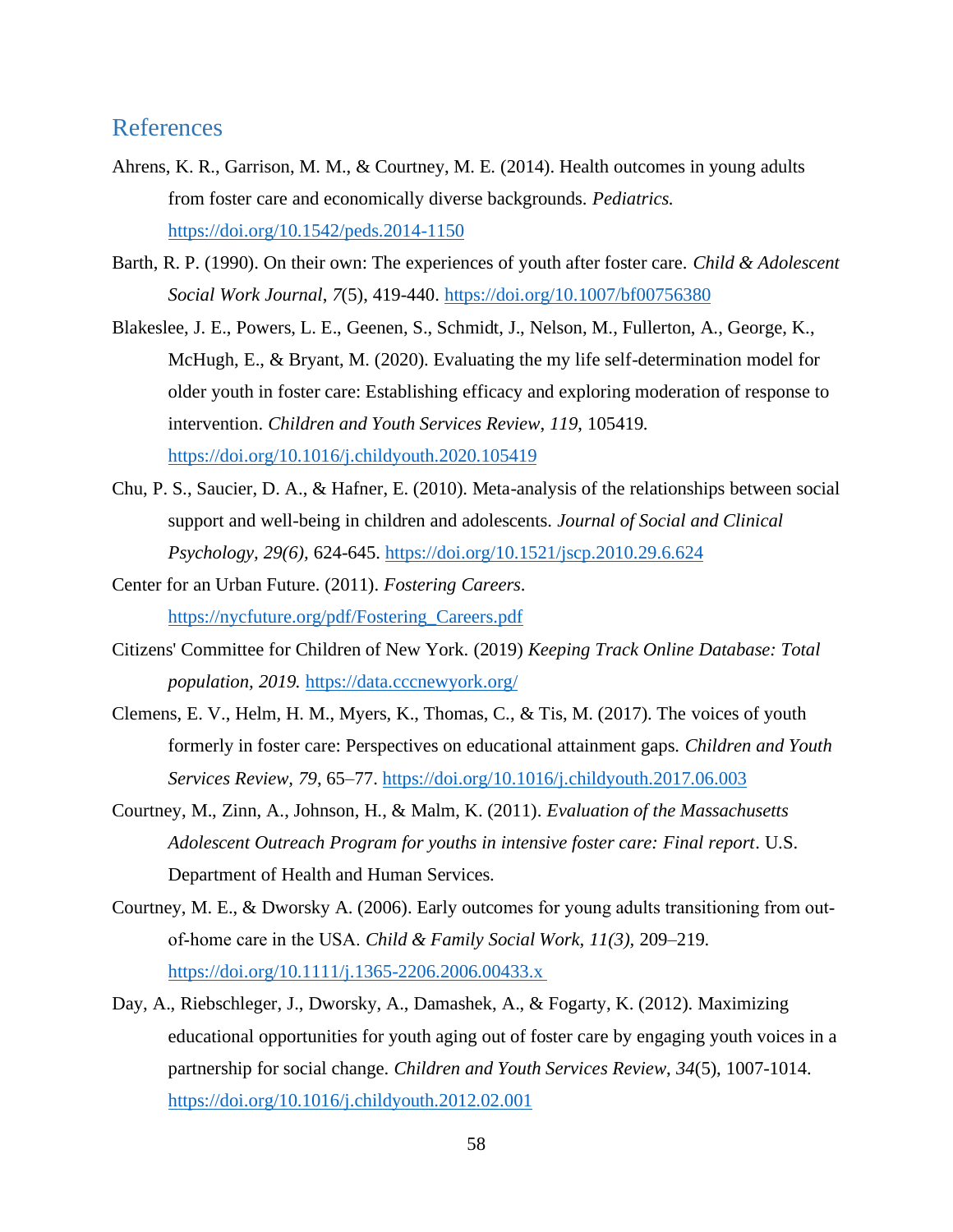- Dworsky, A., Dillman, K.-N., Dion, M. R., Coffee-Borden, B., & Rosenau, M. (2012). *Housing for Youth Aging Out of Foster Care: A Review of the Literature and Program Typology.*  Mathematica Policy Research. [https://www.mathematica-mpr.com/our-publications-and](https://www.mathematica-mpr.com/our-publications-and-findings/publications/housing-for-youth-aging-out-of-foster-care-a-review-of-the-literature-and-program-typology)[findings/publications/housing-for-youth-aging-out-of-foster-care-a-review-of-the](https://www.mathematica-mpr.com/our-publications-and-findings/publications/housing-for-youth-aging-out-of-foster-care-a-review-of-the-literature-and-program-typology)[literature-and-program-typology](https://www.mathematica-mpr.com/our-publications-and-findings/publications/housing-for-youth-aging-out-of-foster-care-a-review-of-the-literature-and-program-typology)
- Dworsky, A., Napolitano, L., & Courtney, M. (2013). Homelessness during the transition from foster care to adulthood. *American Journal of Public Health, 103(Suppl 2),* S318–S323. [https://doi.org/10.2105/AJPH.2013.301455](https://doi.org/10.2105/AJPH.2013.301455 )
- Fernandes-Alcantara, A. L. (2019). *John H. Chafee foster care program for successful transition to adulthood*. Congressional Research Service.<https://fas.org/sgp/crs/misc/IF11070.pdf>
- Garcia, A. R., Pecora, P. J., Harachi, T., & Aisenberg, E. (2012). Institutional predictors of developmental outcomes among racially diverse foster care alumni. *American Journal of Orthopsychiatry*, 82(4), 573.
- Greeson, J. K., Briggs, E. C., Kisiel, C. L., Layne, C. M., Ake III, G. S., Ko, S. J., ... & Fairbank, J. A. (2011). Complex trauma and mental health in children and adolescents placed in foster care: Findings from the National Child Traumatic Stress Network. *Child Welfare*, 90(6), 91.
- Greeson, J. K., Garcia, A. R., Kim, M., Thompson, A. E., & Courtney, M. E. (2015). Development & maintenance of social support among aged out foster youth who received independent living services: Results from the multi-site evaluation of foster youth programs. *Children and Youth Services Review*, *53*, 1-9. <https://doi.org/10.1016/j.childyouth.2015.03.016>
- Greeson, J. K., Jaffee, S. R., Wasch, S., & Gyourko, J. (2020). *The experiences of older youth in and aged out of foster care during COVID-19*. University of Pennsylvania. [https://fieldcenteratpenn.org/wp-content/uploads/2020/10/Foster-Youth-COVID-19-](https://fieldcenteratpenn.org/wp-content/uploads/2020/10/Foster-Youth-COVID-19-FINAL_Corrected.pdf) [FINAL\\_Corrected.pdf](https://fieldcenteratpenn.org/wp-content/uploads/2020/10/Foster-Youth-COVID-19-FINAL_Corrected.pdf)
- Harris, M. S., Jackson, L. J., O'Brien, K., & Pecora, P. J. (2009). Disproportionality in education and employment outcomes of adult foster care alumni. *Children and Youth Services Review, 31(11),* 1150–1159. [https://doi.org/10.1016/j.childyouth.2009.08.002](https://doi.org/10.1016/j.childyouth.2009.08.002 )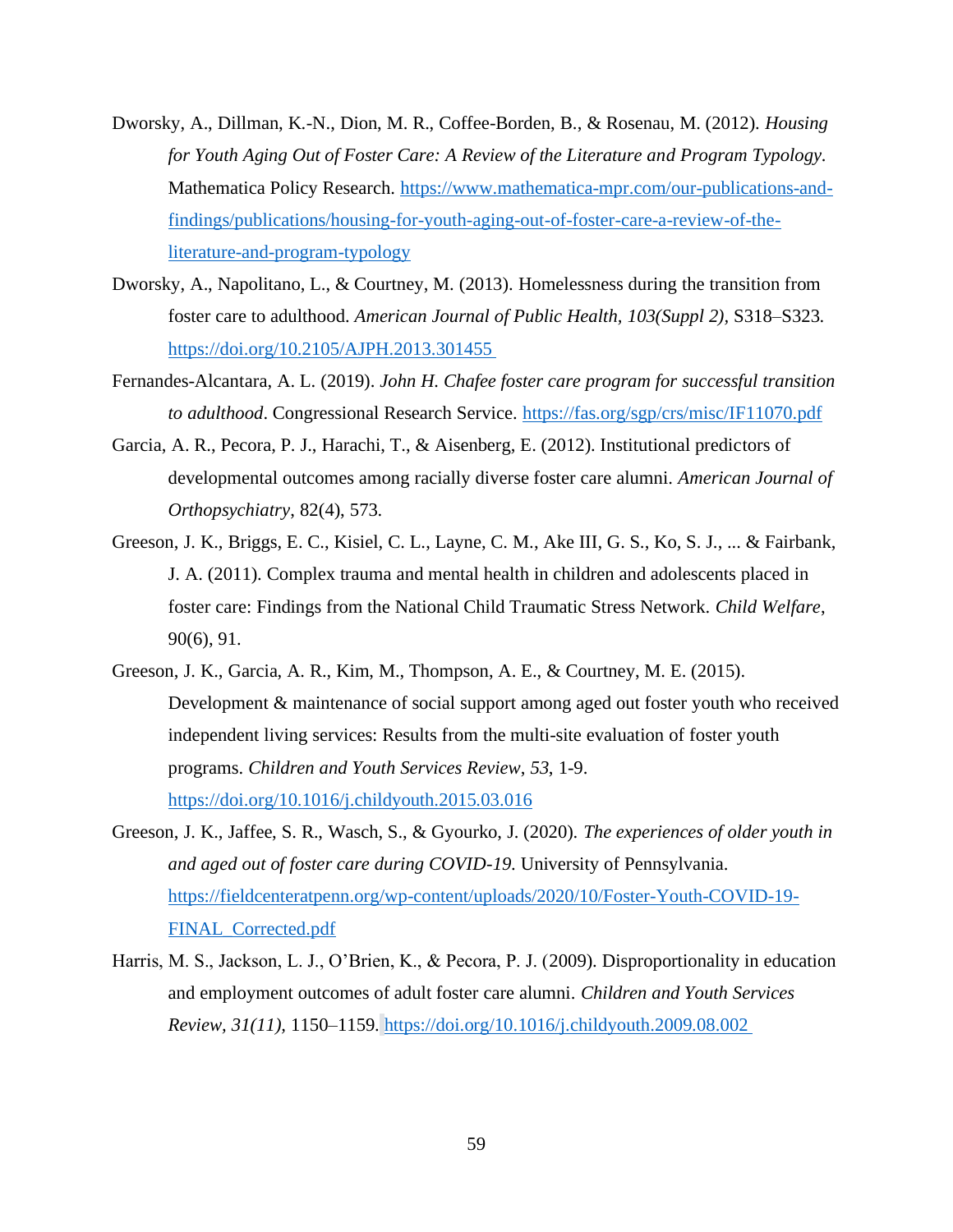- Havlicek, J. R., Garcia, A. R., & Smith, D. C. (2013). Mental health and substance use disorders among foster youth transitioning to adulthood: Past research and future directions. *Children and Youth Services Review*, 35(1), 194-203.
- Hook, J., & Courtney, M. (2010). *Employment of former foster youth as young adults: Evidence from the Midwest study. Chapin Hall issue brief*. Chapin Hall at the University of Chicago.<https://eric.ed.gov/?id=ED512245>
- Hook, J. L., & Courtney, M. E. (2011). Employment outcomes of former foster youth as young adults: The importance of human, personal, and social capital. *Children and Youth Services Review, 33(10), 1855–1865.* <https://doi.org/10.1016/j.childyouth.2011.05.004>
- Hussey, J. M., Marshall, J. M., English, D. J., Knight, E. D., Lau, A. S., Dubowitz, H., & Kotch, J. B. (2005). Defining maltreatment according to substantiation: Distinction without a difference? *Child Abuse & Neglect, 29(5),* 479-492. <https://doi.org/10.1016/j.chiabu.2003.12.005>
- Jones, L., & Lansdverk, J. (2006). Residential education: Examining a new approach for improving outcomes for foster youth. *Children and Youth Services Review*, *28*(10), 1152- 1168. [https://doi.org/10.1016/j.childyouth.2005.10.015](https://doi.org/10.1016/j.childyouth.2005.10.015 )
- Jordan, B., McKlindon, A., Ross, T., & Spire, J. (2020, September 28). *Areas of progress and new challenges: MEL learnings from 2019 and 2020* [PowerPoint slides].
- Kelly, P. (2020). Risk and protective factors contributing to homelessness among foster care youth: An analysis of the national youth in transition database. *Children and Youth Services Review*, *108*, 104589.<https://doi.org/10.1016/j.childyouth.2019.104589>
- Kelly, J. (2021, March 11). *Foster youth pandemic relief: A breakdown of the new federal rules*. The Imprint. [https://imprintnews.org/child-welfare-2/guidance-foster-youth-pandemic](https://imprintnews.org/child-welfare-2/guidance-foster-youth-pandemic-relief-breakdown/52639)[relief-breakdown/52639](https://imprintnews.org/child-welfare-2/guidance-foster-youth-pandemic-relief-breakdown/52639)
- Kahn, N. E., Gupta-Kagan, J., & Eschelbach Hansen, M. (2017). The standard of proof in the substantiation of child abuse and neglect. *Journal of Empirical Legal Studies, 14(2),* 333- 369.<https://doi.org/10.1111/jels.12149>
- Kushel, M. B., Yen, I. H., Gee, L., & Courtney, M. E. (2007). Homelessness and health care access after emancipation: results from the Midwest Evaluation of Adult Functioning of Former Foster Youth. *Archives of Pediatrics & Adolescent Medicine*, 161(10), 986-993.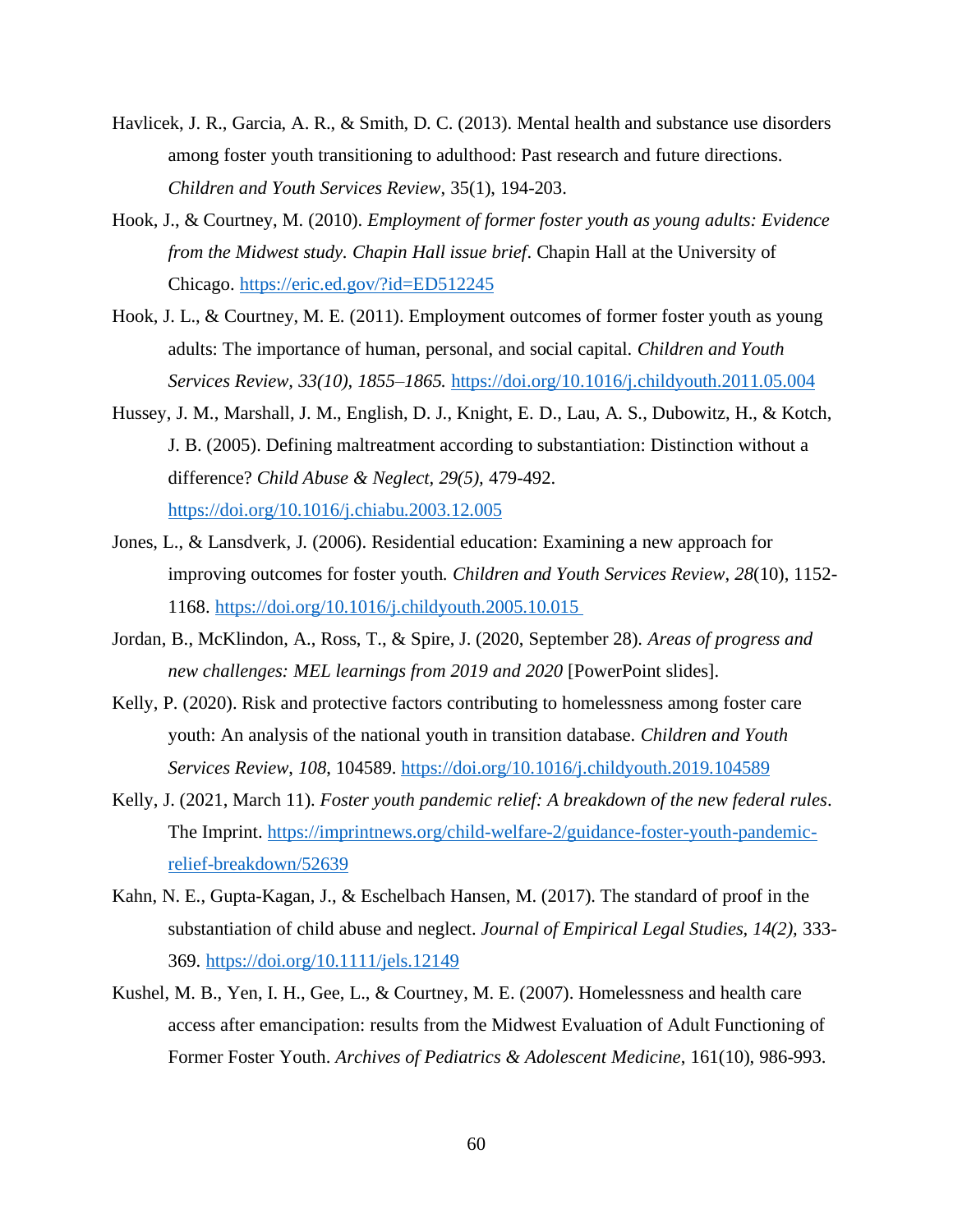- Levensky, E. R., Forcehimes, A., O'Donohue, W. T., & Beitz, K. (2007). Motivational interviewing: an evidence-based approach to counseling helps patients follow treatment recommendations. *AJN The American Journal of Nursing*, 107(10), 50-58.
- Melkman, E. P. (2017). Childhood adversity, social support networks and well-being among youth aging out of care: An exploratory study of mediation. *Child Abuse & Neglect, 72,* 85–97.<https://doi.org/10.1016/j.chiabu.2017.07.020>
- Morton, B. M. (2015). Barriers to Academic Achievement for Foster Youth: The Story Behind the Statistics. *Journal of Research in Childhood Education, 29(4),* 476–491. <https://doi.org/10.1080/02568543.2015.1073817>
- Morton, B. M. (2018). The grip of trauma: How trauma disrupts the academic aspirations of foster youth. *Child Abuse & Neglect, 75*, 73–81. [https://doi.org/10.1016/j.chiabu.2017.04.021](https://doi.org/10.1016/j.chiabu.2017.04.021 )
- New York City Administration for Children's Services (ACS). *Foster care discharges of youth 12 and older*. Strategic Management Report. Provided by ACS to ISLG on August 5, 2016.
- New York City Administration for Children's Services (ACS). (2021). *Foster care strategic blueprint progress report FY 2020*. [https://www1.nyc.gov/assets/acs/pdf/data](https://www1.nyc.gov/assets/acs/pdf/data-analysis/2020/FosterCareBluePrintFY2020.pdf)[analysis/2020/FosterCareBluePrintFY2020.pdf](https://www1.nyc.gov/assets/acs/pdf/data-analysis/2020/FosterCareBluePrintFY2020.pdf)
- New York City Center for Innovation through Data Intelligence (CIDI). (2018). *A typology of transition-age youth*. [https://www1.nyc.gov/assets/cidi/downloads/pdfs/](https://www1.nyc.gov/assets/cidi/downloads/pdfs/a_typology_of_transition_age_youth.pdf) [a\\_typology\\_of\\_transition\\_age\\_youth.pdf](https://www1.nyc.gov/assets/cidi/downloads/pdfs/a_typology_of_transition_age_youth.pdf)
- Okpych, N. J., & Courtney, M. E. (2014). Does education pay for youth formerly in foster care? Comparison of employment outcomes with a national sample*. Children and Youth Services Review, 43*, 18–28.<https://doi.org/10.1016/j.childyouth.2014.04.013>
- Osterling, K. L., & Hines, A. M. (2006). Mentoring adolescent foster youth: Promoting resilience during developmental transitions. *Child & Family Social Work, 11(3)*, 242– 253.<https://doi.org/10.1111/j.1365-2206.2006.00427.x>
- Pecora, P. J., Williams, J., Kessler, R. C., Hiripi, E., O'Brien, K., Emerson, J., ... & Torres, D. (2006). Assessing the educational achievements of adults who were formerly placed in family foster care. *Child & Family Social Work*, 11(3), 220-231.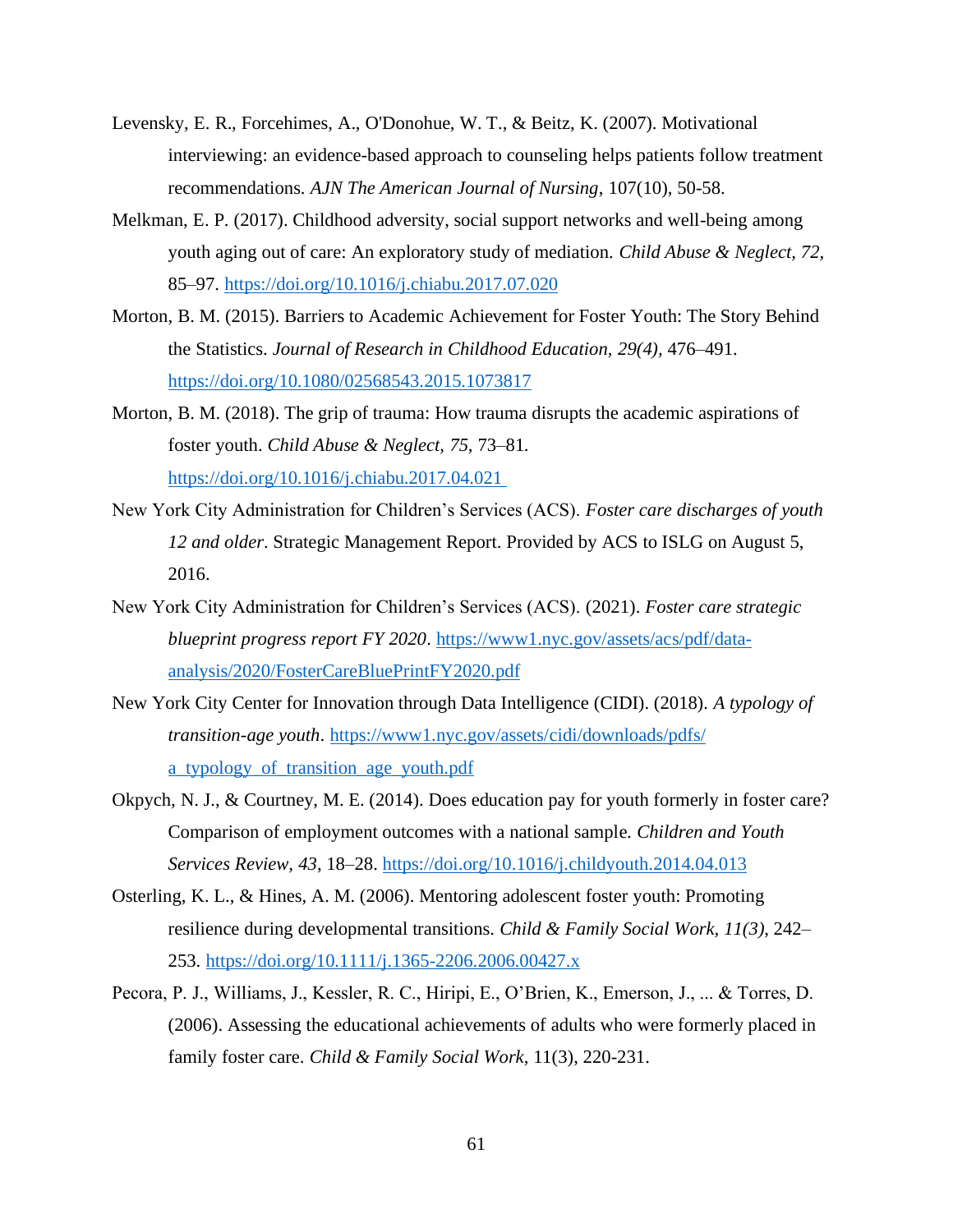- Perez, B. F., & Romo, H. D. (2011). "Couch surfing" of Latino foster care alumni: Reliance on peers as social capital. *Journal of Adolescence, 34(2)*, 239–248. [https://doi.org/10.1016/j.adolescence.2010.05.007](https://doi.org/10.1016/j.adolescence.2010.05.007 )
- Perry, B. L. (2006). Understanding social network disruption: The case of youth in foster care. *Social Problems*, *53*(3), 371-391.<https://doi.org/10.1525/sp.2006.53.3.371>
- Powers, L. E., Fullerton, A., Schmidt, J., Geenen, S., Oberweiser-Kennedy, M., Dohn, J., Nelson, M., Iavanditti, R., & Blakeslee, J. (2018). Perspectives of youth in foster care on essential ingredients for promoting self-determination and successful transition to adult life: My life model. Children and Youth Services Review, 86, 277-286. <https://doi.org/10.1016/j.childyouth.2018.02.007>
- Prince, D. M., Vidal, S., Okpych, N., & Connell, C. M. (2019). Effects of individual risk and state housing factors on adverse outcomes in a national sample of youth transitioning out of foster care. *Journal of Adolescence*, 74, 33-44.
- Rashid, S. (2004). Evaluating a transitional living program for homeless, former foster care youth. *Research on Social Work Practice*, *14*(4), 240-248. <https://doi.org/10.1177/1049731503257883>
- Rosenberg, R., & Kim, Y. (2018). Aging out of foster care: Homelessness, post-secondary education, and employment. *Journal of public child welfare, 12(1),* 99-115. Chicago
- Samuels, G. M, Cerven, C, Curry, S, Robinson, S. R, & Patel, S. (2019). *Missed Opportunities in Youth Pathways Through Homelessness.* Chapin Hall at the University of Chicago. [https://youthtoday.org/2019/06/missed-opportunities-in-youth-pathways-through](https://youthtoday.org/2019/06/missed-opportunities-in-youth-pathways-through-homelessness/)[homelessness/](https://youthtoday.org/2019/06/missed-opportunities-in-youth-pathways-through-homelessness/)
- Stewart, C. J., Kum, H.-C., Barth, R. P., & Duncan, D. F. (2014). Former foster youth: Employment outcomes up to age 30. *Children and Youth Services Review, 36*, 220–229. [https://doi.org/10.1016/j.childyouth.2013.11.024](https://doi.org/10.1016/j.childyouth.2013.11.024%20 )
- Skemer, M., & Valentine, E. J. (2016, November 21). *Striving for independence*. MDRC. <https://www.mdrc.org/publication/striving-independence>
- Skobba, K., Meyers, D., & Tiller, L. (2018). Getting by and getting ahead: Social capital and transition to college among homeless and foster youth. *Children and Youth Services Review*, *94*, 198-206.<https://doi.org/10.1016/j.childyouth.2018.10.003>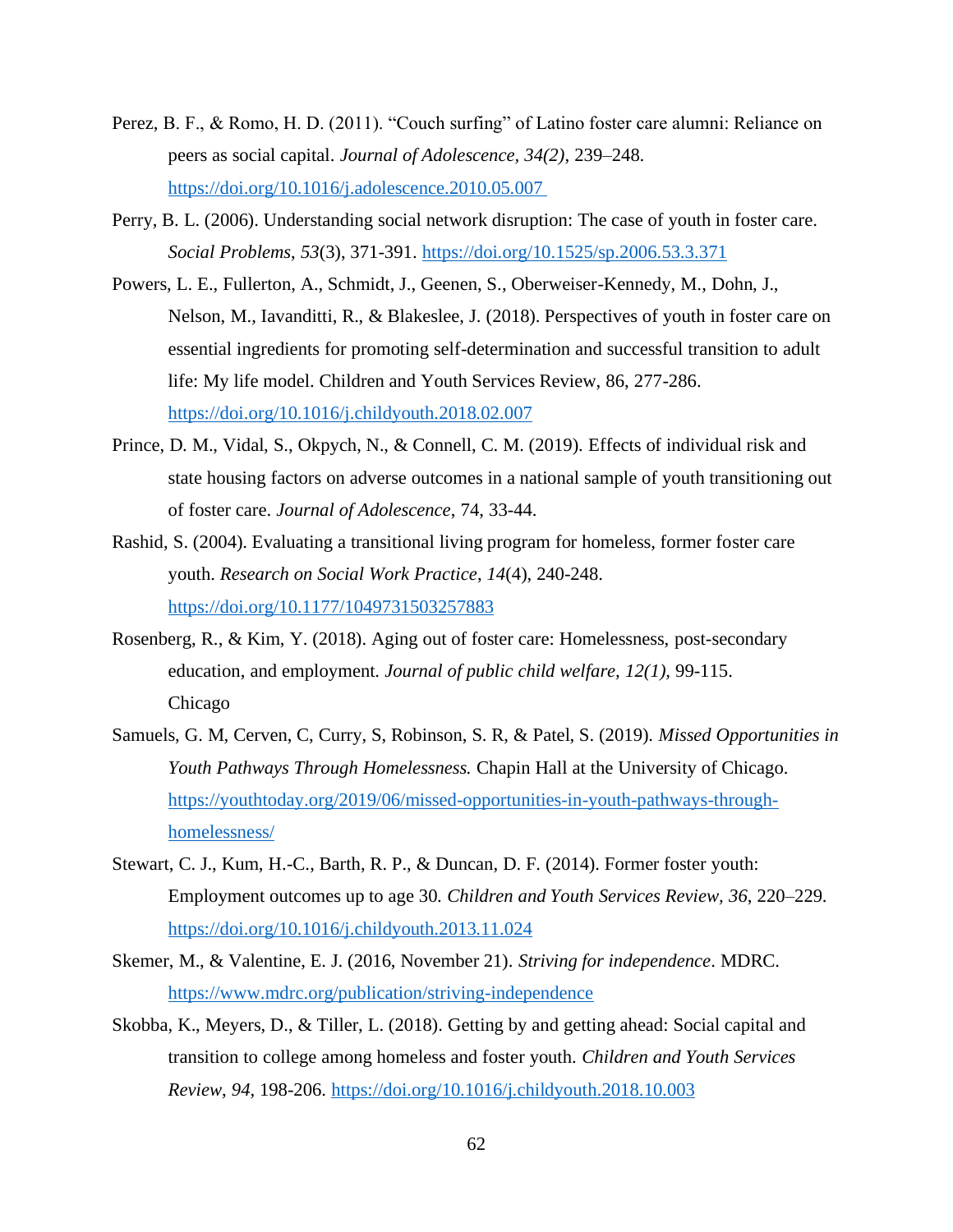- Thompson, A. E., Greeson, J. K., & Brunsink, A. M. (2016). Natural mentoring among older youth in and aging out of foster care: A systematic review. *Children and Youth Services Review*, *61*, 40-50.
- U.S. Department of Health and Human Services. (2008). *The AFCARS report: Trends in foster care and adoption—FY 2002–FY 2007*. [http://www.acf.hhs.gov/programs/cb/stats\\_research/afcars/trends.htm](http://www.acf.hhs.gov/programs/cb/stats_research/afcars/trends.htm)
- U.S. Department of Health and Human Services. (2020). *The AFCARS Report: Preliminary FY 2019 Estimates as of June 23, 2020. (Report No. 27).* Administration for Children and Families.<https://www.acf.hhs.gov/sites/default/files/documents/cb/afcarsreport27.pdf>
- U.S. Department of Health & Human Services, Administration for Children and Families, Administration on Children, Youth and Families, Children's Bureau. (2021). Child Maltreatment 2019. Available from [https://www.acf.hhs.gov/cb/research-data](https://www.acf.hhs.gov/cb/research-data-technology/statistics-research/child-maltreatment)[technology/statistics-research/child-maltreatment](https://www.acf.hhs.gov/cb/research-data-technology/statistics-research/child-maltreatment)
- Valentine, E. J., Skemer, M., & Courtney, M. E. (2018). *Making Their Way Summary Report on the Youth Villages Transitional Living Evaluation.* MDRC. <https://www.mdrc.org/publication/making-their-way>
- Vorhies, V., Glover, C. M., Davis, K., Hardin, T., Krzyzanowski, A., Harris, M., Fagan, M., & Wilkniss, S. (2009). Improving outcomes for pregnant and parenting foster care youth with severe mental illness: An evaluation of a transitional living program. *Psychiatric Rehabilitation Journal, 33(2),* 115–124. <https://doi.org/10.2975/33.2.2009.115.124>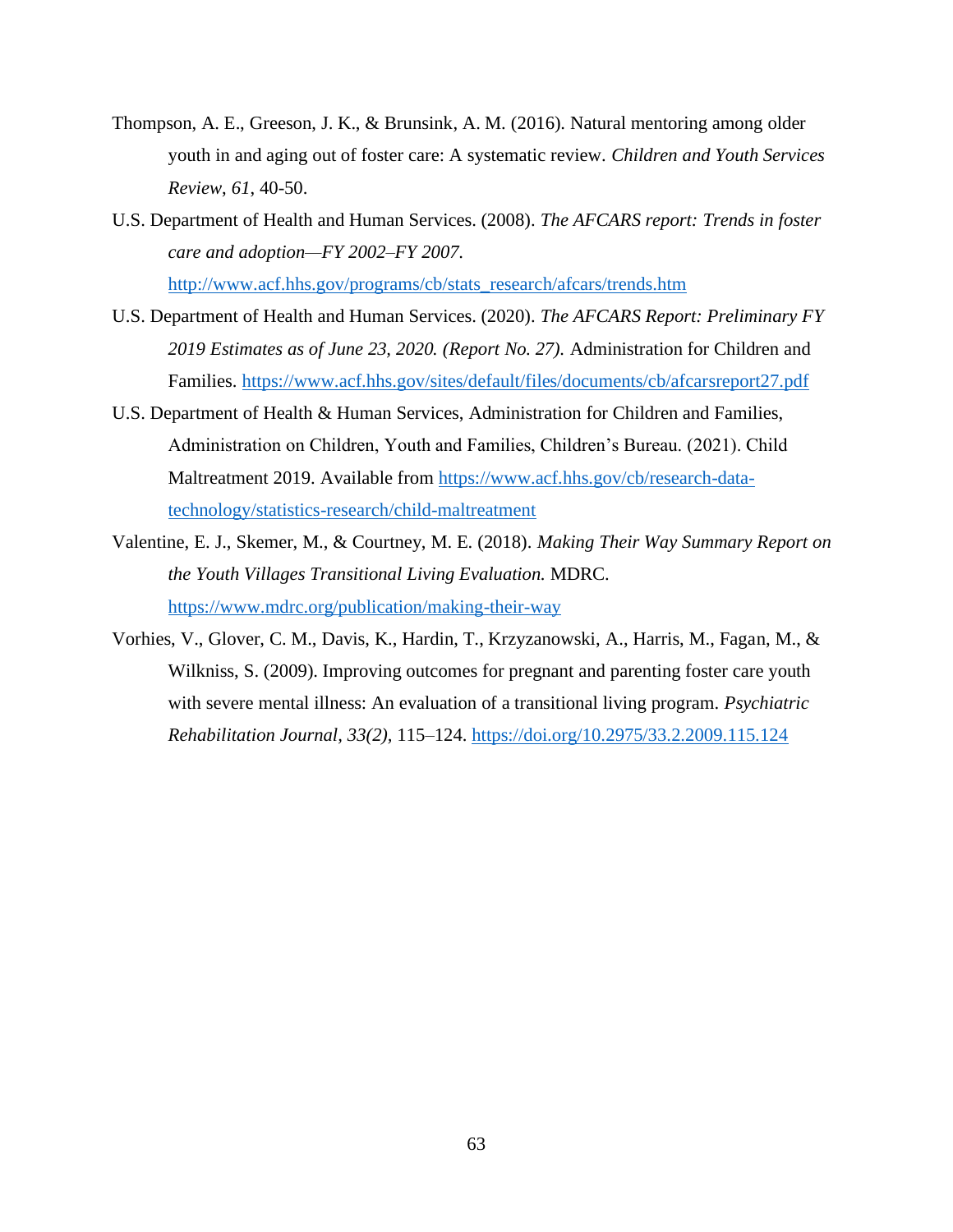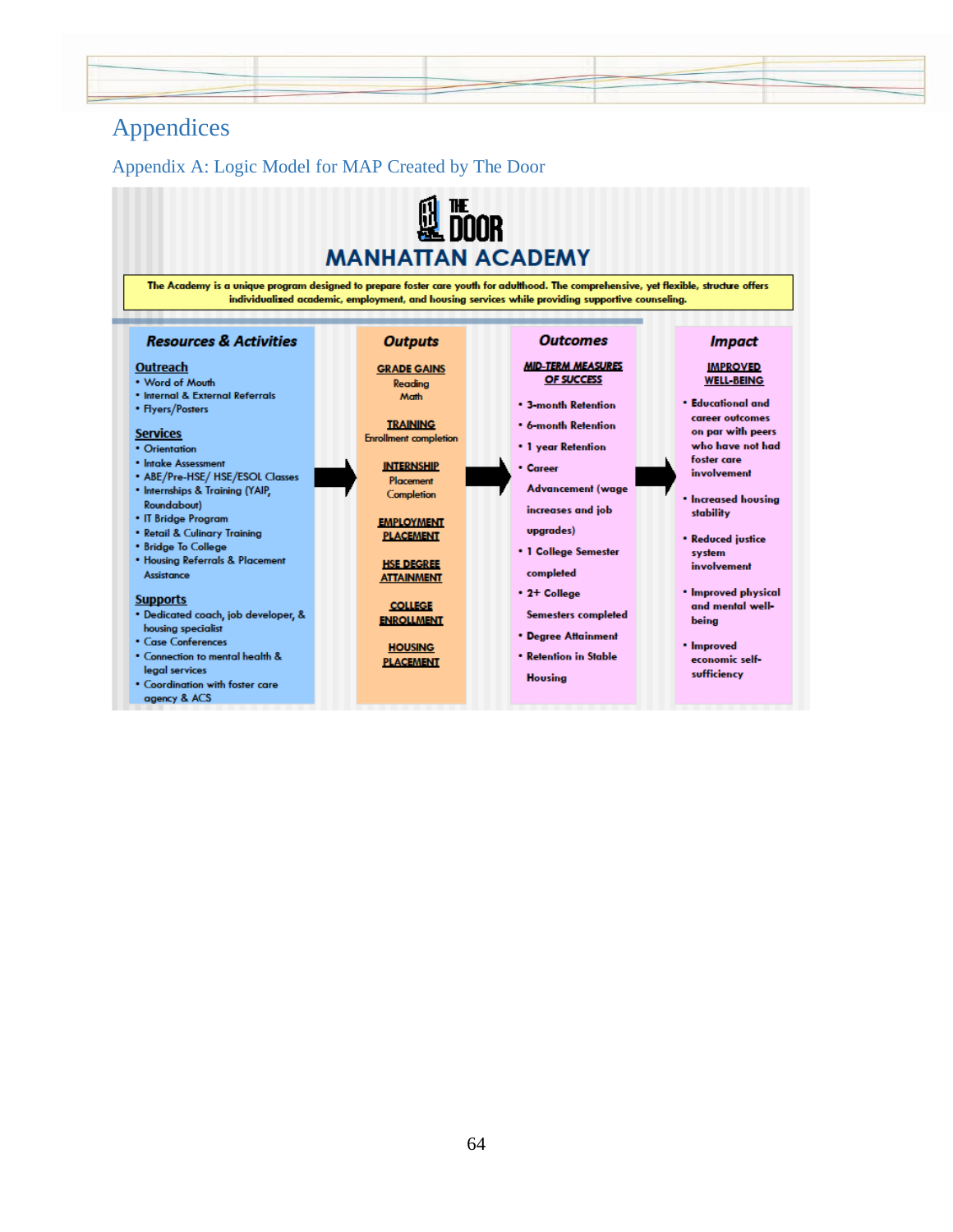

# Appendix B: Logic Model for Graham SLAM Created by Graham Windham

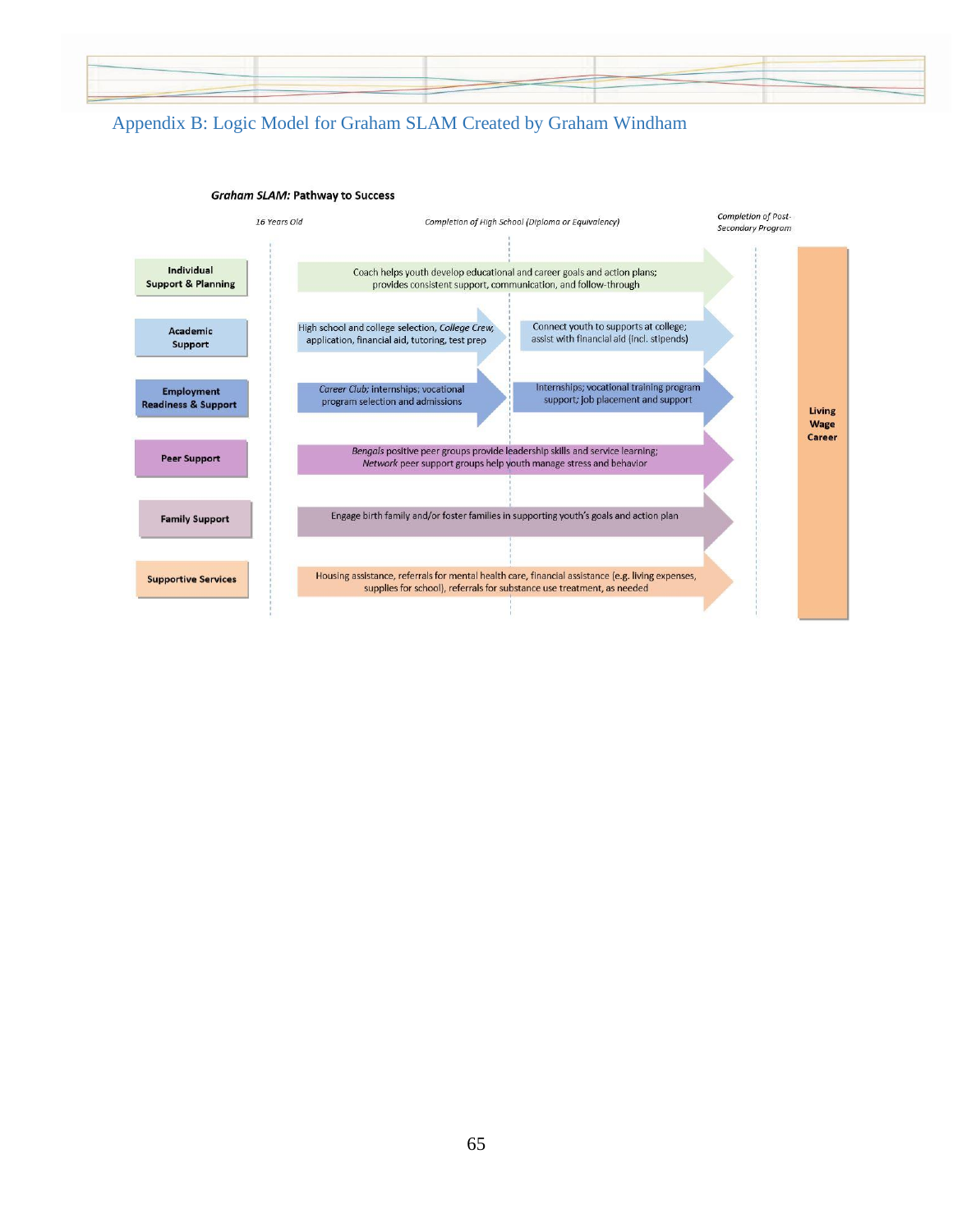Appendix C: Graham SLAM Program Phases provided by Graham SLAM

# **GRAHAM SLAM PROGRAM PHASES**

| <b>PHASE</b>            | <b>POPULATION</b>                                                                                                                                                                                                                               | <b>CONTACTS</b>                                                                                                                |
|-------------------------|-------------------------------------------------------------------------------------------------------------------------------------------------------------------------------------------------------------------------------------------------|--------------------------------------------------------------------------------------------------------------------------------|
| 1) INTENSIVE            | All youth new to Graham SLAM<br>Youth who are struggling in high<br>school, TASC program, vocational<br>program or with keeping a job<br>Youth who are out of school who<br>are struggling                                                      | Minimum of 4 Contacts in a<br>month<br>4 in-person<br>3 in-person,<br>1 phone/text/email<br>2 in-person,<br>2 phone/text/email |
| <b>SUPPORTIVE</b><br>2) | <b>High School Students</b><br><b>TASC Students</b><br>Students who have dropped out of<br>school and are working<br>Students in a vocational program<br><b>College Freshman and College</b><br>Sophomores                                      | Minimum of 3 Contacts in a<br>month<br>3 in-person<br>2 in-person,<br>1 phone/text/email<br>1 in person,<br>2 phone/text/email |
| 3) STABILITY            | Students at least two years after<br>high school graduation, including:<br>College juniors and seniors<br>Post high school, not in<br>college, and are consistently<br>employed<br>AA/AS and employed<br>Vocational certificate and<br>employed | Minimum of 1 Contact in a<br>month<br>1 in-person<br>1 phone/text/email                                                        |
| 4) LAUNCHING            | College graduates with a BA/BS<br>and a stable job<br>Youth with a vocational certificate<br>who have had a stable job for a<br>year or longer<br>Students in graduate school                                                                   | Minimum of 1 Contact in a<br>quarter<br>1 in-person<br>1 phone/text/email                                                      |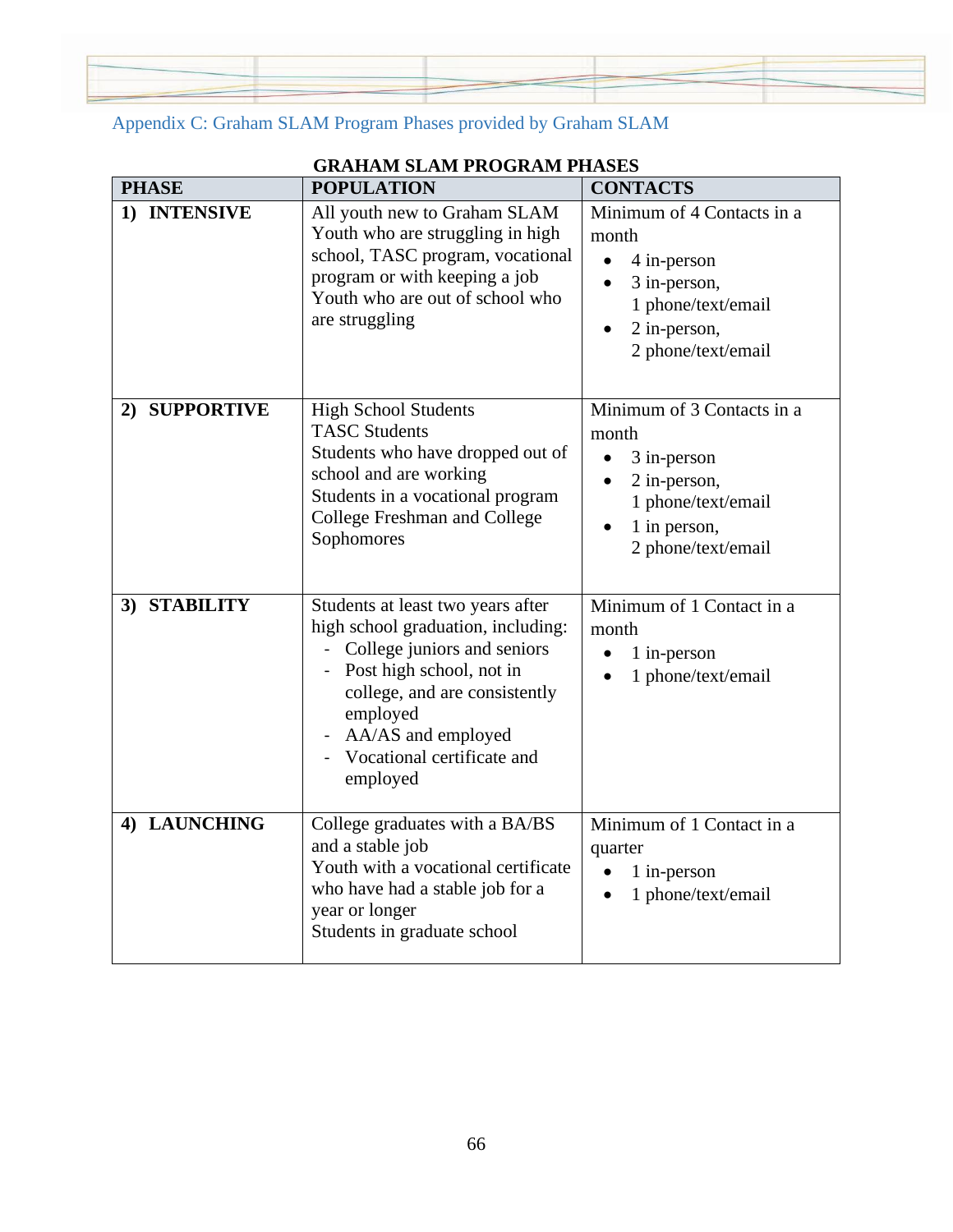### Appendix D: Human Subject Review Process

During the first year of the evaluation project beginning in April 2019, we focused our capacity in drafting the evaluation plan proposing the research methodology we developed for all three components of the evaluation, based on our grant proposal, as well as our communications with ISLG and program staff from The Door and Graham SLAM. We prepared and drafted all recruitment materials, interview and survey instruments, and consent forms needed for both the process and outcome evaluation and submitted them to Solutions IRB (private IRB) along with the drafted evaluation plan IRB approval on August 26, 2019, after we shared the evaluation plan with ISLG. The Solution IRB review process took around two weeks before we obtained approval from Solution IRB on the process evaluation on September 12, 2019. Then, we submitted the evaluation project to ACS Research Review Committee for their review, while our evaluation was under IRB review. We provided our IRB approval before ACS Research Review Committee began its review process of the evaluation project. The entire ACS review process took around a month before we obtained their conditional approval on October 7, 2019, to young adult surveys. The conditional approval indicated that we were required to obtain OCFS research approval before ACS would grant its final approval on the adult youth focus groups and survey. Therefore, we submitted the study materials to OCFS on October 17, 2019, for their review. The review process was further delayed due to the COVID-19 pandemic as government employees went on teleworking and with additional priorities in addressing the pandemic. When all legal documents have been signed and executed by OCFS, BREPA granted the final approval letter for the research project in July 2020.

After we obtained final approval from OCFS, we had to file IRB COVID-19 modifications to covert our research protocols for adult-youth focus groups and survey recruitment to virtual settings to ensure the safety of our research staff and adult youth due to the pandemic. Therefore, we converted our study protocols and materials and filed IRB modifications in September and November 2020 for both adult youth interviews, online surveys, and staff interviews before we could begin our data collection activities. The review process took another month before we obtained all required approvals from IRB, ACS, and OCFS on the modifications of the evaluation project by November 2020.

The evaluation team also worked with city agencies and DANY to execute a data use agreement pertaining to administrative data. The pandemic delayed the review of the agreement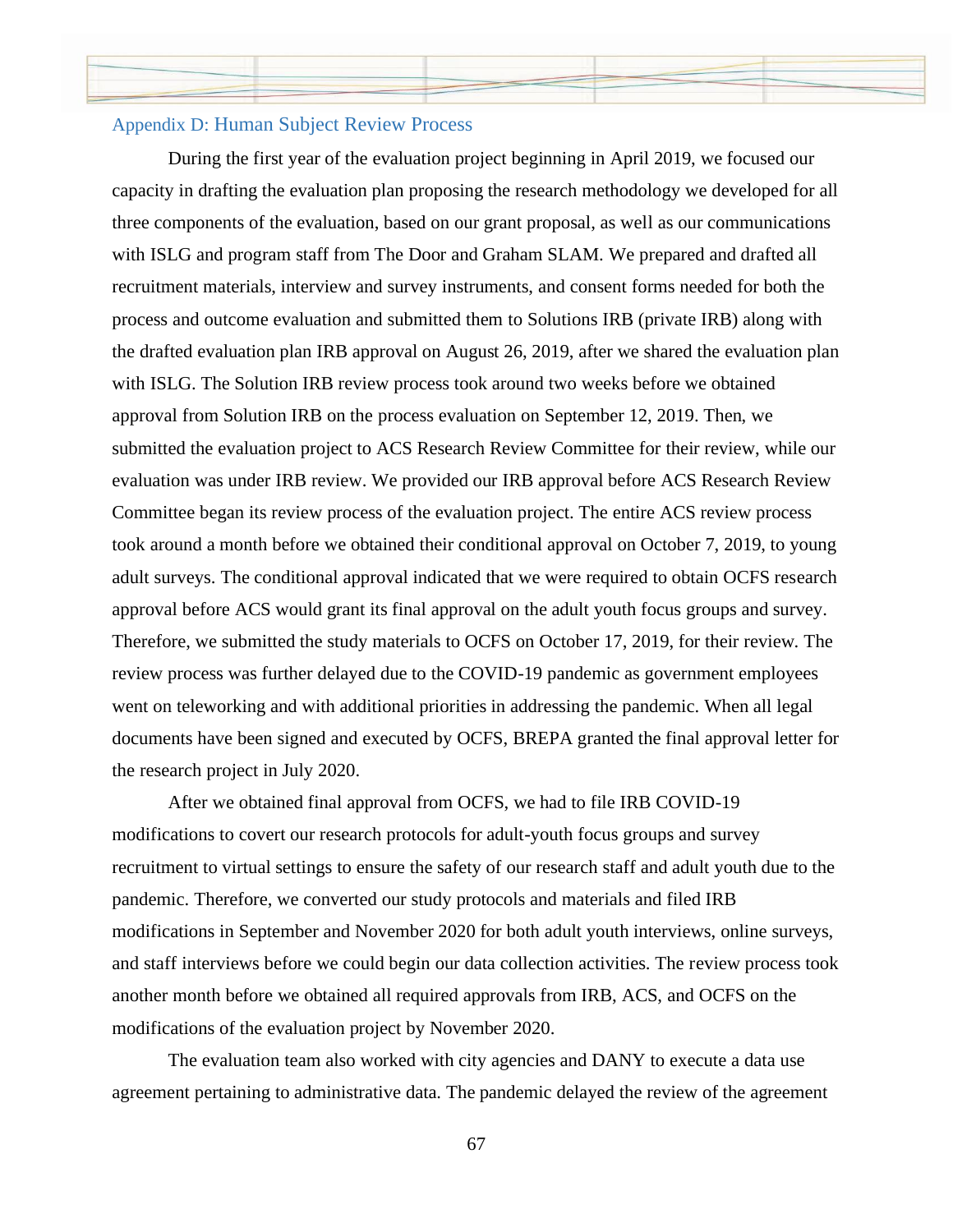

by the parties involved. In May 2021, however, CIDI, Action Research, The New York City Human Resources Administration (HRA), and DANY finalized and signed the core of the data use agreement. Action Research is working with CIDI to have other city agencies such as Education and Corrections join the agreement to gain information about youths' education outcomes, such as high school graduation, and criminal justice involvement.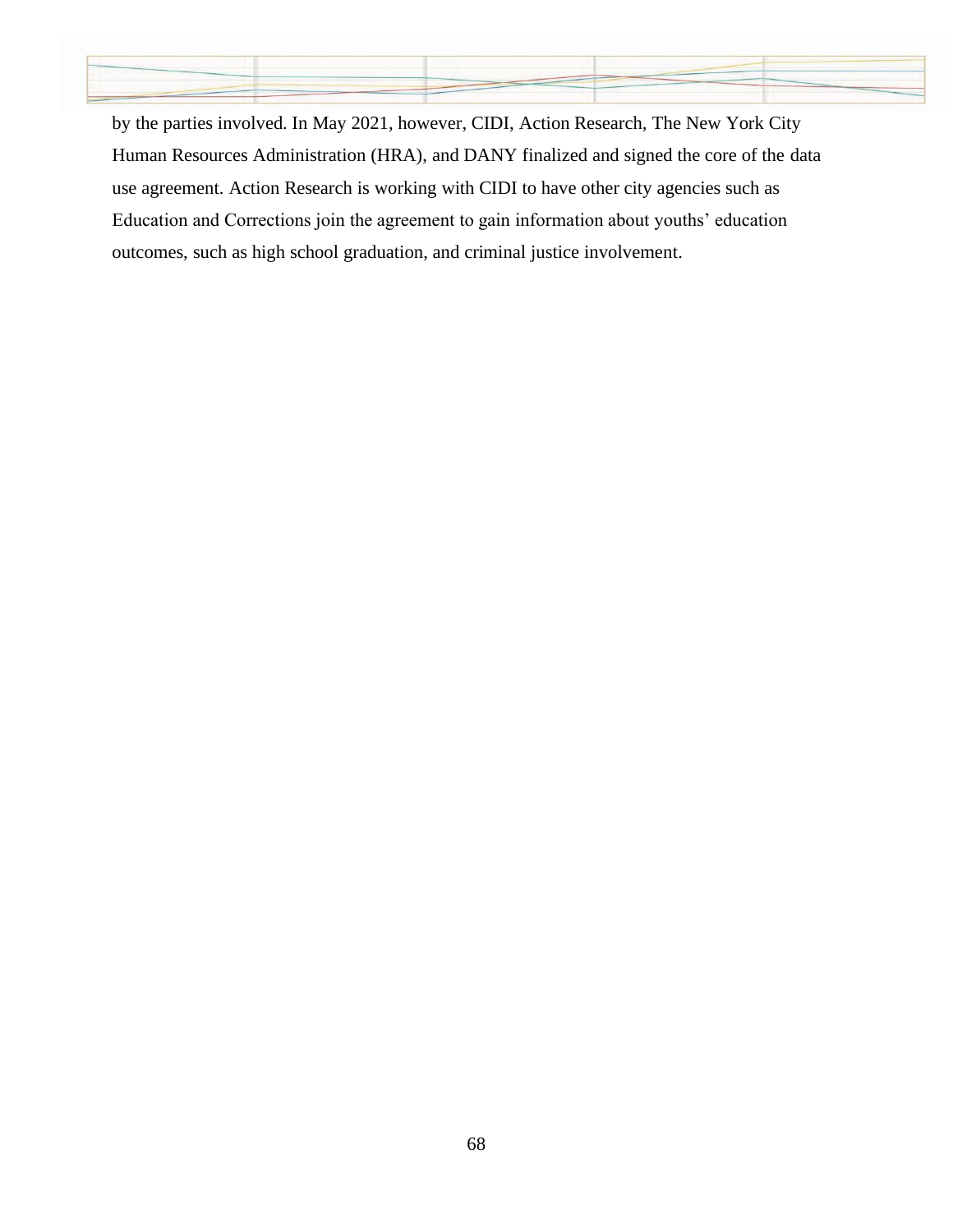## Appendix E: Program director interview instrument

## **CJII Director Interview Guide YEAR 1**

**Introduction:** *Thanks so much for taking the time to talk with us today. I'm [name] and this is [name]. We work at Action Research, which is an independent research organization that provides data analysis and evaluation to improve human services for children, youth, and their families.* 

*As you may know, we are partnering with the ISLG (CUNY Institute for Local and State Governance) and DANY (NY County District Attorney's Office) to learn more about how to improve the life trajectories and well-being of youth transitioning out of foster care and into adulthood. Our purpose is to gather information to understand what works for this group of young people and to learn about the challenges of program implementation. Questions will focus on your work at [Graham SLAM/Bronx Academy/MAP]. We are hoping to engage in a deeper conversation with you every year for the next several years, along with some of your front-line staff. This discussion should last about an hour. This is an informal discussion, so please feel free to add in things we don't cover.* 

**Consent:** *Your participation in this discussion is voluntary and if you decide to participate, you may skip questions or stop the interview at any time. If at any time you need clarification or do not wish to answer a question, please let me know. All information provided during this conversation will be kept confidential; only Action Research staff will have access to the interview notes and transcripts. If we use quotes in reports to illustrate a point, we will ask you before doing so and confirm the quote. Names will not be attached to quotes.* 

*We will be writing down or typing what you say during the interview or, if you agree, we will audio record what you say. The Action Research team will be the only ones who will listen to the recordings, only to catch anything missed during the notetaking. Like the notes, the audio recordings will also be kept anonymous and confidential.* 

*[At this time, give participant two copies of the informed consent form and provide them time to go through it in as much detail as they want and have them sign the form when ready.]*

*Thanks again for sharing your time and your thoughts. Before we get started, do you have any questions for us? Just to confirm with you, do we have your permission to record this discussion?*

*[Wait until you receive a verbal YES and both copies the participant's signed consent form agreeing to record the interview. Interviewer should also sign both copies and return one copy to the participants for their records.]*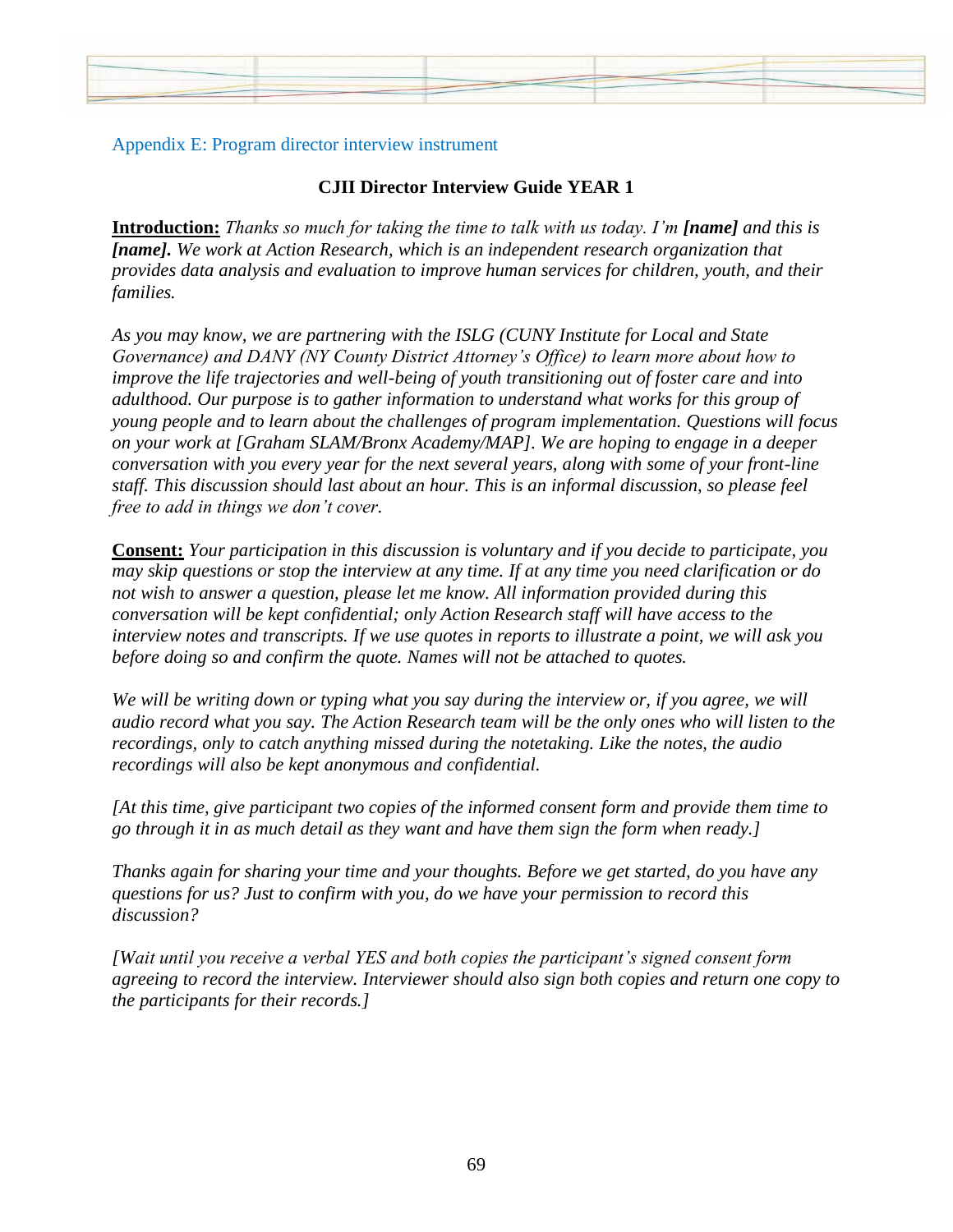| <b>Participant Name:</b>                                             |  |
|----------------------------------------------------------------------|--|
| <b>Program</b> (circle one): Graham SLAM / Bronx Academy / MAP Role: |  |
| <u>Best way to contact you to confirm a quote, if necessary:</u>     |  |

**Interviewer Name(s): \_\_\_\_\_\_\_\_\_\_\_\_\_\_\_\_\_\_\_\_\_\_\_\_\_\_\_\_\_\_\_\_\_\_\_\_\_\_\_\_\_\_\_\_\_\_\_\_\_\_\_\_\_\_\_\_\_\_**

**Date: \_\_\_\_\_\_\_\_\_\_\_\_\_\_\_\_\_\_\_\_\_\_\_\_\_\_\_\_\_\_**

**\_\_\_\_\_\_\_\_\_\_\_\_\_\_\_\_\_\_\_\_\_\_\_\_\_\_\_\_\_\_**

**Start Time: End Time: \_\_\_\_\_\_\_\_\_\_\_\_\_\_\_\_\_\_**

**Key Points/Other Observations/Issues:**

## **Background**

*We'd like to learn a bit more about you and your role in this program.*

- 1. What is your role at [Graham SLAM/Bronx Academy/MAP]?
	- a. How long have you been in your current position?
	- b. How did you get involved with this program?

## **Case study**

*Now we'd like to learn more about the [Graham SLAM/Bronx Academy/MAP] program.*

**\_\_\_\_\_\_\_\_\_\_\_\_\_\_\_\_\_\_\_\_\_\_\_\_\_\_\_\_\_\_\_\_\_\_\_\_\_\_\_\_\_\_\_\_\_\_\_\_\_\_\_\_\_\_\_\_\_\_\_\_\_\_\_\_\_\_\_\_\_\_\_\_\_\_\_\_\_\_**

**\_\_\_\_\_\_\_\_\_\_\_\_\_\_\_\_\_\_\_\_\_\_\_\_\_\_\_\_\_\_\_\_\_\_\_\_\_\_\_\_\_\_\_\_\_\_\_\_\_\_\_\_\_\_\_\_\_\_\_\_\_\_\_\_\_\_\_\_\_\_\_\_\_\_\_\_\_\_**

- 1. What are the main goals of [Graham SLAM/Bronx Academy/MAP]?
	- a. Were any changes (additions/deleted/modifications) made to the original goals and objectives?
- 2. How does the program recruit young people to participate?
	- a. Who does the outreach?
	- b. What do you find effective about the outreach process?
	- c. What challenges do you encounter with outreach?
	- d. How do you try to address those challenges?
- 3. Please walk me through how a young person gets involved in the [Graham SLAM/Bronx Academy/MAP] program.
	- a. What happens when the young person walks through the door?
	- b. How do you assess a young person's needs to decide which services the young person will receive?
	- c. If a young person is receiving more than one service, how do staff collaborate?
	- a. What strategies does the program use to retain young people?
		- i. What does the follow-up after their first session look like?
		- ii. How are young people incentivized to attend the program?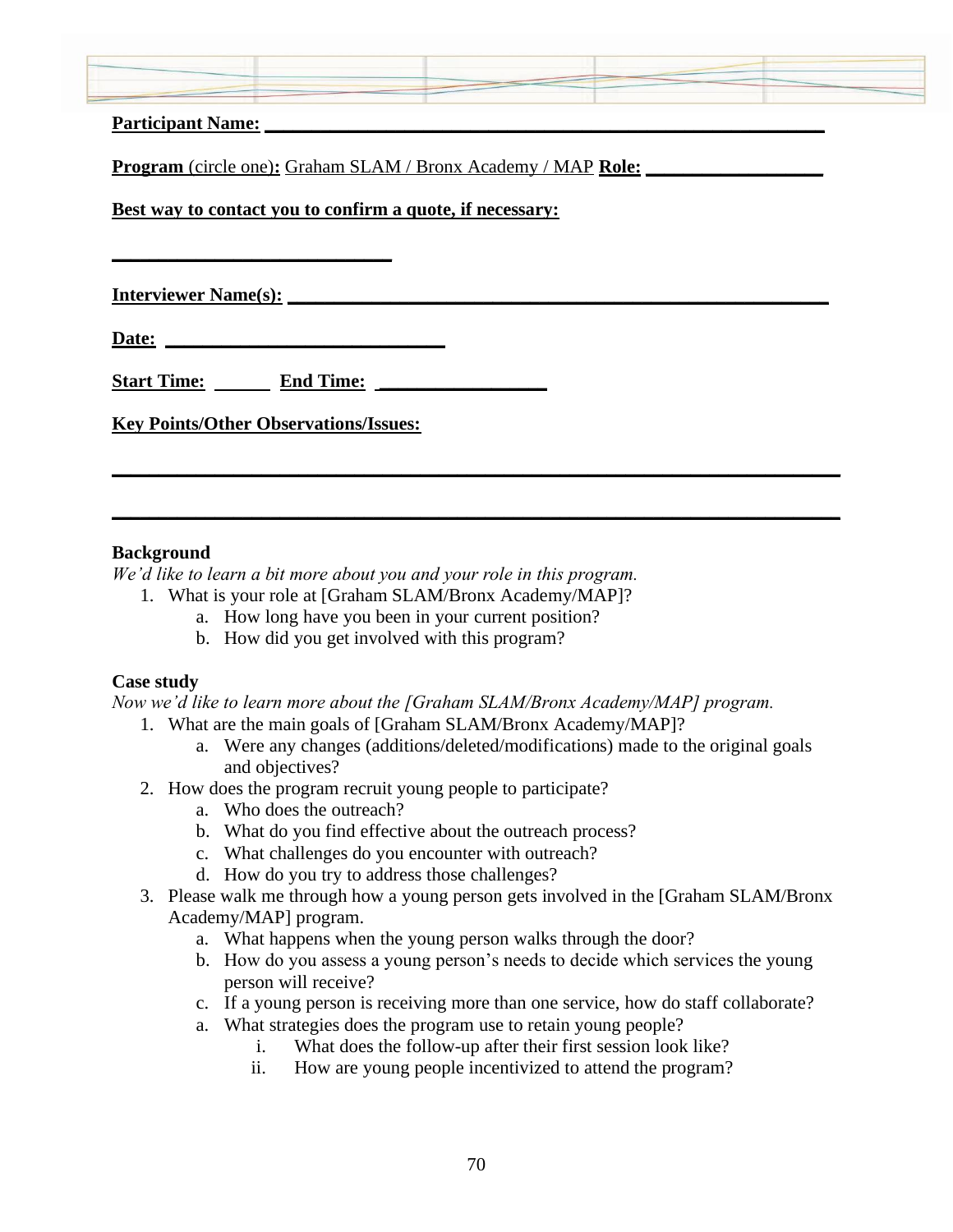## **Program Implementation**

- 4. *[Show their logic model or the one we created] Now we'd like to go through the logic model for the program and learn more about the different components and what you would change, if anything, knowing what you know now.*
	- a. Let's start with resources and supports.
		- i. Are there additional supports that the program has been utilizing that are not listed?
			- 1. Which supports has the program not utilized?
		- ii. Has the program hired all of the coaches and specialists?
			- 1. How does the program recruit staff?
			- 2. How are coaches/specialists selected?
			- 3. What are some challenges in finding staff?
			- 4. What are some challenges in retaining staff?
			- 5. How are staff trained?
			- 6. What are some challenges in training staff?
	- b. Let's move on to activities. We know that sometimes programs change their operations once they start delivering services.
		- i. Have any aspects of the program changed since the original design/proposal?
			- 1. Please describe the changes made, if any, to the:
				- a. Coaching /individualized case management model.
				- b. Academic programming.
				- c. Career programming.
				- d. Supportive services (i.e., housing, mental health counseling, financial literacy/assistance).
			- 2. Why was it necessary to make these changes?
			- 3. Has the program been able to provide or arrange for all of the services envisioned? Why or why not?
				- a. Are as many youth people participating as you had hoped?
		- ii. What services are delivered on site?
		- iii. What services are delivered by referrals to other providers?
		- iv. Which services are delivered on a fixed schedule?
			- 1. Are young people required to attend a certain number of sessions for any of the services you offer?
			- v. Which services are available at any time youth come to the program?

#### **Program Strengths and Challenges**

*Now we'd like to learn more about the program's strengths and challenges.*

- 5. What are you most proud of so far?
	- a. What factors contributed to program success?
- 6. What are some of the challenges you face implementing this program?
	- a. Delivering services?
	- b. Working with external actors?
	- c. Working with internal actors?
	- d. How have you addressed these challenges?
- 7. Are there additional areas of assistance or resources you think could help you succeed?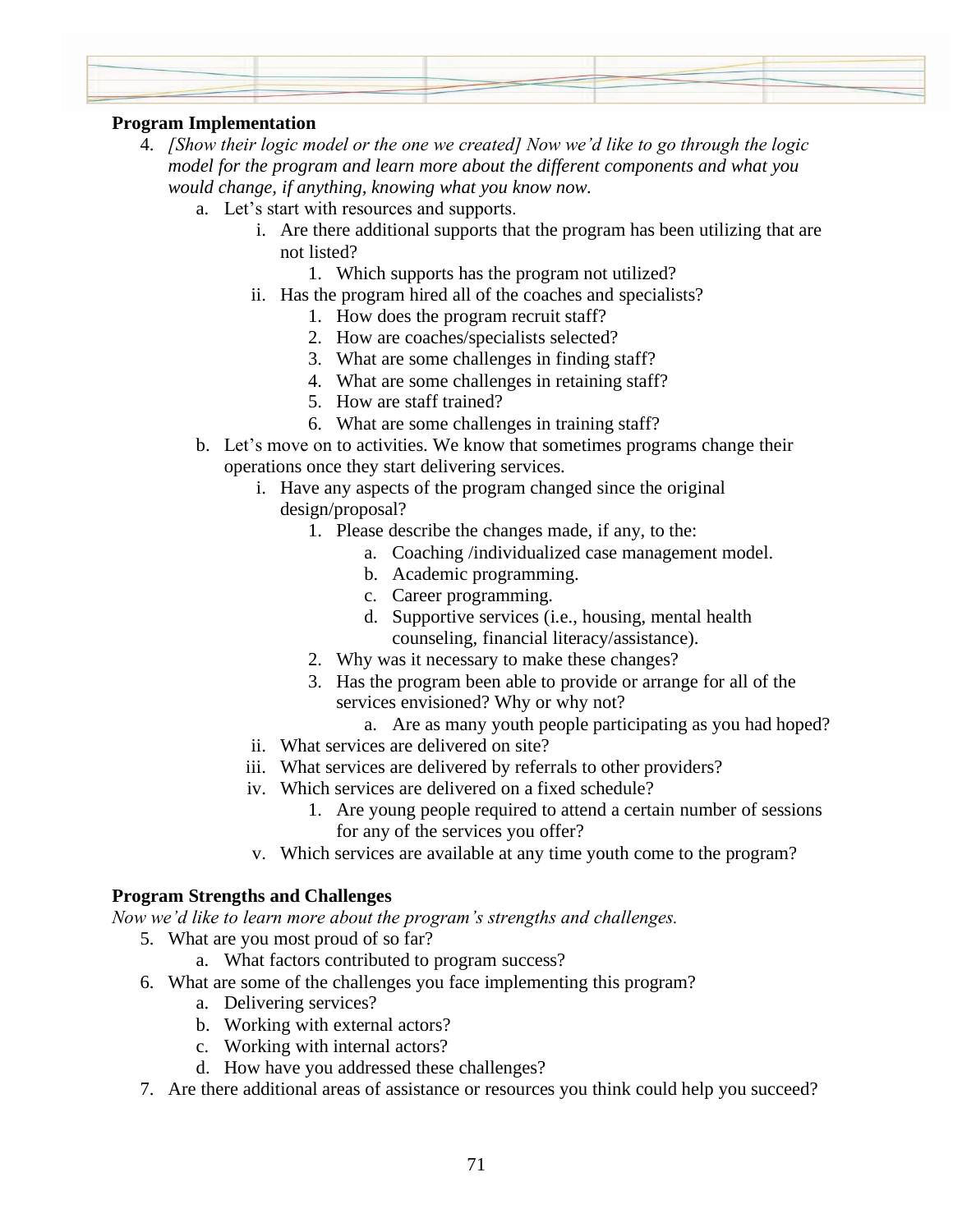

### **Recommendations**

- 8. What recommendations do you have for ACS or other city agencies to make the program better?
- 9. What advice would you give to agencies implementing similar programs?
	- a. Any words of caution?

## **Closing**

- 10. Is there anything else you'd like to share that may be important for us to understand about the program?
- 11. Do you have any questions for us?
- 12. If we find we left something out, is it okay for us to follow up with you by phone or email?

*Thank you so much for talking with us today.*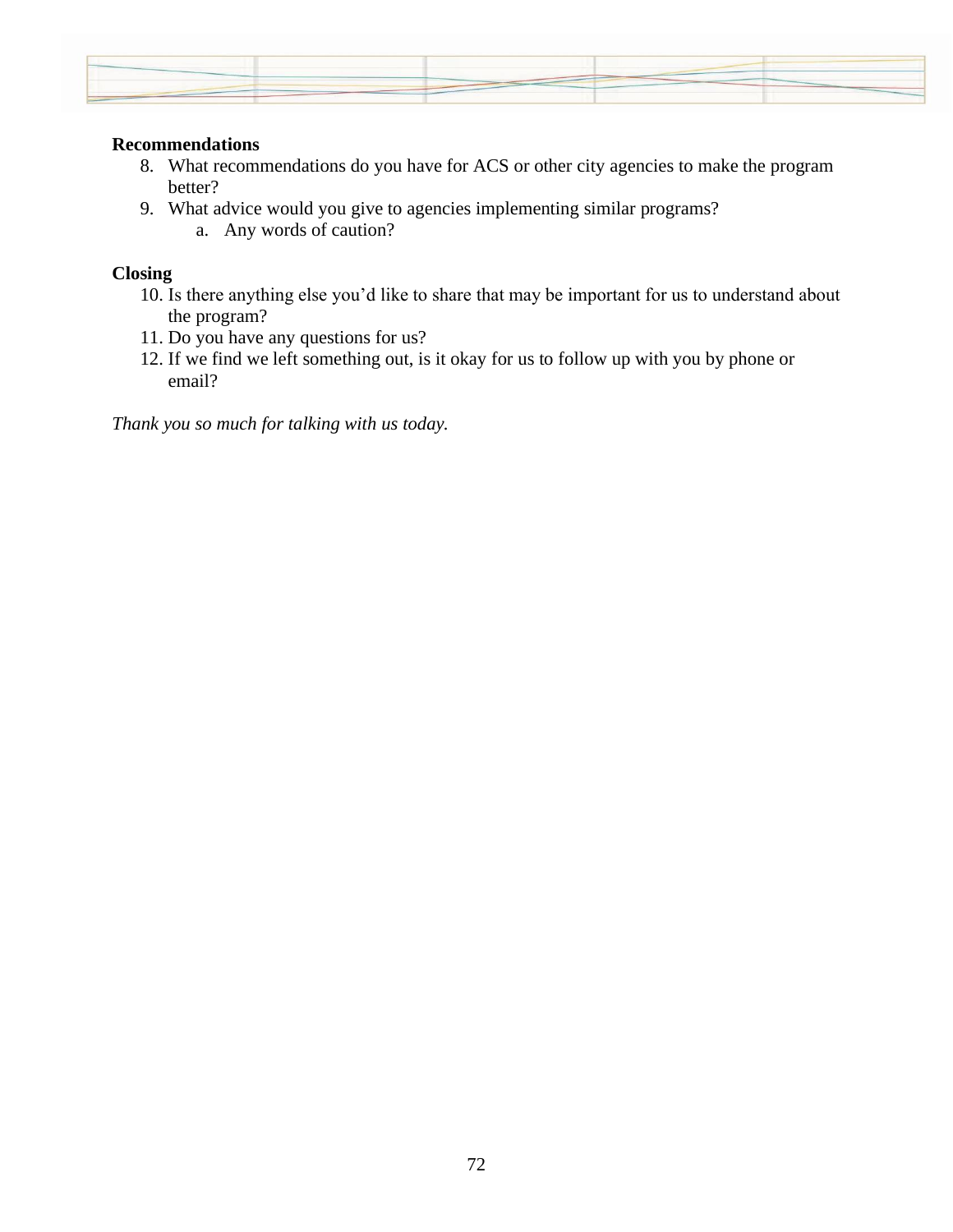

## Appendix F: Frontline staff interview instrument

## **CJII Frontline Staff Interview Guide YEAR 1**

**Introduction:** *Thanks so much for taking the time to talk with us today! I'm [name] and this is [name]. We work at Action Research, which is an independent research organization that provides data analysis and evaluation to improve human services for children, youth, and their families.* 

*As you may know, we are partnering with the ISLG (CUNY Institute for Local and State Governance) and DANY (NY County District Attorney's Office) to learn more about how to improve the life trajectories and well-being of youth transitioning out of foster care and into adulthood. Our purpose is to gather information to understand what works for this group of young people and to learn about the challenges of program implementation. We are inviting staff to participate in the study who work regularly with the program participants. Questions will focus on your work at [Graham SLAM/Bronx Academy/MAP]. This discussion should last about an hour. This is an informal discussion, so please feel free to add in things we do not cover.* 

**Consent:** *Your participation in this discussion is voluntary and if you decide to participate, you may skip questions or stop the interview at any time. If at any time you need clarification or do not wish to answer a question, please let me know. All information provided during this conversation will be kept confidential; only Action Research staff will have access to the interview notes and transcripts. If we use quotes in reports to illustrate a point, we will ask you before doing so and confirm the quote. Names will not be attached to quotes.*

*We will be writing down or typing what you say during the interview or, if you agree, we will audio record what you say. The Action Research team will be the only ones who will listen to the recordings, only to catch anything missed during the notetaking. Like the notes, the audio recordings will also be kept anonymous and confidential.* 

*[At this time, give participant two copies of the informed consent form and provide them time to go through it in as much detail as they want and have them sign the form when ready.]*

*Thanks again for sharing your time and your thoughts. Before we get started, do you have any questions for us? Just to confirm with you, do we have your permission to record this discussion?*

*[Wait until you receive a verbal YES and both copies the participant's signed consent form agreeing to record the interview. Interviewer should also sign both copies and return one copy to participants for their records.]*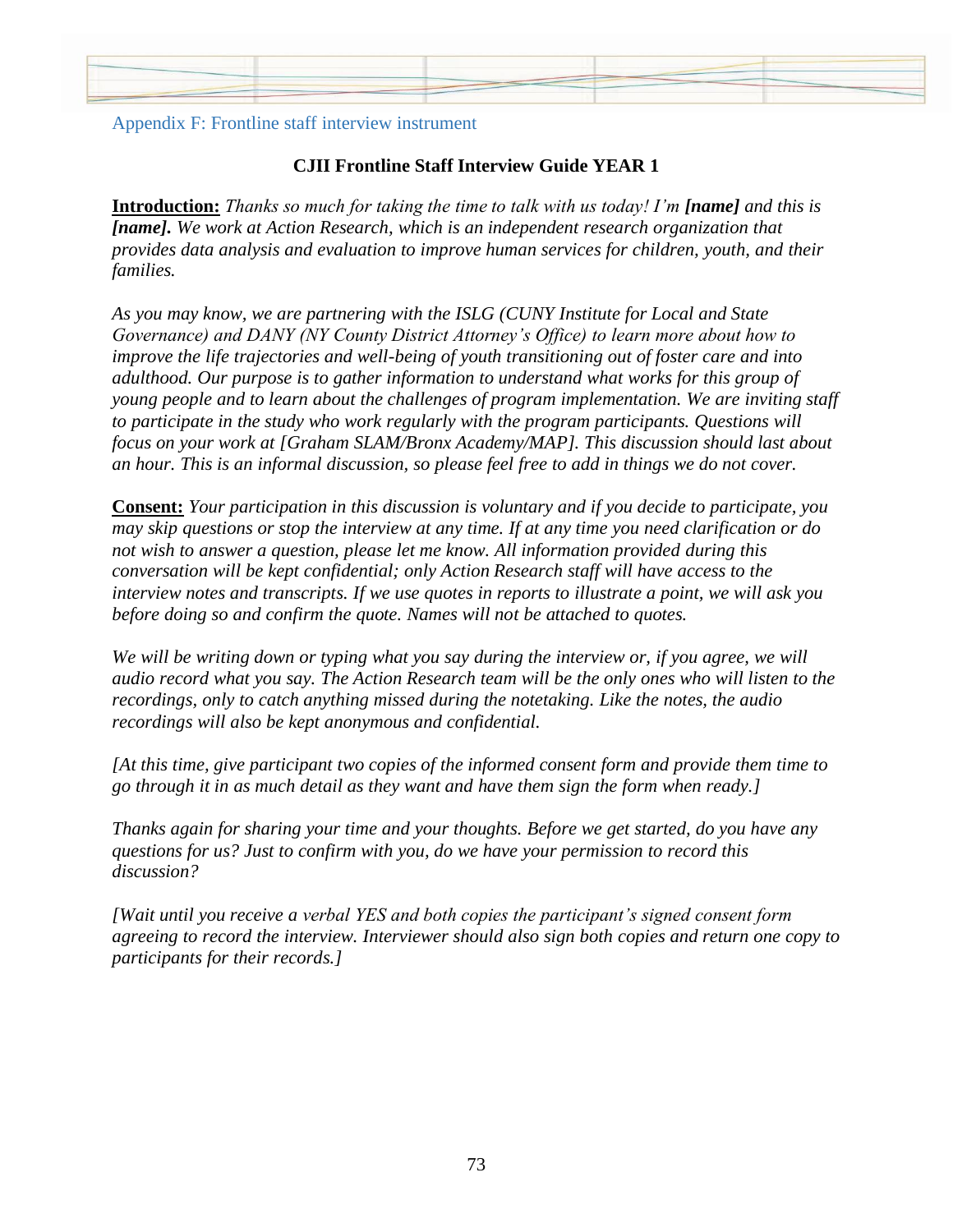| <b>Participant Name:</b>                                             |  |  |
|----------------------------------------------------------------------|--|--|
| <b>Program</b> (circle one): Graham SLAM / Bronx Academy / MAP Role: |  |  |
| Best way to contact you to confirm a quote, if necessary:            |  |  |
| <b>Interviewer Name(s):</b>                                          |  |  |
| Date:                                                                |  |  |
| <b>Start Time:</b><br><b>End Time:</b>                               |  |  |
| <b>Key Points/Other Observations/Issues:</b>                         |  |  |
|                                                                      |  |  |
|                                                                      |  |  |

## **Background**

*We'd like to learn a bit more about you and your role in this program.*

- 2. What is your role at [Graham SLAM/Bronx Academy/MAP]?
	- a. How long have you been in your current position?
	- b. How did you get involved with this program?

## **Training**

3. Can you tell me about the training you received to prepare you for this position?

**\_\_\_\_\_\_\_\_\_\_\_\_\_\_\_\_\_\_\_\_\_\_\_\_\_\_\_\_\_\_\_\_\_\_\_\_\_\_\_\_\_\_\_\_\_\_\_\_\_\_\_\_\_\_\_\_\_\_\_\_\_\_\_\_\_\_\_\_\_\_\_\_\_\_\_\_\_\_**

**\_\_\_\_\_\_\_\_\_\_\_\_\_\_\_\_\_\_\_\_\_\_\_\_\_\_\_\_\_\_\_\_\_\_\_\_\_\_\_\_\_\_\_\_\_\_\_\_\_\_\_\_\_\_\_\_\_\_\_\_\_\_\_\_\_\_\_\_\_\_\_\_\_\_\_\_\_\_**

- a. How prepared did you feel to coach/case manage/supervise?
- b. What were the strengths of the training you received?
- c. How would you improve the training?

## **Program strategy**

*Now we'd like to learn more about the [Graham SLAM/Bronx Academy/MAP] program.*

- 4. What are the main goals of [Graham SLAM/Bronx Academy/MAP]?
- 5. How does the program recruit young people to participate?
	- a. Who does the outreach?
	- b. What do you find effective about the outreach process?
	- c. What challenges does the program encounter with outreach?
	- d. How does the program try to address those challenges?
- 6. Please walk me through how a young person gets involved in the [Graham SLAM/Bronx Academy/MAP] program.
	- a. What happens when the young person walks through the door?
	- b. How does the program assess a young person's needs and goals?
- 7. [*If staff is a coach/specialist*] Please walk me through a typical coaching/individual case management session.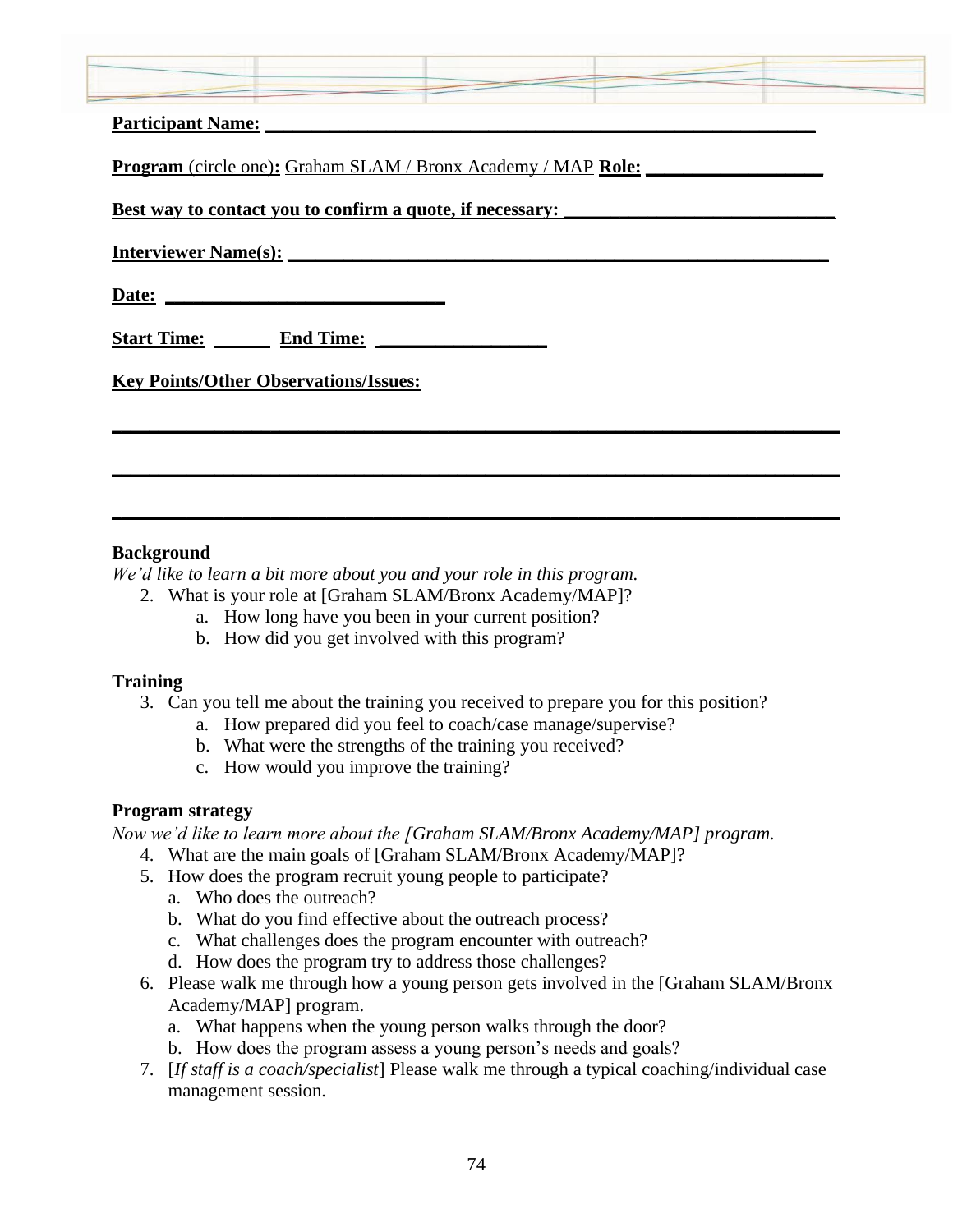

- a. How do you engage young people during coaching/individual case management sessions?
- b. Which topics have young people been interested in most during the coaching/individual case management sessions?
- c. After the first session, what are the next steps in developing a plan with the youth?
- d. What strategies does the program use to retain young people?
	- i. Does the program offer incentives for young people to attend?
		- i. If so, what? If not, why not?
- e. What are some best practices for running a coaching/individualized case management session?
- f. How many young people do you coach/case manage?
- 8. [*Graham only: If staff is a case planner*] Please walk me through a typical case planning session.
	- a. How do you engage young people during a case planning session?
	- b. What are the main topics you cover in your case planning sessions?
	- c. How do you work with the Graham SLAM coaches?
- 9. What strategies does the program use to retain young people?
	- a. Does the program offer incentives for young people to attend?
		- i. If so, what? If not, why not?
	- b. What is your caseload?

## **Program Implementation/Adaptations**

*We know that sometimes programs adapt and change as they are implemented.*

- 10. What aspects of the program have changed since you started working here?
	- a. Please describe the changes the program made.
	- b. Why was it necessary to make these changes?
	- c. Has the program been able to provide or arrange for all the services envisioned? Why or why not?
- 11. How do coaches/case managers collaborate with other staff (specialists, case planners, program managers) at the agency?
	- a. If a young person receives more than one type of service, how do coaches/case managers communicate progress and issues across services?
	- b. What are the most valuable supports you have received from your colleagues?
	- c. Are there areas where you think staff could benefit from more support?
	- d. How do coaches/case managers collaborate with staff from other agencies?

## **Program Strengths and Challenges**

*Now we'd like to learn more about the program's strengths and challenges.*

- 12. What are you most proud of?
	- a. What about this accomplishment makes you proud?
	- b. How could that kind of success happen more often?
	- c. What factors contributed to program success?
- 13. What are the three biggest challenges in implementing the program?
	- a. Recruitment?
	- b. Staffing?
	- c. Availability of services?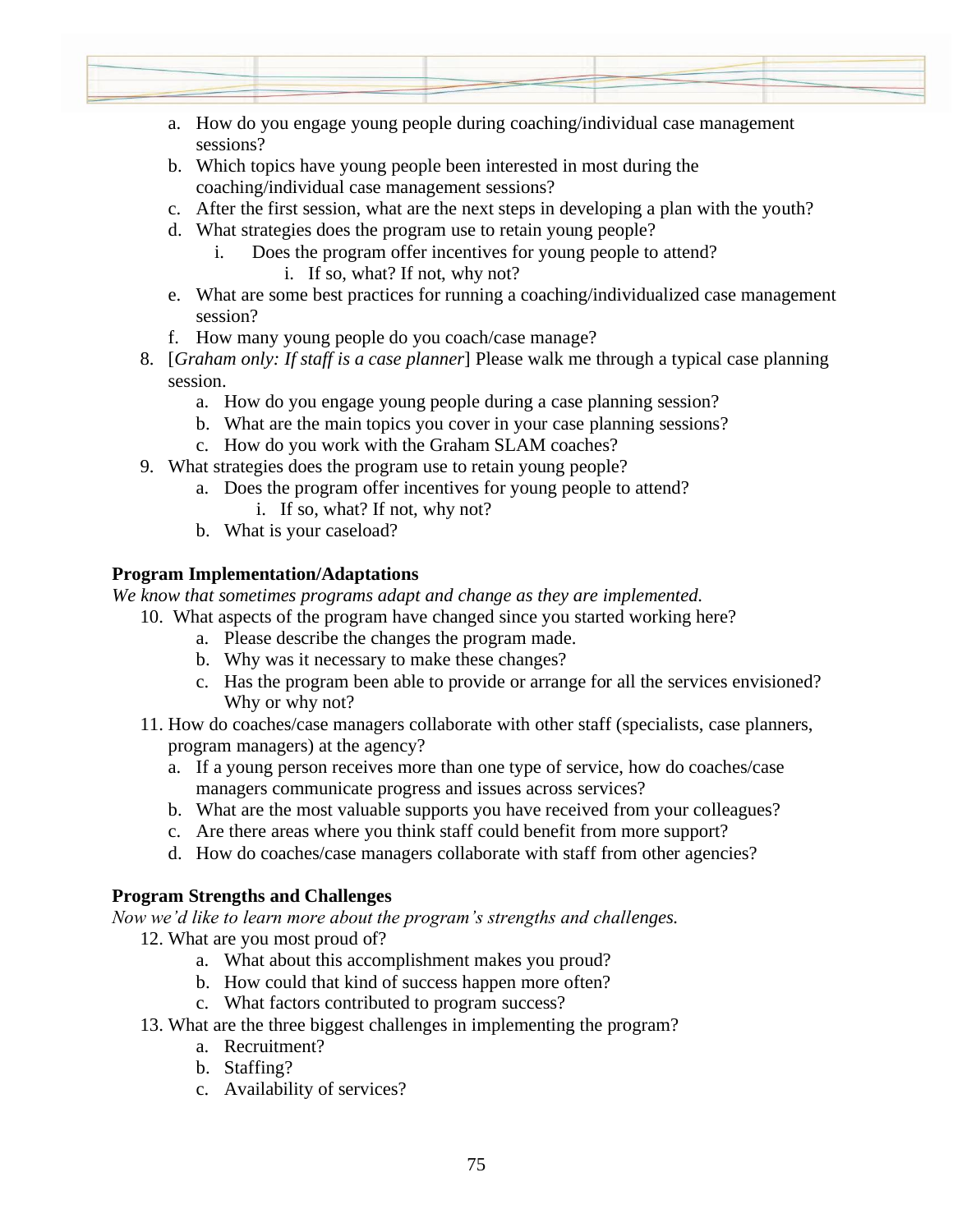

- d. Youth engagement?
- e. Physical space issues?
- f. Working with other agencies?
- 14. Please tell me about a challenging time you had during a coaching/individualized case management session.
	- a. How did you address these challenge(s)?
	- b. Are there additional areas of assistance or resources that could have helped you succeed?

### **Recommendations**

- 15. What recommendations do you have to make the program better?
	- a. If you were able to make changes, what would you change?
- 16. What advice would you give to agencies implementing similar programs?
	- a. Any words of caution?

## **Closing**

- 17. Is there anything else you'd like to share that may be important for us to understand about the program?
- 18. Do you have any questions for us?

*Thank you so much for talking with us today.*